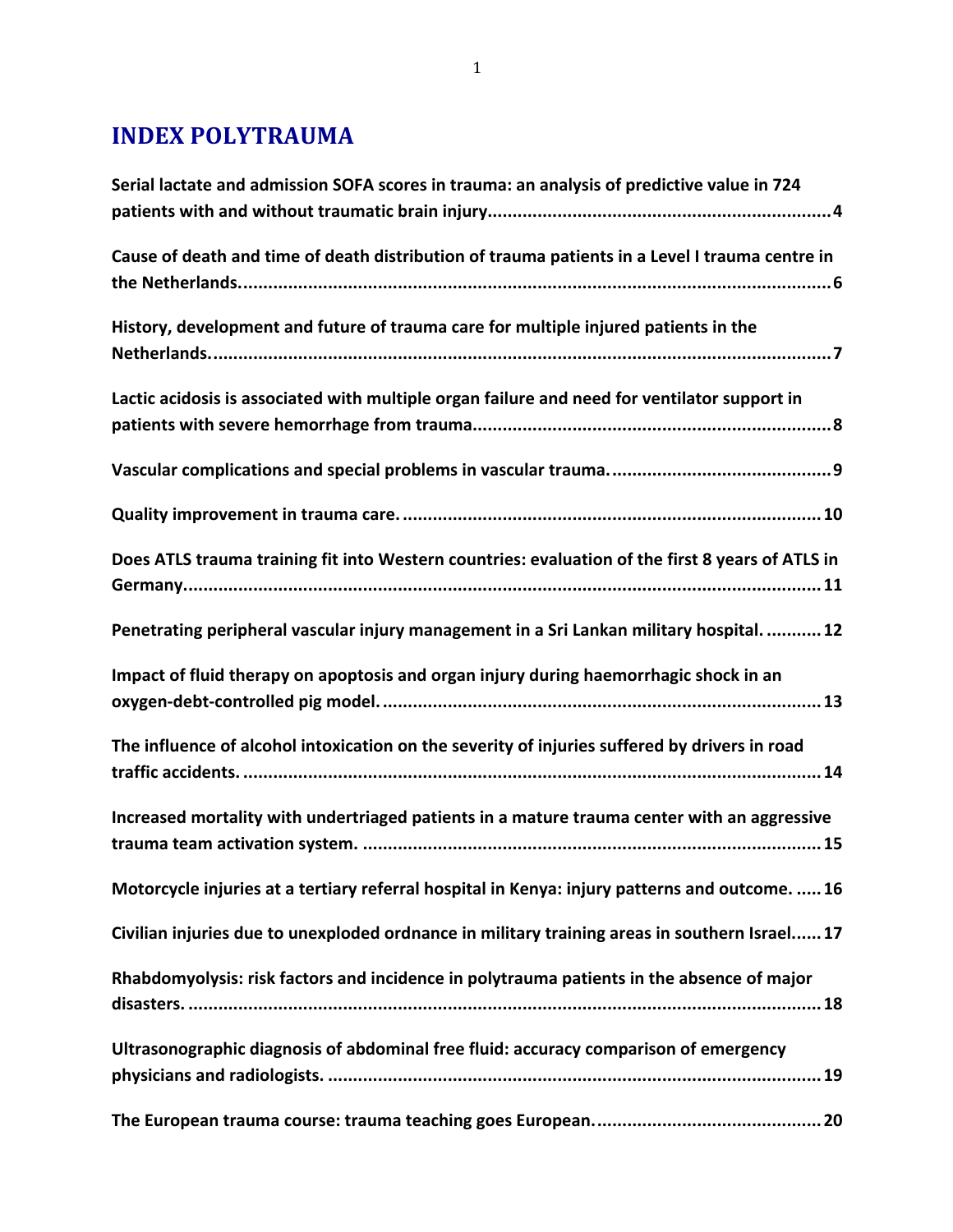| Management of chronic traumatic arteriovenous fistula of the lower extremities.  22                                                                                        |
|----------------------------------------------------------------------------------------------------------------------------------------------------------------------------|
| The falling bullets: post-Libyan revolution celebratory stray bullet injuries 23                                                                                           |
| 33rd Meeting of the Pediatric Section of the German Society of Trauma Surgeons (DGU)                                                                                       |
| Pitfalls to avoid in the medical management of mass casualty incidents following terrorist                                                                                 |
|                                                                                                                                                                            |
| Proper coding of the Abbreviated Injury Scale: can clinical parameters help as surrogates in                                                                               |
|                                                                                                                                                                            |
| Should prehospital resuscitative thoracotomy be incorporated in advanced life support after                                                                                |
|                                                                                                                                                                            |
| Innovation in trauma care: 2nd World Trauma Congress and 15th European Congress of                                                                                         |
|                                                                                                                                                                            |
| A randomized trial comparing two intraosseous access devices in intrahospital healthcare<br>providers with a focus on retention of knowledge, skill, and self-efficacy. 32 |
| Refining the trauma triage algorithm at an Australian major trauma centre: derivation and                                                                                  |
| Polytrauma at the Emergency Department; can we relate arterial blood gas analysis to a shock                                                                               |
|                                                                                                                                                                            |
| Challenges in the training of military surgeons: experiences from Dutch combat operations in                                                                               |
|                                                                                                                                                                            |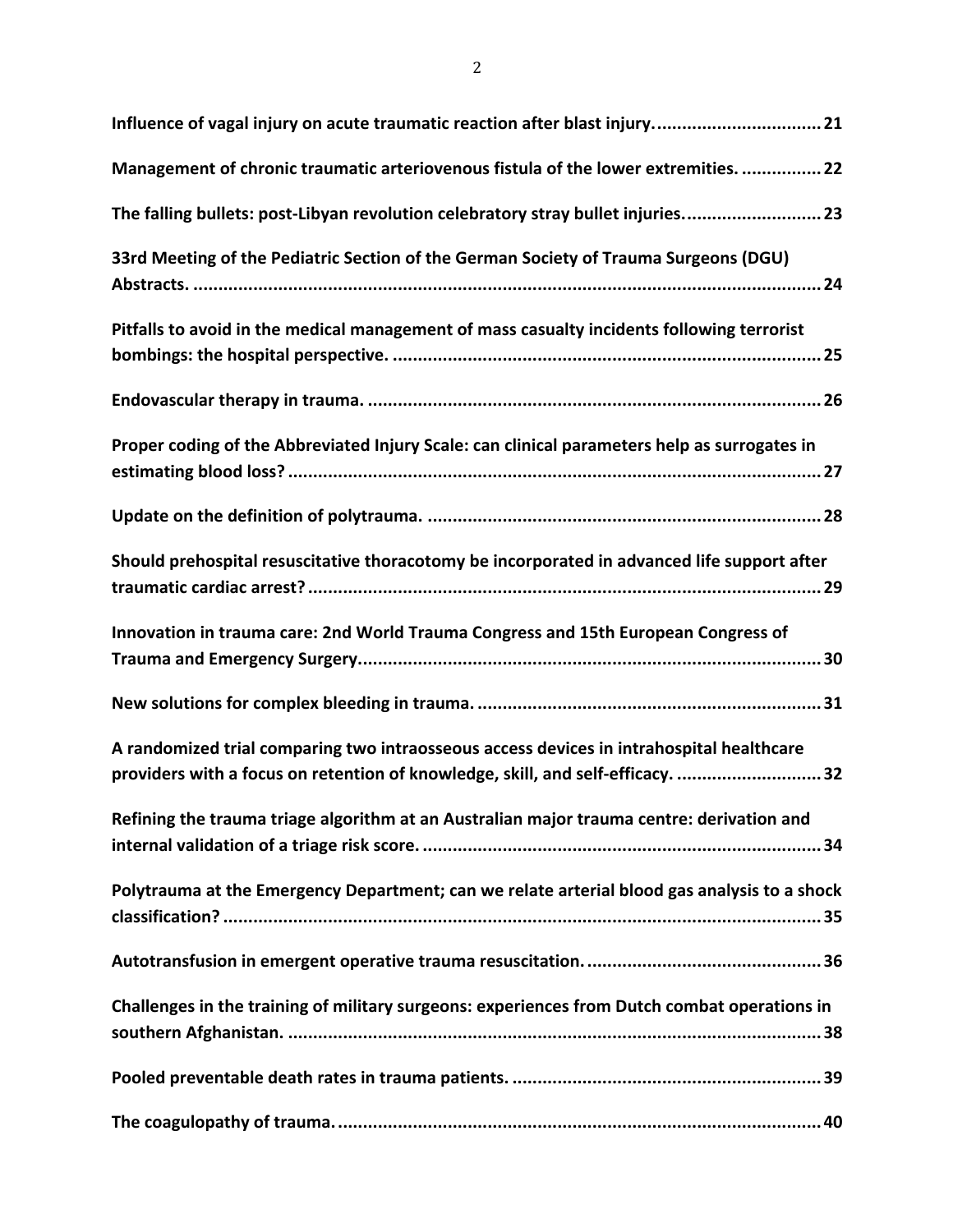| Modern resuscitation of hemorrhagic shock: what is on the horizon? 41                        |
|----------------------------------------------------------------------------------------------|
| The impact of body mass index and gender on the development of infectious complications in   |
|                                                                                              |
| Development and evaluation of a new simulation model for interactive training of the medical |
|                                                                                              |
|                                                                                              |
| Wounds of war in the civilian sector: principles of treatment and pitfalls to avoid 46       |
|                                                                                              |
| Introduction to the 5th focus-on issue devoted to disaster and military surgery.  48         |
| The exponential function transforms the Abbreviated Injury Scale, which both improves        |
|                                                                                              |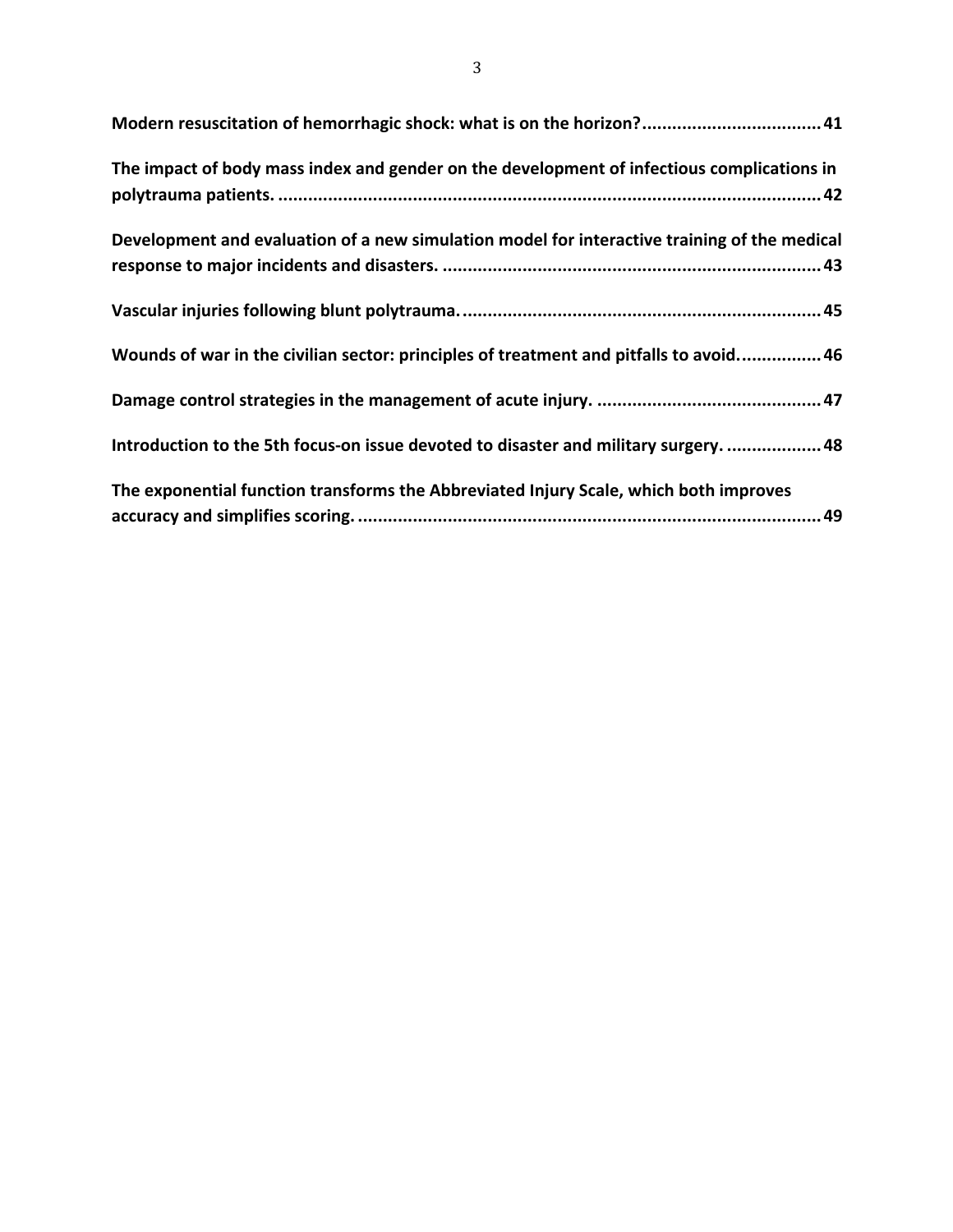# Serial lactate and admission SOFA scores in trauma: an analysis of **predictive' value' in' 724' patients' with' and' without' traumatic' brain' injury.**

Dubendorfer C, Billeter A T, Seifert B, Keel M, Turina M.

Eur J Trauma Emerg S. 2013;39(1):25-34. 10.1007/s00068-012-0212-z

#### **Objective'**

Arterial lactate, base excess (BE), lactate clearance, and Sequential Organ Failure Assessment (SOFA) score have been shown to correlate with outcome in severely injured patients. The goal of the present study was to separately assess their predictive value in patients suffering from traumatic brain injury (TBI) as opposed to patients suffering from injuries not related to the brain.

#### *Materials)and)methods*

A total of 724 adult trauma patients with an Injury Severity Score (ISS) >= 16 were grouped into patients without TBI (non-TBI), patients with isolated TBI (isolated TBI), and patients with a combination of TBI and non-TBI injuries (combined injuries). The predictive value of the above parameters was then analyzed using both uni- and multivariate analyses.

#### *Results*

The mean age of the patients was 39 years (77 % males), with a mean ISS of 32 (range 16-75). Mortality ranged from 14 % (non-TBI) to 24 % (combined injuries). Admission and serial lactate/BE values were higher in non-survivors of all groups (all  $p < 0.01$ ), but not in patients with isolated TBI. Admission SOFA scores were highest in non-survivors of all groups ( $p = 0.023$ ); subsequently septic patients also showed elevated SOFA scores ( $p < 0.01$ ), except those with isolated TBI. In this group, SOFA score was the only parameter which showed significant differences between survivors and non-survivors. Receiver operating characteristic (ROC) analysis revealed lactate to be the best overall predictor for increased mortality and further septic complications, irrespective of the leading injury.

#### *Conclusion*

Lactate showed the best performance in predicting sepsis or death in all trauma patients except those with isolated TBI, and the differences were greatest in patients with substantial bleeding. Following isolated TBI, SOFA score was the only parameter which could differentiate survivors from non-survivors on admission, although the SOFA score, too, was not an independent predictor of death following multivariate analysis.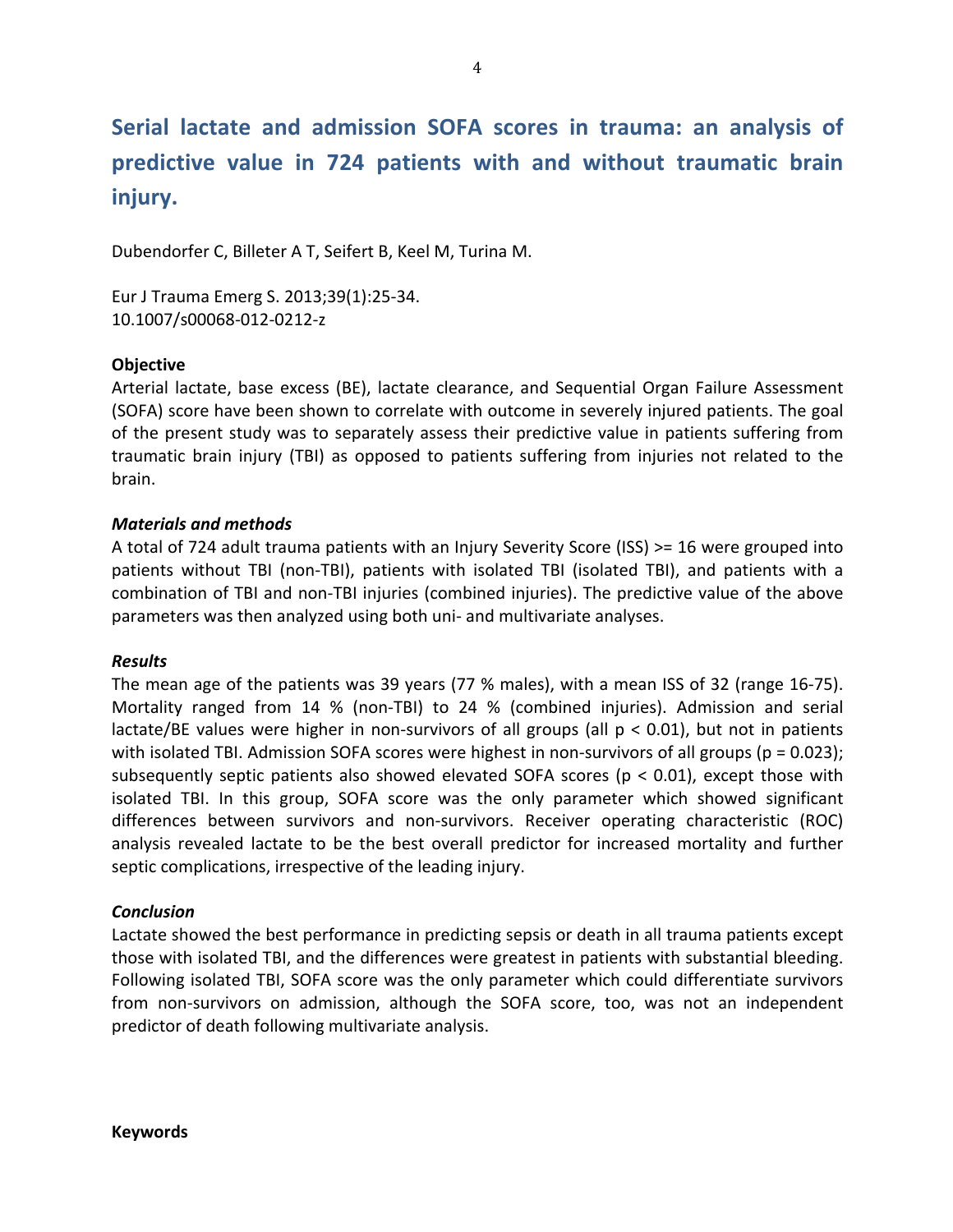Trauma - infection - sepsis - lactate - base excess - sofa score - glasgow coma scale - persistent occult hypoperfusion - critically-ill patients - organ failure - base deficit - serum lactate significant increase - infection-rate - anion gap - mortality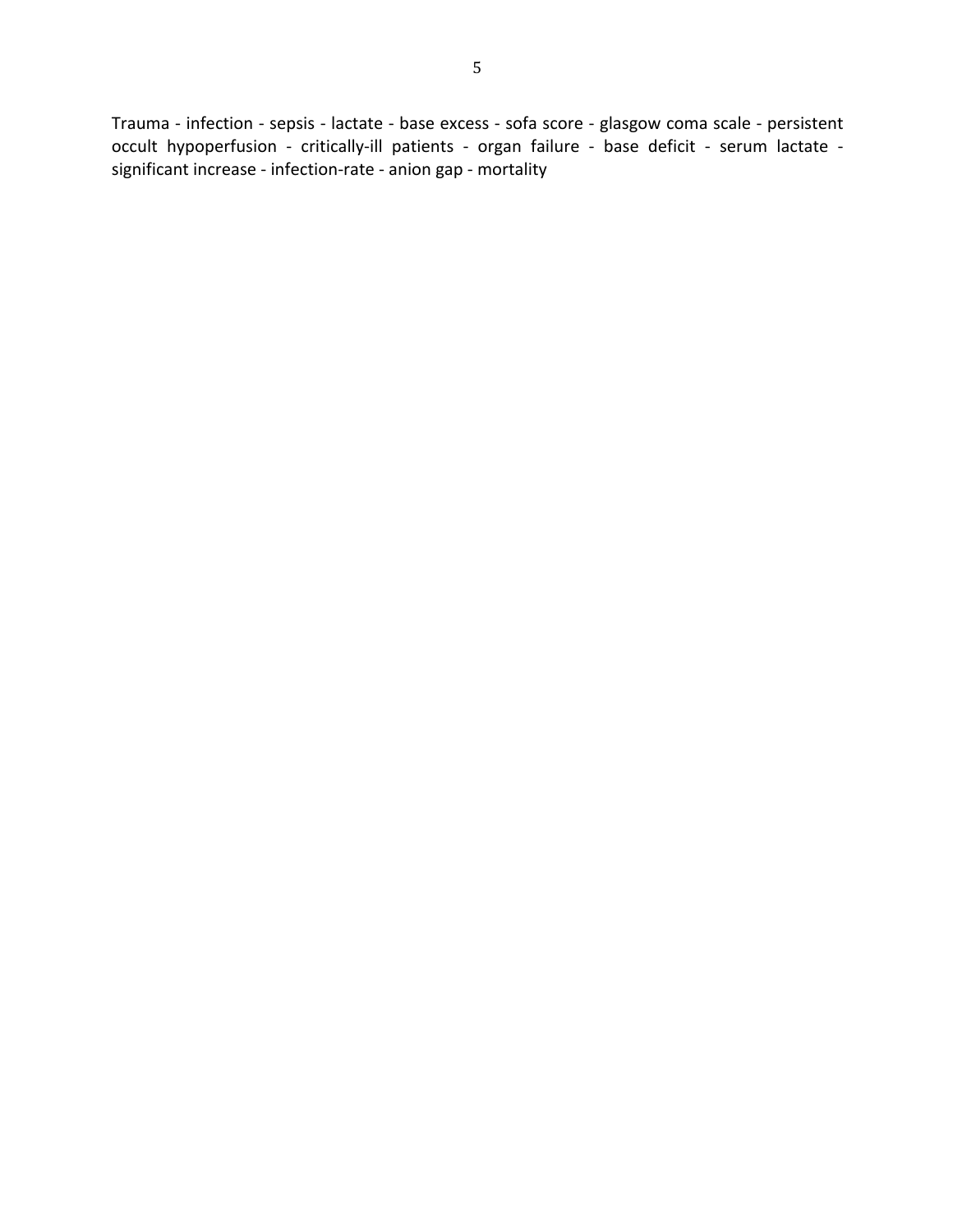# **Cause'of'death'and'time'of'death'distribution'of'trauma'patients'in'a'** Level I trauma centre in the Netherlands.

Lansink K W W, Gunning A C, Leenen L P H.

Eur J Trauma Emerg S. 2013;39(4):375-383. 10.1007/s00068-013-0278-2

The classical trimodal distribution of trauma deaths describes three peaks of deaths following trauma: immediate, early and late deaths. The aim of this study was to evaluate whether further maturation of the trauma centre and the improvement of survival have had an effect on the time of death distribution and resulted in a shift in causes of death.

All trauma patients from 1999 to 2010 who died after arrival in the emergency room and prior to discharge from the hospital were included. Deaths caused by drowning, poisoning and overdose were excluded.

A total of 16,421 trauma patients were admitted to our hospital. 772 (4.7 %) patients died, of which 720 were included in this study. The trauma mechanism was predominantly blunt (94.7 %). 530 patients (73.6 %) had Injury Severity Score (ISS) a parts per thousand yen25. The most frequent causes of death were central nervous system (CNS) injury (59.9 %), exsanguinations (12.9 %) and pneumonia/respiratory insufficiency (8.5 %). The first peak of death was seen in the first hour after arrival at the emergency department; subsequently, a rapid decline was observed and no further peaks were seen. Over the years, we observed a general decrease in deaths due to exsanguination (p = 0.035) and a general increase in deaths due to CNS injury (p = 0.004).

The temporal distribution of trauma deaths in our hospital changed as maturation of the trauma centre occurred. There is one peak of trauma deaths in the first hour after admission, followed by a rapid decline; no trimodal distribution was observed. Over time, there was a decrease in exsanguinations and an increase of deaths due to CNS injury.

#### **Keywords**

trauma - trauma deaths - mortality - outcome - trimodal distribution - cause of deaths - multiple organ failure - injury severity score - trimodal distribution - epidemiology - care - population mortality - system - prevention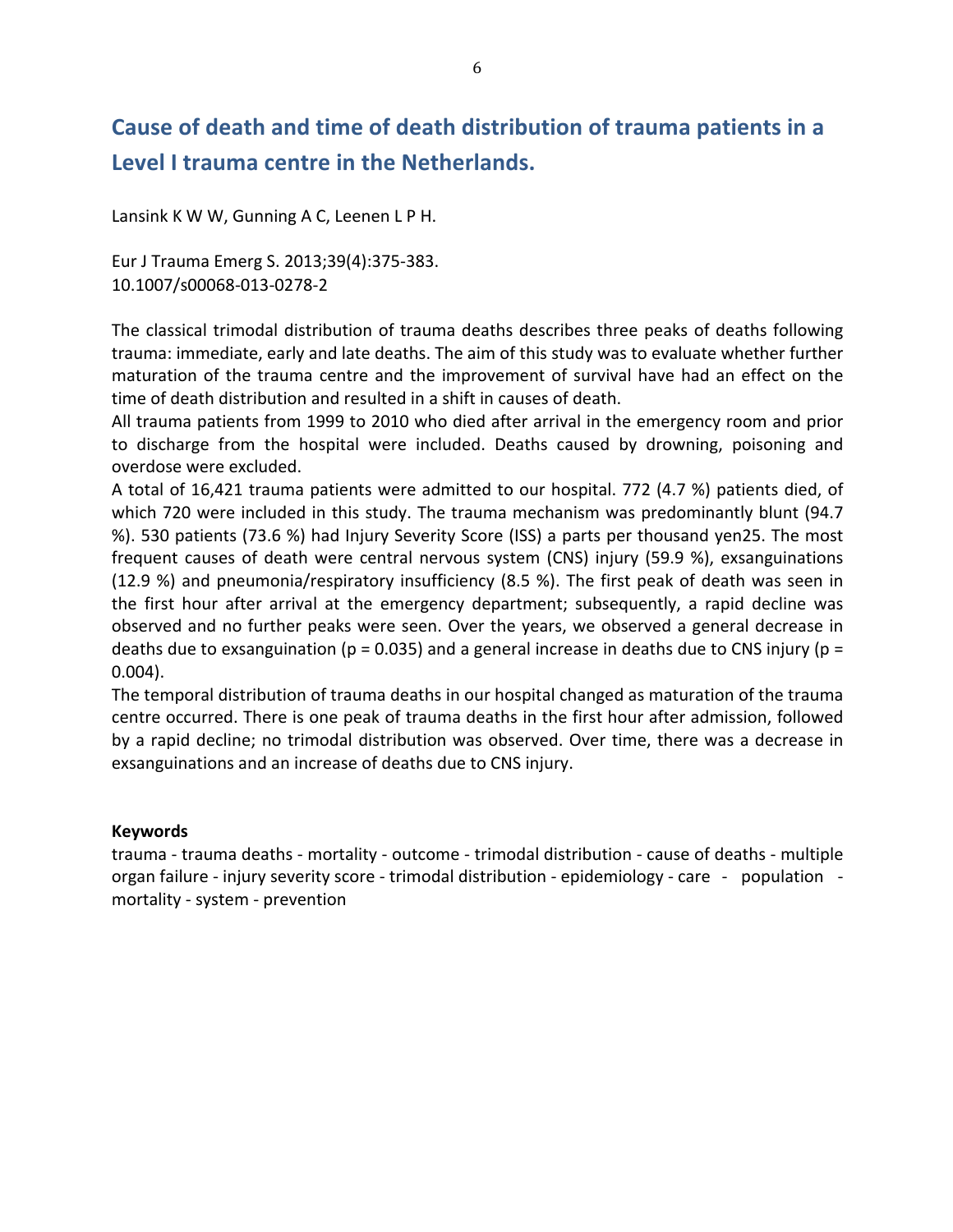# History, development and future of trauma care for multiple injured patients in the Netherlands.

Lansink K W W, Leenen L P H.

Eur J Trauma Emerg S. 2013;39(1):3-7. 10.1007/s00068-012-0223-9

#### *Introduction*

The development of trauma systems all over the world resulted in improved outcome for a broad range of trauma victims. In this review, we demonstrate the developments of an inclusive regionalised trauma system in the Netherlands and the subsequent developments in our level one trauma centre and trauma region in comparison.

Comparison with other trauma systems With the seasoning of the trauma system, further improvements in outcome could be demonstrated, in the region an OR of 0.84 and in the trauma centre an OR of 0.61, in a later comparison over the years another OR 0.74 was noted. In addition, a further diversification of the trauma populations was seen in the various hospitals with different levels, based on a pre-hospital triage system. Torso and multiple injured patients were more seen in the trauma centre and increased to more than 350 patients with an ISS of >15, whereas monotrauma was almost exclusively seen in the level two and three hospitals. The further development of the trauma system is discussed, in which the minimum requirements of the individual trauma surgeon and institution are taken as a guideline.

Future, discussion and conclusion Based on these considerations, a further concentration of the most severely injured patients is proposed in a small country as the Netherlands culminating in one trauma centre for the most severely injured patients, combined with an integrated prehospital helicopter system, on top of the current good functioning inclusive trauma system. These developments could be a template for further developments of trauma systems in Europe.

#### **Keywords**

trauma systems - polytrauma - quality assessment - systems - mortality - registry - service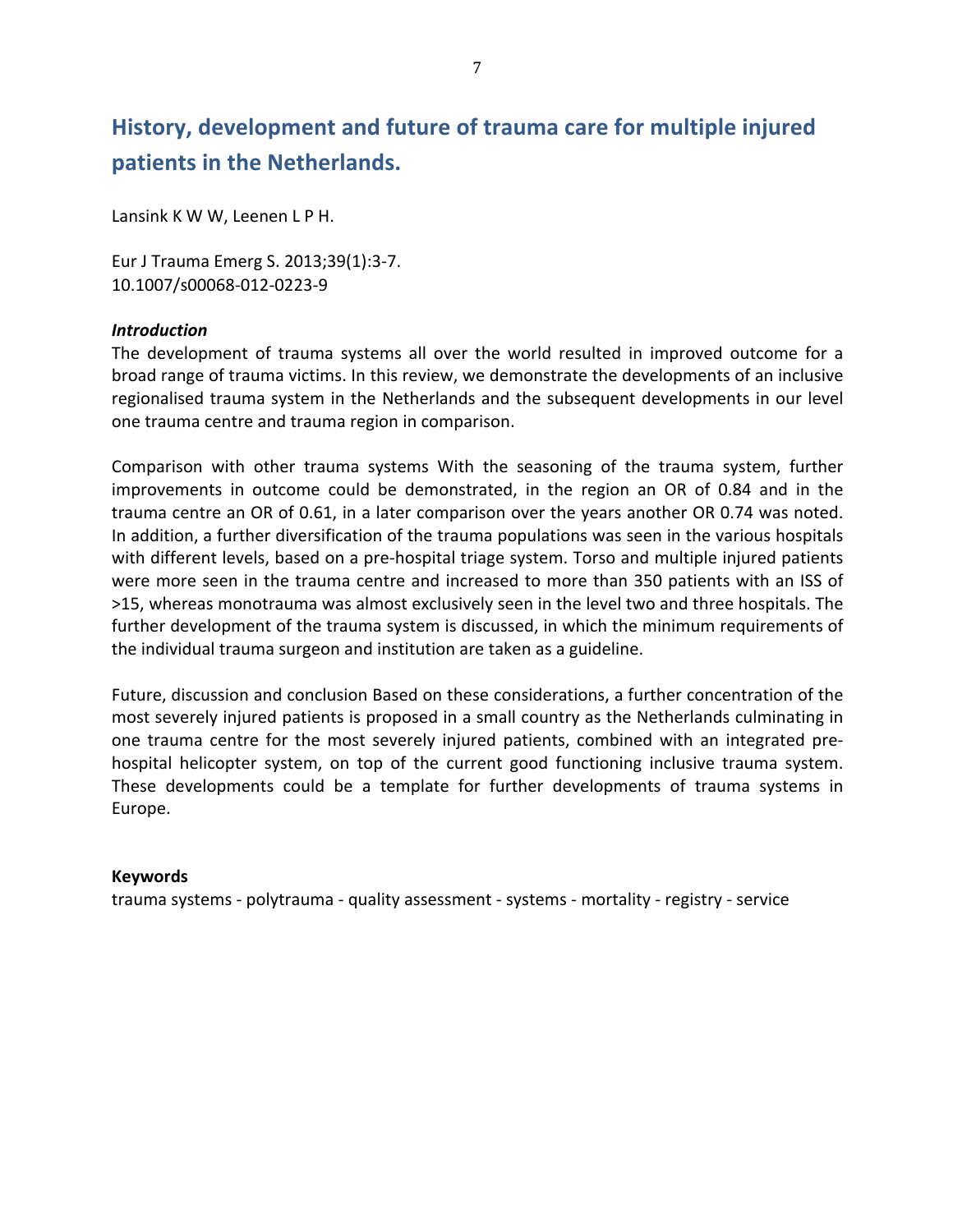## Lactic acidosis is associated with multiple organ failure and need for ventilator support in patients with severe hemorrhage from trauma.

Lefering R, Zielske D, Bouillon B, Hauser C, Levy H.

Eur J Trauma Emerg S. 2013;39(5):487-493. 10.1007/s00068-013-0285-3

Lactate is a biomarker for hypoperfusion and subsequent resuscitation in trauma. It is also a predictor of mortality, but few studies have correlated lactate levels with relevant morbidities after trauma.

A retrospective review was performed of severely injured trauma patients entered into the Trauma Registry of the German Society for Trauma Surgery (TR-DGU) between 2002 and 2008. Adults requiring intensive care were categorized into two groups: lactate and no lactate. The lactate group had three subgroups: normal, elevated, and high lactate. Mean multiple organ failure (MOF) rates and composite endpoint of time (days) to complete organ failure resolution (CTCOFR) for 14 and 21 days and ventilator-free days (VFD) were compared, as well as other endpoints.

We analyzed 2,949 patients, of which 1,199 had lactate measurements. The percentage of patients with MOF increased in each higher lactate subgroup ( $p < 0.001$ ), as did the mean CTCOFR14 and CTCOFR21 scores ( $p < 0.001$  and  $< 0.001$ , respectively). Conversely, the mean VFD decreased in each higher lactate subgroup ( $p < 0.001$ ). Thus, patients in the elevated and high lactate subgroups had greater MOF rates; required more days, on average, to resolve organ failure; and required more days of ventilator support than patients in the normal lactate subgroup.

Elevated blood lactate levels from trauma were closely correlated with worse outcomes. Thus, lactate shows promise as a biomarker for resuscitation as well as a predictor of mortality. Furthermore, this study supports its use in critical care trials as an outcome measure.

#### **Keywords**

lactate - hemorrhage - morbidity - mortality - ventilator-free days - multiple organ failure major trauma - occult hypoperfusion - lactate clearance - severe sepsis - mortality epidemiology - transfusion - multicenter - management - predictors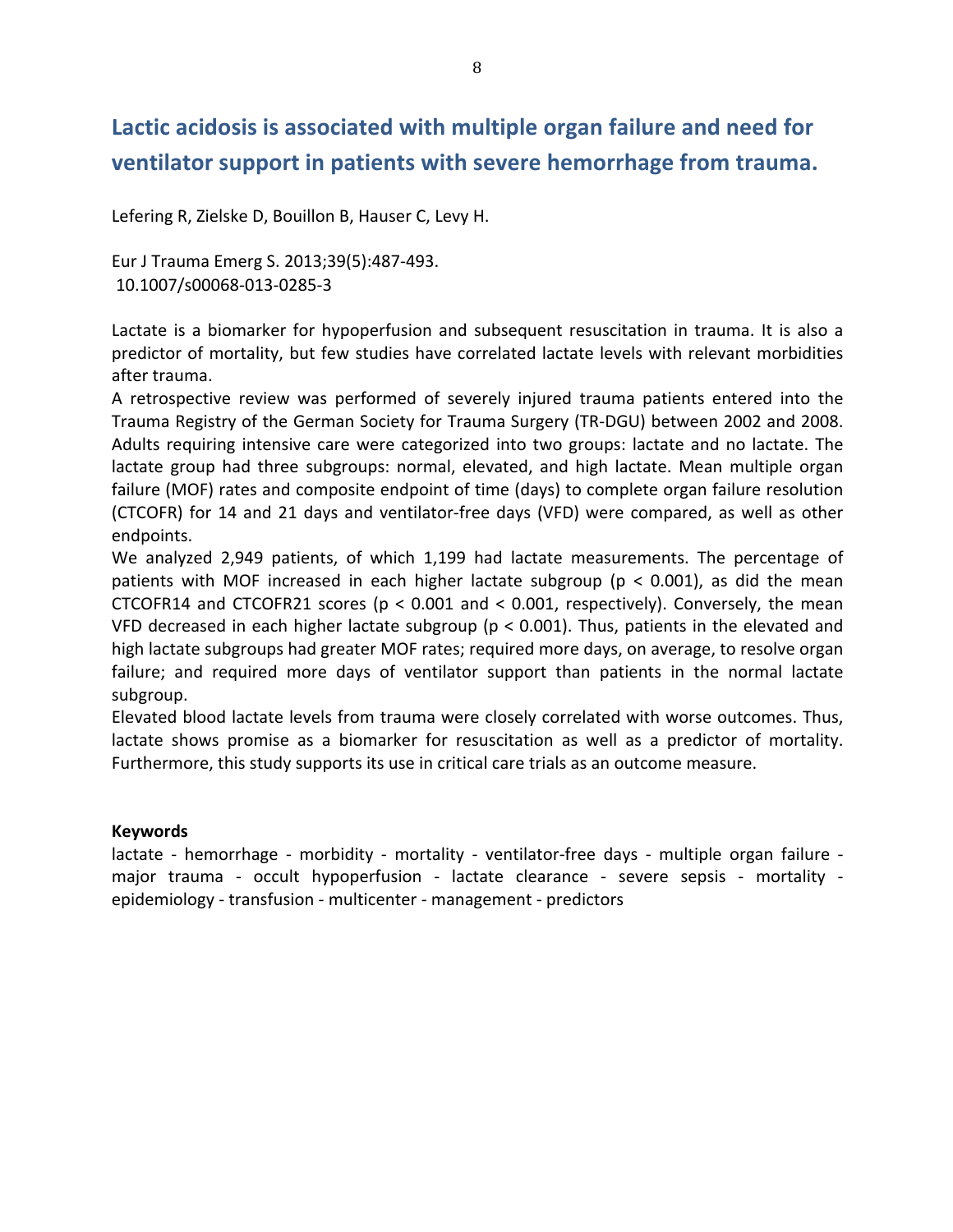### **Vascular'complications'and'special'problems'in'vascular'trauma.**

Martin M J, Perez-Alonso A J, Asensio J A.

Eur J Trauma Emerg S. 2013;39(6):569-589. 10.1007/s00068-013-0336-9

The evaluation and management of patients with vascular trauma or injury often involve rapid decision making in less than ideal circumstances. Immediate consequences such as hemorrhage, ischemia, compartment syndrome, thrombosis, and embolization may be life threatening and require immediate intervention. In addition, a number of regional and systemic complications of the initial vascular pathology are possible, such as shock, acute renal failure, myocardial infarction, or stroke. Understanding the disease process, as well as the optimal diagnostic and therapeutic interventions, is critically important to minimize the risk of these highly morbid or potentially mortal complications. The managing physician must be adept and well versed at both the initial management of the specific vascular injury and the many potential complications that may subsequently arise. This article will review a number of vascular-specific complications and provide details of strategies for their prevention or optimal management. These problems include traumatic injuries to the arterial or venous system, failure of vascular repairs or reconstructions, surgical site and graft infections, anastomotic complications, and compartment syndromes. In addition, arterial and venous complications secondary to the use of illicit intravenous drug use and cocaine-related vascular injury will be discussed. Finally, the increasingly important topic of iatrogenic or procedure-related vascular injuries and complications will be reviewed.

#### **Keywords**

vascular injury - trauma - complications, endovascular - iatrogenic - vascular imaging - drug abuse - penetrating extremity trauma - iatrogenic venous pseudoaneurysm - phlegmasia cerulea dolens - guided compression repair - abdominal aortic-aneurysm - endovascular stent graft single-center experience - acute arterial injuries - pressure wound therapy - intravenous drugabuse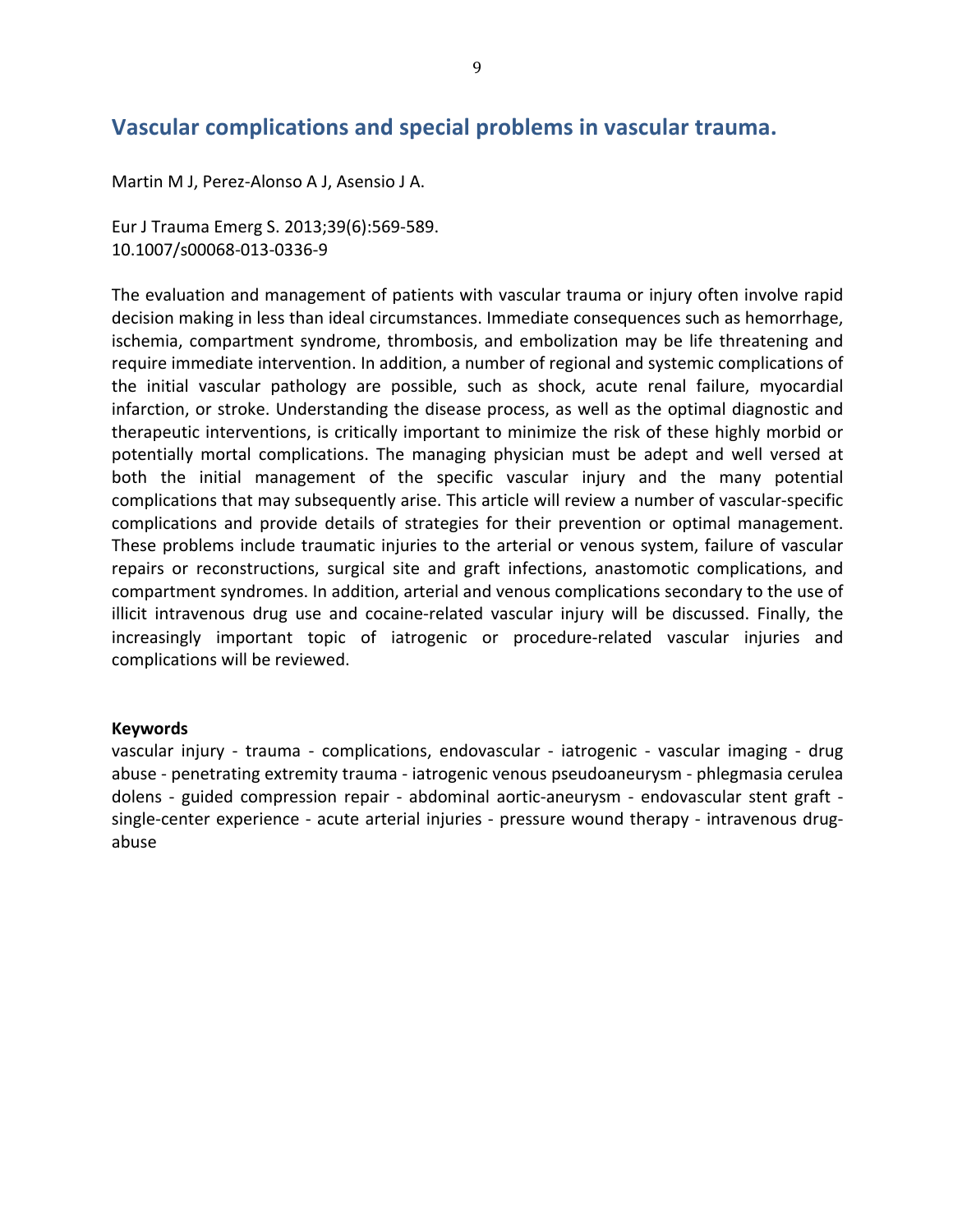# **Quality improvement in trauma care.**

Marzi I.

Eur J Trauma Emerg S. 2013;39(1):1-2. 10.1007/s00068-013-0252-z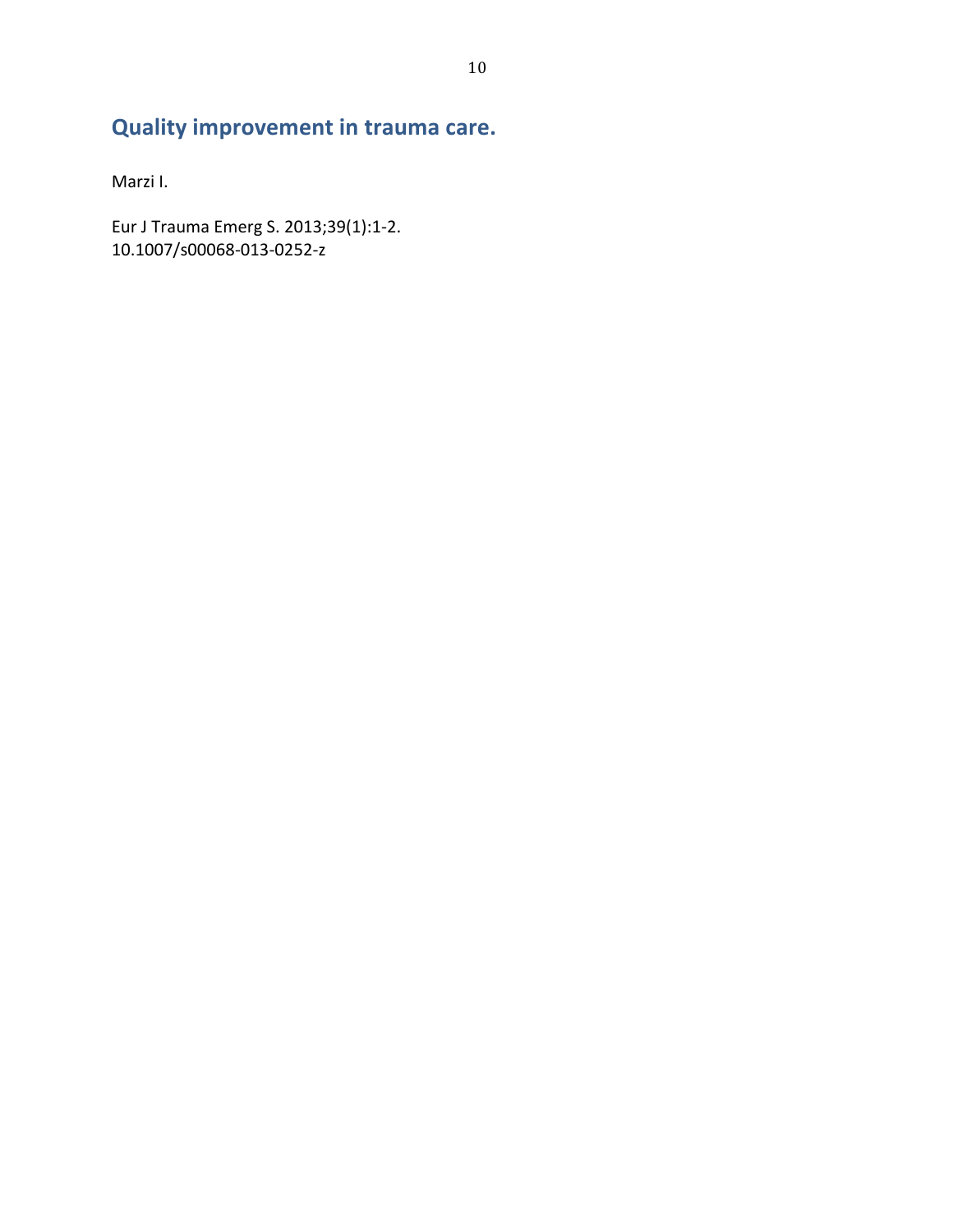### Does ATLS trauma training fit into Western countries: evaluation of the first 8 years of ATLS in Germany.

Muenzberg M, Paffrath T, Matthes G, Mahlke L, Swartman B, Hoffman M, Lefering R, Wolfl C G.

Eur J Trauma Emerg S. 2013;39(5):517-522. 10.1007/s00068-013-0316-0

With over 2 million certified physicians worldwide, the Advanced Trauma Life Support (ATLS) program is one of the most successful international medical education programs. Germany joined the ATLS program in 2003. Before implementation of the program, there was a controversial discussion as to whether a country like Germany with a long history of trauma care needed ATLS at all. 197 courses with nearly 3,000 providers were performed until December 2010.

We assessed the course evaluations since the implementation of ATLS in Germany using the participants' systematic feedback.

During the course, each participant evaluated each presentation, skill station, and simulation on a rating scale from 1 to 4 (1 being the best, 4 being the worst). The participants completed the evaluation forms during the course and before they received their results. The course coordinator made sure that all forms were returned. The feedback forms were collected anonymously and were entered into a database. Statistical analysis was performed using frequencies and mean values.

The cumulative evaluation of all courses revealed an average performance score of 1.39 (1.06-1.86;  $n = 197$ ). The lectures, skill stations, and simulations were individually evaluated as follows: lectures  $1.61$  (1.00-2.81; n = 197), skill stations  $1.40$  (1.00-2.40; n = 197), and surgical skill stations  $1.35$  (1.00-2.38; n = 197). Practical skills simulation (case scenarios) received the highest grade of 1.24 (1.00-1.57;  $n = 197$ ). There were no significant changes during the time concerning the results of the evaluation.

The overall assessment showed constantly good and excellent evaluations by the participants over the years. In general, skill stations and simulations performed better than lectures. According to these results, the course format is well accepted by the participants and, therefore, can be recommended to all physicians treating trauma patients. Our results also underline the value of such a course format in an industrial country with an already established trauma system.

#### **Keywords**

polytrauma - atls - golden hour - trauma training - trauma management - life-support - quality improvement - multiple trauma - education - care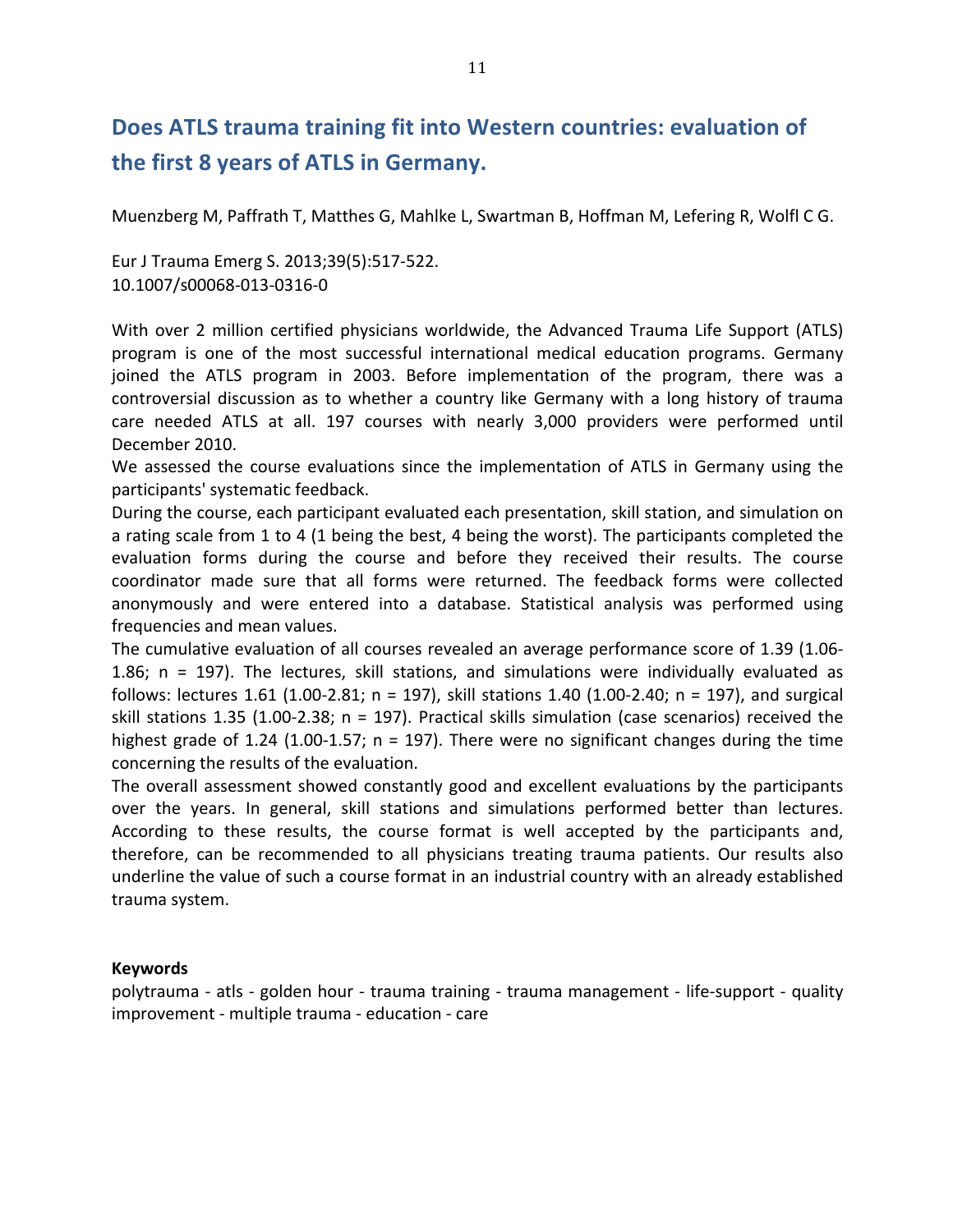## Penetrating peripheral vascular injury management in a Sri Lankan **military'hospital.**

Ratnayake A, Samarasinghe B, Halpage K, Bala M.

Eur J Trauma Emerg S. 2013;39(2):123-129. 10.1007/s00068-012-0228-4

Vascular injuries in austere military conflict settings are a challenging problem. The goal of the current study was to analyze the unique features associated with the management and early outcome of penetrating vascular injuries resulting from the conflict in Sri Lanka.

All adults with extremity vascular injuries admitted to the Military Base Hospital Anuradhapura in an eight-month period were prospectively recorded in a data sheet and retrospectively analyzed. Mechanism, location, method of repair, and outcomes were analyzed.

Out of a total of 5,821 combat-related casualties, there were 128 victims with vascular injuries (2.2 %). The overall limb salvage rate was 83 % with an all-cause mortality of 3.1 %. Combined arterial and venous injuries were most common (44 %), predominantly in the popliteal zone. Among the arterial injuries, 70 % were repaired with a vein interposition graft and 7 % were primarily repaired. The majority of the venous injuries (54 %) were ligated. Twenty early major complications were recorded. A temporary intraluminal shunting technique was applied in the 14 most severely injured patients. This patient population was followed up for an average of 35 days institutionally before they were referred to rehabilitation (60 %) or transferred to other institutions (26 %).

Vascular reconstruction using vein, combined with a wound management strategy and early fasciotomy, resulted in a high limb salvage rate and remarkably low infection, delayed amputation, and mortality rates. Management of combat vascular injuries based on clinical guidance is feasible and leads to good outcome in a minimally equipped setting during local military conflicts. Surgeons in military hospitals should be trained in vascular injury repair to save the lives and functional limbs of patients.

#### **Keywords**

vascular injuries - combat experience - military hospital - limb salvage - early fasciotomy - iraq trauma - war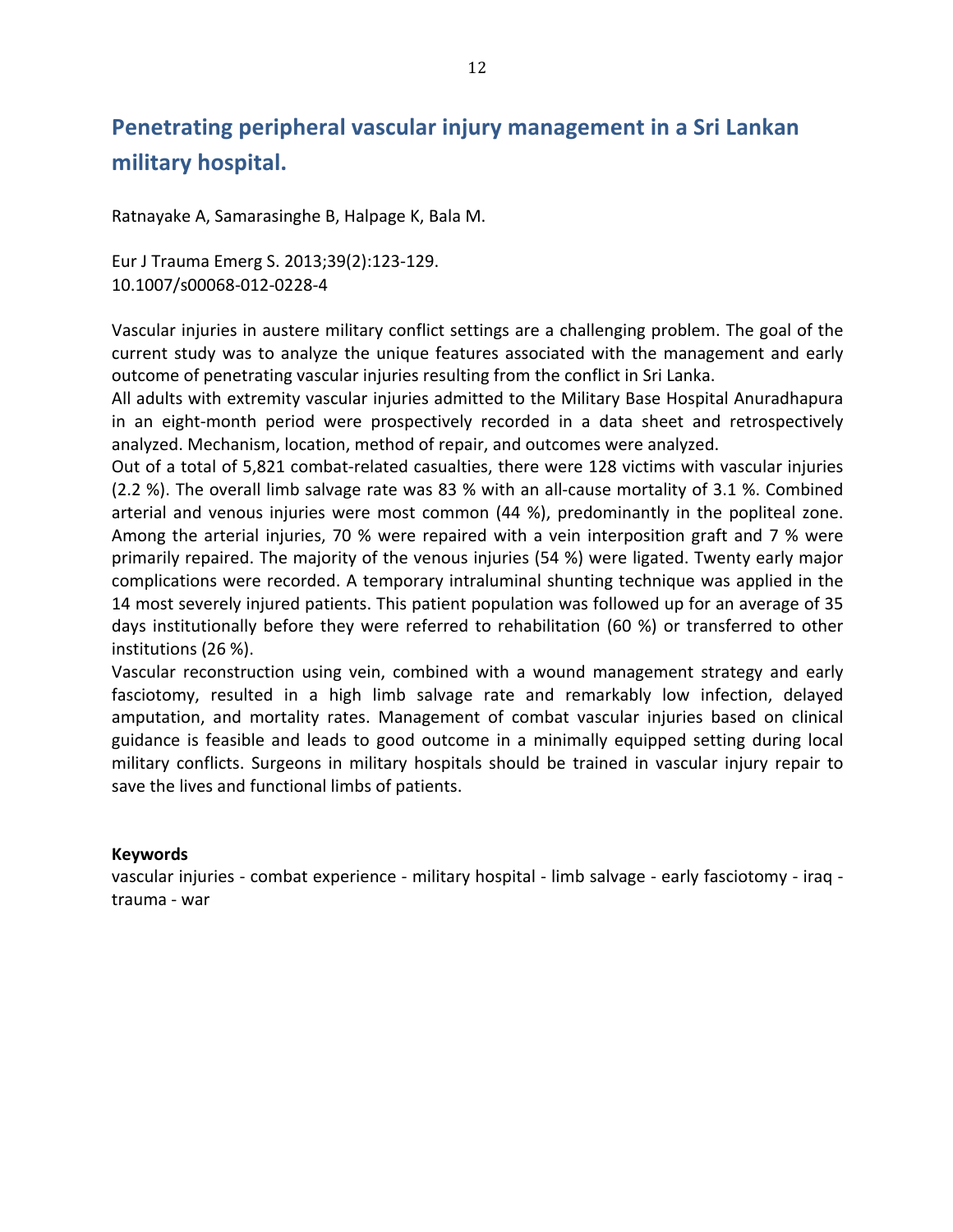### **Impact of fluid therapy on apoptosis and organ injury during** haemorrhagic shock in an oxygen-debt-controlled pig model.

Rehberg S C, Raum M R, Rammelt S, Schneiders W, Neugebauer E A M.

Eur J Trauma Emerg S. 2013;39(4):405-414. 10.1007/s00068-013-0279-1

Apoptosis, or programmed cell death, seems to play a role in the physiology of shock. The influence of fluid resuscitation on the occurrence of apoptosis during haemorrhage is still unclear. Using an experimental randomised study, the goal of this investigation was to find a relation between different frequently used resuscitation fluids and evidence of apoptosis.

Sixty female pigs with a mean body weight of 20 kg were randomised into six groups, each receiving a different resuscitation fluid therapy: malated Ringer, lactated Ringer, hypertonic saline, hypertonic saline solution/Dextran 60, carbonate/gelatine and a sham group (no shock, no resuscitation). A haemorrhagic shock with a predefined oxygen debt with high mortality expected was induced for a period of 60 min. Then, the resuscitation fluid therapy within each group was initiated. At the beginning, after 1 h of shock and 1 and 2 h after resuscitation, biopsies from the liver were taken, as one of the most important metabolism organs of shock. Three hours after the beginning of the resuscitation period, the animals were allowed to recover under observation for 3 days. At the end of this period, a state of narcosis was induced and another liver biopsy was taken. Finally, the animals were sacrificed and samples were taken from the liver, kidney, heart and hippocampus. The TUNEL method was used for identifying apoptosis. Impairment of liver function was indicated by the measurement of transaminase levels.

There was no observed difference in the rate of apoptosis in all groups and a low number of apoptotic cells were found in all the organs sampled. The sham group also showed a low count of apoptosis. The hypoxia-sensitive neurons within the hippocampus did not show any signs of apoptosis. The high oxygen debt during haemorrhage led to a high mortality. The non-treated animals died very quickly, as an indicator for severe shock. Animals treated with hypertonic saline showed a significant increase in aspartate transaminase (AST) plasma levels on the first day after shock.

The different resuscitation fluids used in the treatment of haemorrhagic shock in this experimental model showed no evidence of a different apoptosis rate in the end organs.

#### **Keywords**

Apoptosis - shock - haemorrhagic - reperfusion injury - ischemia-reperfusion injury - ringers solution - resuscitation - identification - trauma - rats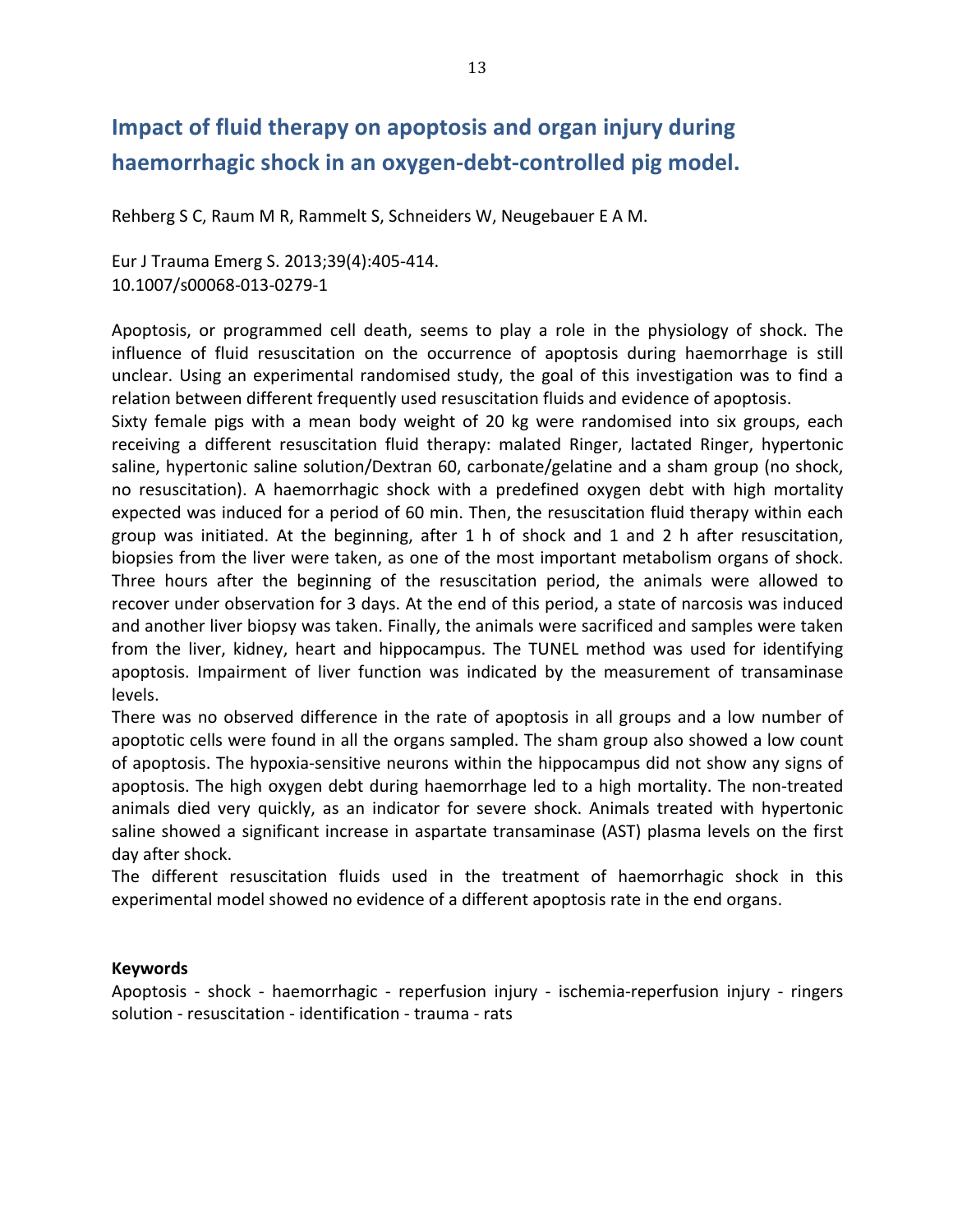# The influence of alcohol intoxication on the severity of injuries suffered by drivers in road traffic accidents.

Ristic B, Rancic N, Maksimovic M, Ignjatovic-Ristic D.

Eur J Trauma Emerg S. 2013;39(4):363-368. 10.1007/s00068-013-0276-4

To determine the severity of injuries in drunk and sober drivers in traffic accidents, by using the Injury Severity Score (ISS), as well as the most vulnerable body region of those involved.

This was an observational case-control study covering a 1-year period of patients treated in the emergency department of the Health Center in Kraljevo, Serbia. Seventy-five patients were identified as drunken drivers [blood alcohol concentration (BAC) > 0.03 %] (group of cases), while 70 patients were found to be sober drivers (group of controls). Injuries were categorized by body region according to the ISS.

Half of all drivers (51.7 %) injured in traffic accidents were under the influence of alcohol. Males represented a substantial majority of both groups. In both categories of drivers, the greatest incidence of traffic accidents was in the age group 19-35 years. Injuries of drunken drivers were more frequently present in all body regions except in the areas of limbs with shoulder and pelvic bones. Drivers under the influence of alcohol have a 3.80 times greater risk of suffering deadly injuries in traffic accidents. The average ISS in drunken drivers was higher in comparison to sober drivers (p < 0.05). The greatest ISS was in the drunk group with BAC level over 0.051 % (the ISS range was 15-20). A strong correlation was found between the BAC level and the degree of injury ( $r = 0.63$ ).

The severity of injuries and, especially, the 3.80 times greater risk of suffering deadly injuries in traffic accidents for drunken drivers obliges us to pay attention to prevention strategies.

#### **Keywords**

injury severity score (iss) - driver - traffic accident - blood alcohol concentration (bac) - body regions - drink driving situation - vehicle accidents - difference - mortality - vietnam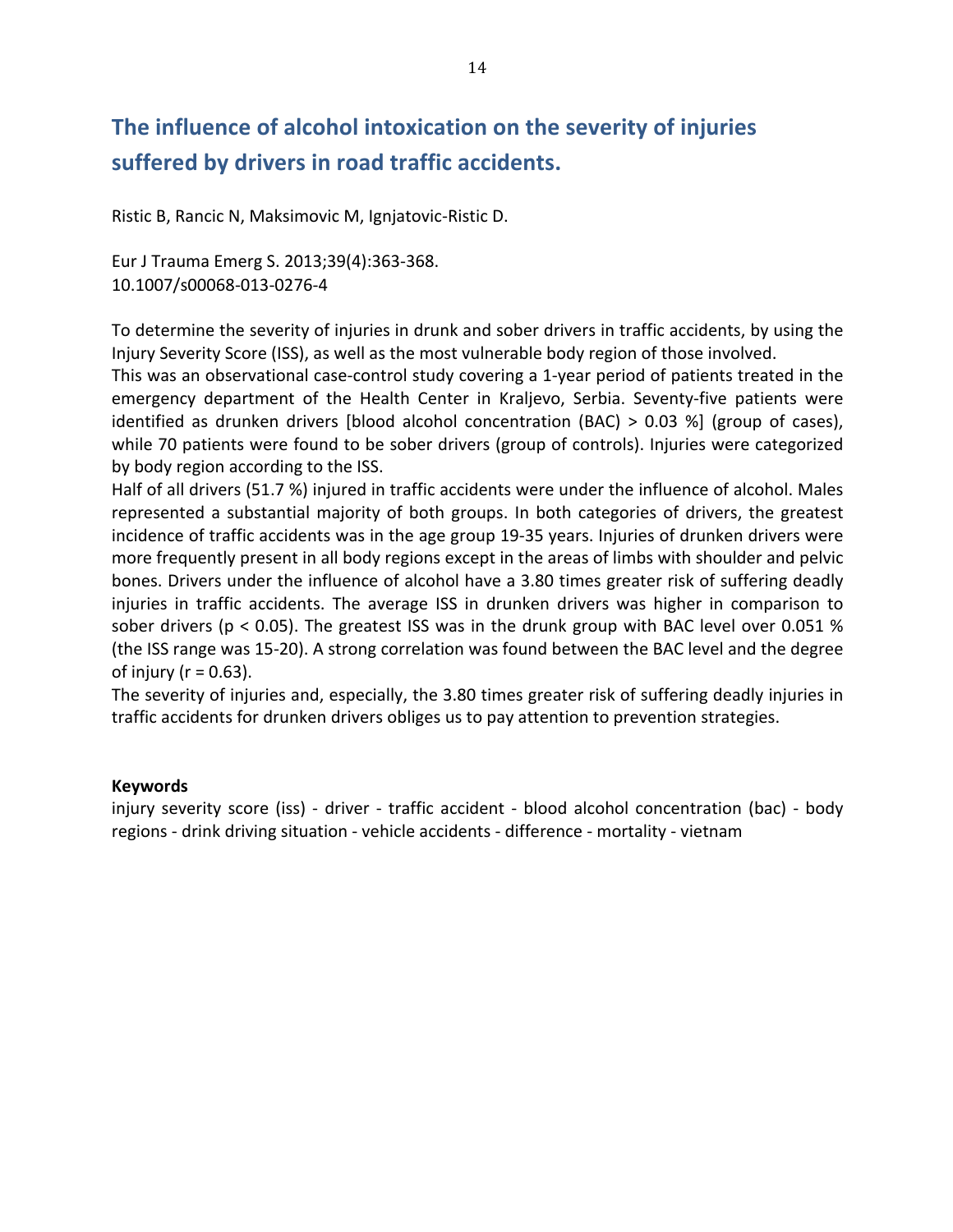## Increased mortality with undertriaged patients in a mature trauma center with an aggressive trauma team activation system.

Rogers A, Rogers F B, Schwab C W, Bradburn E, Lee J, Wu D, Miller J A.

Eur J Trauma Emerg S. 2013;39(6):599-603. 10.1007/s00068-013-0289-z

#### *Purpose*

The American College of Surgeons Committee on Trauma (ACS-COT) has determined that a 5 % pre-hospital undertriage [UT; defined as Injury Severity Score (ISS) > 15 and not sent to a trauma center] is an acceptable rate for pre-hospital transfer to a non-trauma center. We sought to determine if this level of undertriage is acceptable within a mature Level II trauma center as a measure of the adequacy of its trauma activation system.

#### *Methods*

Our trauma activation system encompasses anatomic, physiologic, and mechanism of injury criteria. We defined UT as ISS[15 and no trauma activation. All UT patients during the period 2000-2010 were compared to properly triaged patients (CT). The variables examined were mortality, emergency department (ED) length of stay (LOS), hospital LOS, complications, Coumadin use, and age >64 years.

#### *Results*

There were 18,324 patients admitted, with 1,156 (6.3 %) UT. UT is associated with an increase in mortality  $[odds \text{ ratio } (OR) \text{ } 3.0; 95 \text{ } \% \text{ confidence interval } (Cl) \text{ } 2.4-3.8; \text{ } p<0.001), \text{ longer ED } LOS$ (OR 54.5; 95 % CI 45.5-63.5; p< 0.001), and longer hospital LOS (OR 1.7; 95 % CI 1.4-2.1; p< 0.001). In addition, UT patients had a two-fold increase in complications (OR 2.0; 95 % CI 1.6-2.5; p<0.001). When controlling for age C65 years, Revised Trauma Score (RTS) > 7.0, and one or more comorbidities, UT patients had 2.18 times higher odds of mortality than their CT counterparts (OR 2.18; 95 % CI 1.57-3.01;  $p < 0.001$ ). Patients on pre-hospital Coumadin (OR 3.61; 95 % CI 3.04-4.30;  $p < 0.001$  and age >64 years (OR 4.93; 95 % CI 4.36-5.58;  $p < 0.001$ ) were significant predictors of being undertriaged. A p-value  $\leq$  0.05 was considered to be significant.

#### *Conclusions*

Standard trauma activation criteria may not be adequate to identify the at-risk severely injured trauma patient. Further refinement of in-house trauma triage protocols is necessary if trauma centers are to improve outcomes following trauma.

#### **Keywords**

undertriage - increased mortality - triage - protocol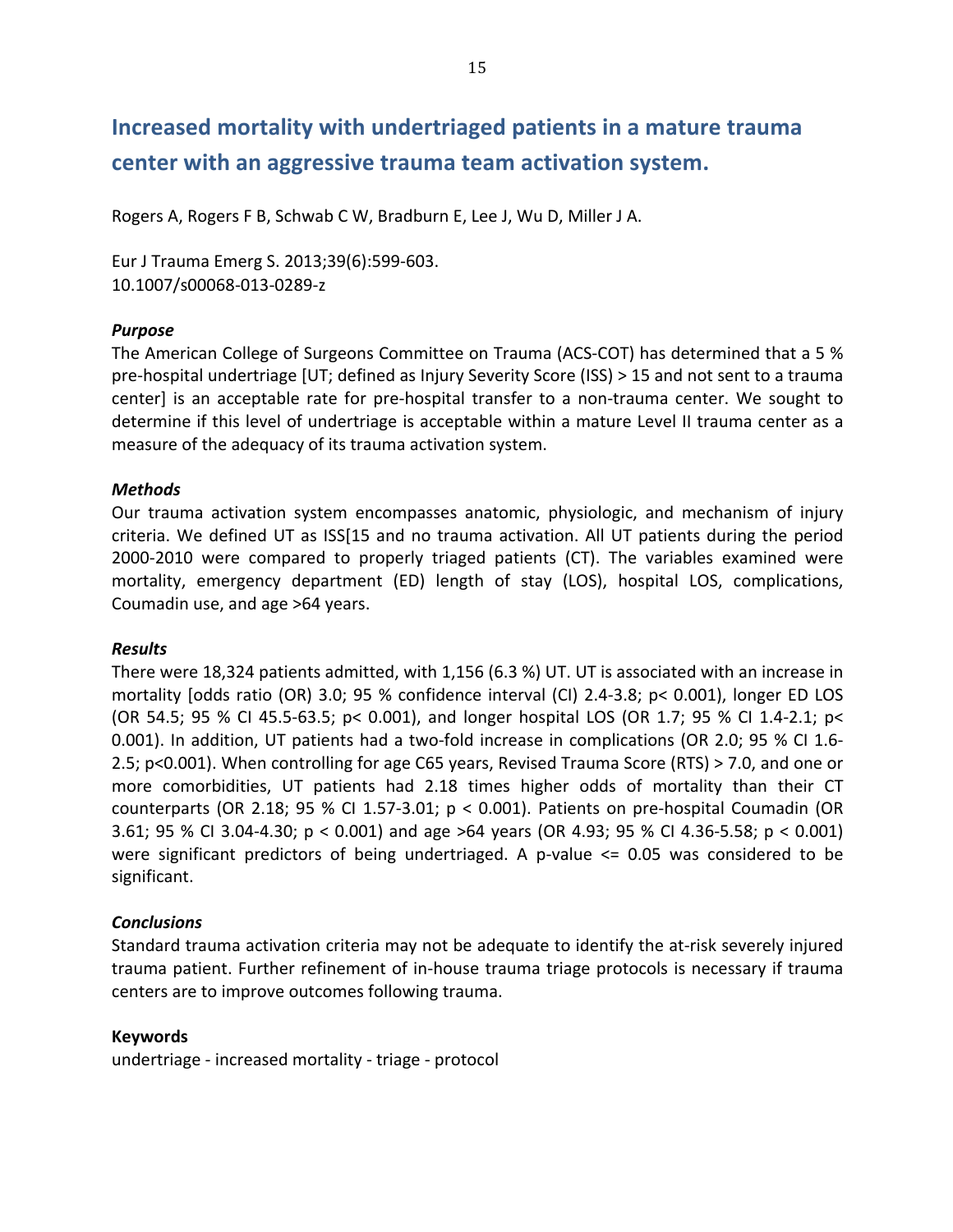# **Motorcycle injuries at a tertiary referral hospital in Kenya: injury patterns'and'outcome.**

Saidi H, Mutisto B K.

Eur J Trauma Emerg S. 2013;39(5):481-485. 10.1007/s00068-013-0280-8

The rise in the use of motorcycles in Kenya in the last 10 years has been associated with increased injury rates. Between 2004 and 2009, motorcycle injuries increased at a rate of 29 % and, in some hospitals, motorcycle users have become the predominant road user category injured. Although most road traffic injuries occur in Nairobi, there has been no previous account of motorcycle injury and associated outcomes at its main hospital.

To describe the injury patterns and outcomes following motorcycle trauma at the Kenyatta National Hospital.

All motorcycle trauma admissions during one calendar year were analyzed. The data captured included demographics, injury patterns and outcomes, lengths of hospital stay, hospitalization cost, and early hospital mortality. Factors associated with outcomes were analyzed by univariate and multivariate means. The probability of survival was estimated using the Trauma and Injury Severity Score (TRISS) methodology for each patient.

Two hundred and five patients were reviewed. Motorcycle trauma admissions formed 22.3 % of all road traffic injury admissions. Male riders predominated. The average age and modal age group was 30.78 and 21-30 years, respectively. Half of riders and 20 % of passengers used protective helmets. Injuries were mostly to the extremities (60.7 %) and head/neck (32.07 %), and the average Injury Severity Score (ISS) was  $7.57 + 4.0$  (median 9.0).

At 2 weeks, 9.0 % of patients had died. The estimated probability of survival ranged from 0.86 to 0.97. Surgical interventions were needed for 51.7 % of patients. The mean length of stay in the hospital was 24.3 days, while the cost of treatment was 31,783 Kenya Shillings (Kshs). Injury severity (P < 0.001), admission to the intensive care unit (ICU) (P < 0.001), non-surgical treatment (P = 0.003), blood transfusion (P = 0.029), head injury (P < 0.001), and low Glasgow Coma Scale (GCS) score at admission were significantly associated with mortality.

Injuries to the lower limbs and the head predominate in motorcycle trauma. The high mortality rate, need for surgery in the majority of patients, and prolonged admission days call for motorcycle control and expedited care. Significant head injury mortality calls for efforts to embrace helmet laws for riders and passengers.

#### **Keywords**

motorcycle injuries - africa - patterns - outcome - road traffic injuries - developing-countries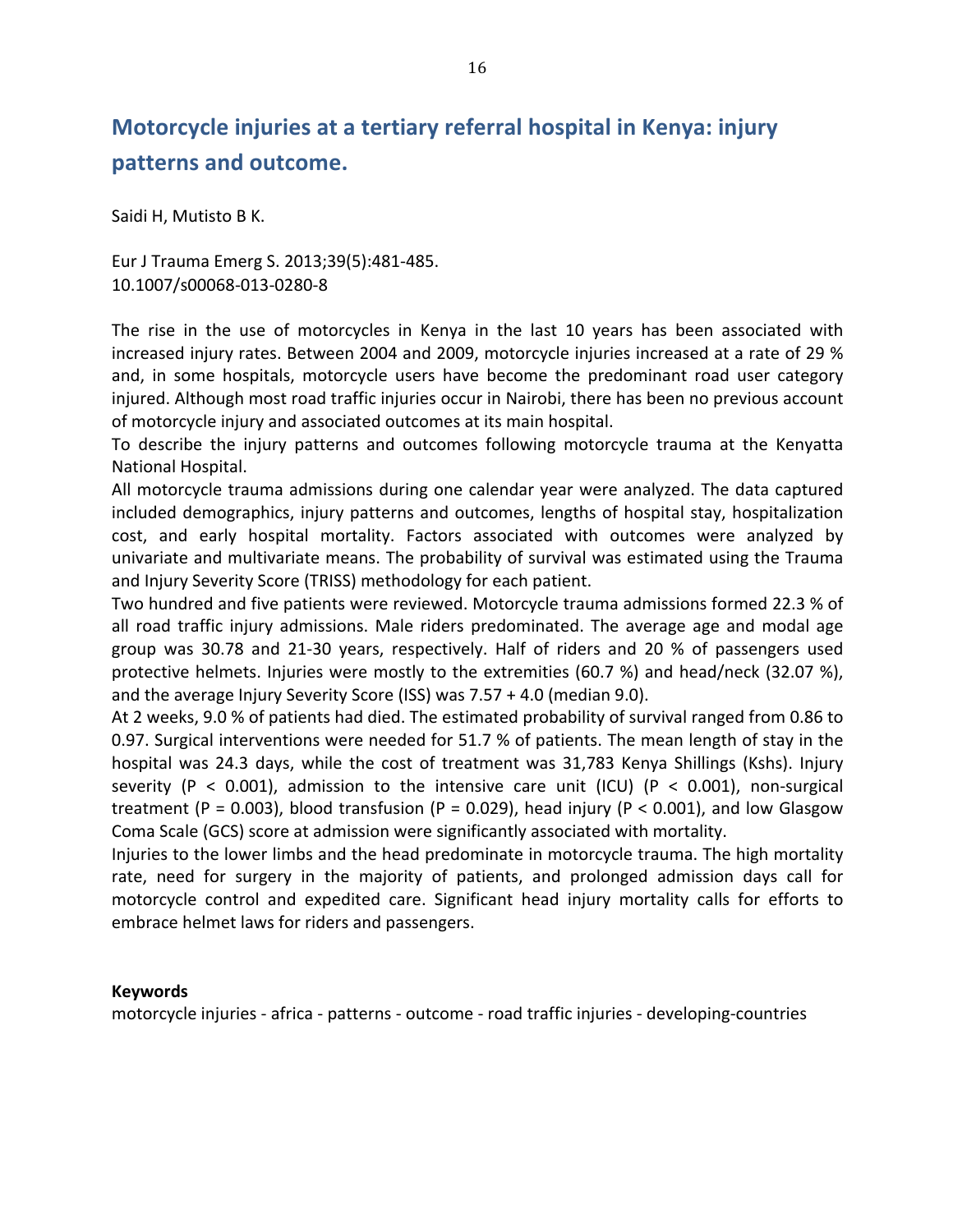# **Civilian'injuries'due'to'unexploded'ordnance'in'military'training'areas' in'southern'Israel.**

Shaked G, Beck G, Sebbag G, Yitzhak A, Zlotnik A, Czeiger D.

Eur J Trauma Emerg S. 2013;39(2):113-115. 10.1007/s00068-012-0239-1

The problem of unexploded ordnance (UXO) is global and is usually associated with active or former war zones. Civilian injuries due to UXO in military training areas are not common.

This is a retrospective case series study based on prospectively collected data on patients who sustained injuries from UXO explosions and were admitted to the Soroka University Trauma Center during a five-year period.

Twelve patients were included in this series. All patients were Bedouin and the distribution of injuries was concentrated around the head and upper and lower extremities, with sparing of the torso.

Awareness and implementation of preventive measures are expected to reduce the incidence of this type of injury.

#### **Keywords**

unexploded ordnance - trauma - prevention - military training areas - explosion - deaths - mines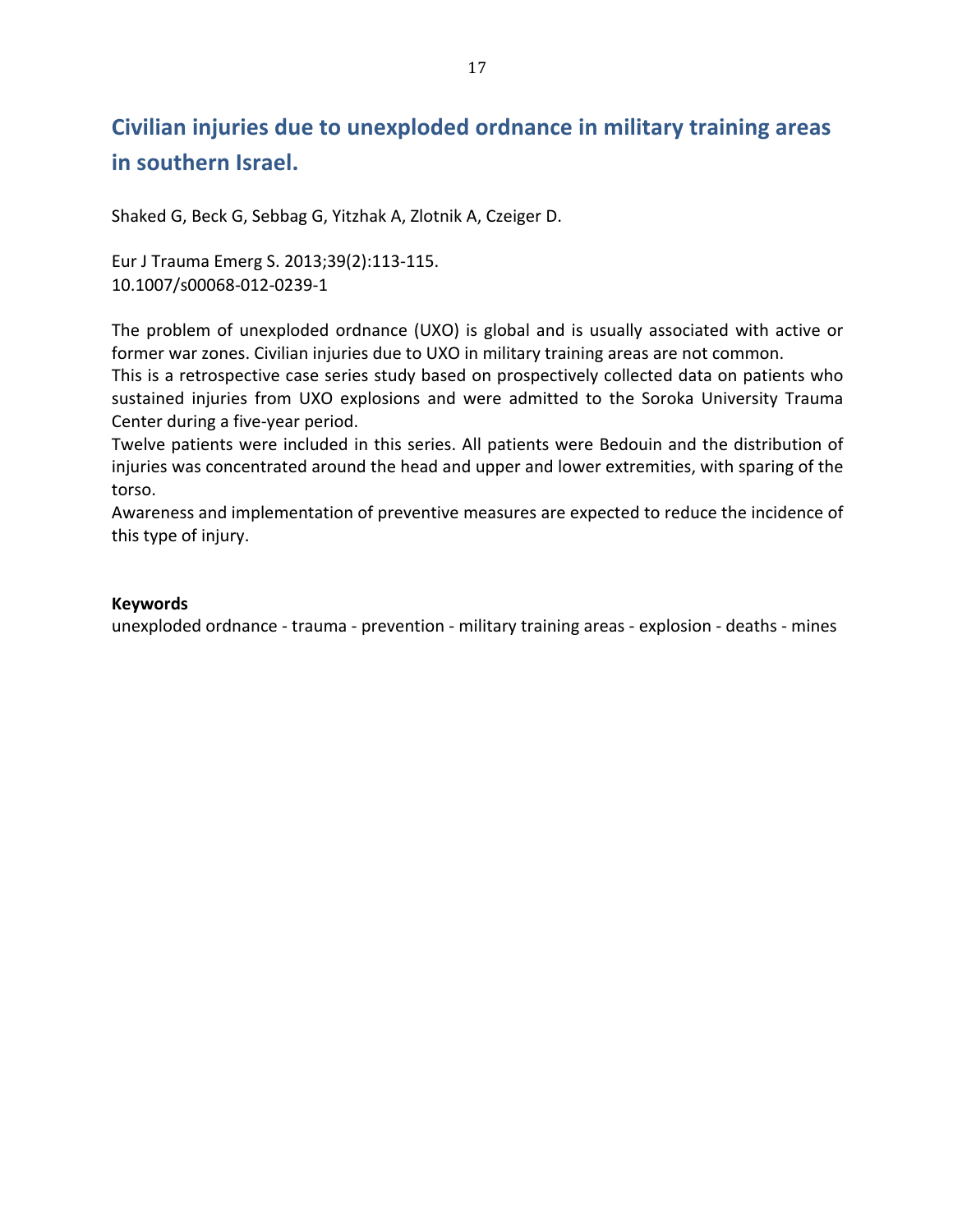# **Rhabdomyolysis: risk factors and incidence in polytrauma patients in** the absence of major disasters.

Sousa A, Paiva J A, Fonseca S, Raposo F, Valente L, Vyas D, Ribeiro O, Pinto R.

Eur J Trauma Emerg S. 2013;39(2):131-137. 10.1007/s00068-012-0233-7

Rhabdomyolysis is a syndrome caused by musculoskeletal tissue damage that leads to the release of large amounts of intracellular elements, which particularly affect renal function. The most common causes are severe trauma, ischemia, surgical procedures, and drug abuse. We aimed to determine the incidence of rhabdomyolysis by measuring muscle injury markers (CK, myoglobin), to identify pre/post-admission as well as iatrogenic risk factors for rhabdomyolysis in severe polytrauma, to clarify the relevance of orthopedic injuries and surgical treatment in the onset/worsening of rhabdomyolysis, and to correlate risk factors with its main complicationacute renal failure (ARF).

Prospective study of severe polytrauma patients (Injury Severity Score (ISS) > 15), with CK and myoglobin values measured at admission and after 24, 48, and 72 h. Peak values, variations between admission and peak, and variations between admission and day 3 were all determined. The correlations of those values with the onset of ARF and other negative outcomes were assessed.

A total of 57 consecutive patients with a median ISS of 29 were included. ARF was present in 20 patients (38 %). CK-0 level was correlated with male gender ( $p < 0.027$ ) and ISS (0.014); Mb-0 level was correlated with hypovolemic shock (0.003) and skeletal fracture (p < 0.043). CK-max was correlated with surgery (p < 0.038) and surgery duration (p < 0.014); Mb-max was correlated with surgery (p < 0.002) and anesthesia duration (p < 0.005). Delta-CK was correlated with surgery (p < 0.01) and surgery duration (p < 0.017), and Delta 0-3-CK was correlated with surgery ( $p < 0.042$ ). Logistic regression analysis found relationships between Delta 0-3-CK and both ICU admission (p < 0.003) and MODS (p < 0.012), and between Mb-max and ARF (p < 0.034).

We found that a large number of factors are implicated in CK and Mb variations. Rhabdomyolysis is a very frequent complication, but increase in CK marker alone does not seem to be correlated with the incidence of ARF. Therefore, Mb level should be considered in this group of patients.

#### **Keywords**

polytrauma - emergency surgery - soft tissue injuries - surgical critical care - trauma systems crush compartment syndrome - hanshin-awaji earthquake - acute-renal-failure - skeletal-muscle - exertional rhabdomyolysis - surgical-patients - creatine-kinase - free-radicals - injury - ischemia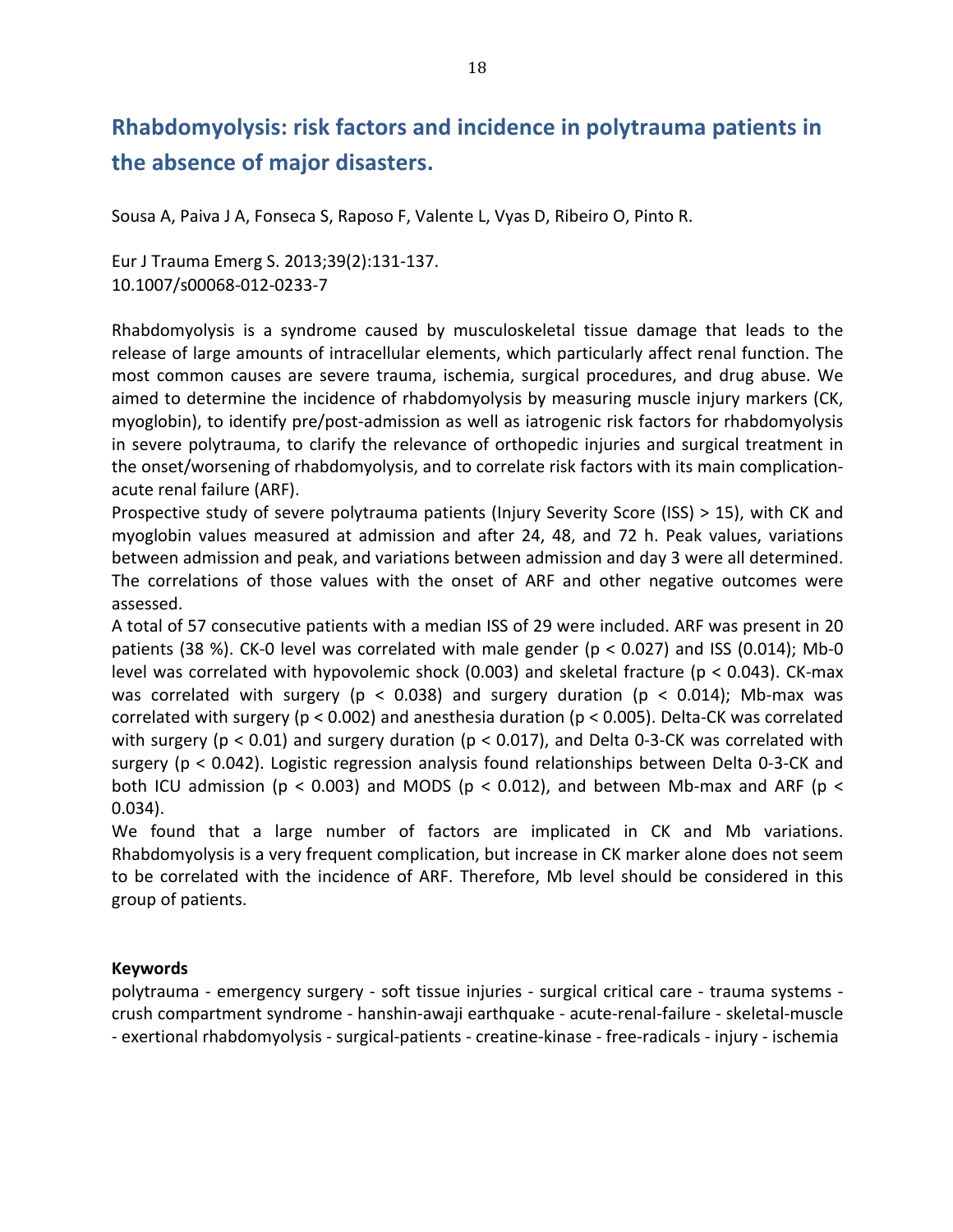# **Ultrasonographic diagnosis of abdominal free fluid: accuracy comparison'of'emergency'physicians'and'radiologists.**

Tajoddini S, Vahdati S S.

Eur J Trauma Emerg S. 2013;39(1):9-13. 10.1007/s00068-012-0219-5

#### *Objective)*

Blunt abdominal trauma is a diagnostic challenge for emergency physicians and ultrasonography is one of the diagnostic tools used in this type of injuries. The aim of this study was to evaluate the diagnostic value of ultrasonographies performed by emergency physicians and radiologists.

#### *Methods*

This prospective diagnostic study was performed in the emergency departments of two trauma centers in Iran during a period of 12 months. The subjects were all patients with blunt abdominal trauma that were candidated for abdominopelvic computed tomography (CT) scanning in our emergency departments. The results of focused assessment with sonography for trauma (FAST) performed by emergency physicians and radiologists were compared blindly with the results of CT scans performed by radiologists. The sensitivity, specificity, and predictive values of diagnosis for different abdominal anatomic areas were calculated.

#### *Results*

In total, 450 patients undergoing FAST and CT scanning were studied. The sensitivity of radiologists' diagnoses for Morison's, splenorenal, perivesical, and pleural effusion areas were, respectively, 88.0, 70.0, 38.0, and 30.0 %. The corresponding values for emergency physicians' diagnoses were, respectively, 82.0, 60.0, 28.0, and 30.0 %. The specificity of radiologists' diagnoses in the mentioned areas were, respectively, 98.9, 100, 93.1, and 100 %, and for emergency physicians, they were, respectively, 98.9, 100, 96.0, and 100 %.

#### *Conclusion*

Emergency physicians showed a promising performance in applying FAST in blunt abdominal trauma. The specificity of ultrasonographic diagnosis in the emergency physicians group and the radiologists group were comparable, while radiologists showed a higher performance regarding the sensitivity of the ultrasonographic diagnosis.

#### **Keywords**

blunt abdominal injury - emergency medicine - ultrasound - fast - focused assessment with sonography for trauma - trauma patients - sonography - ultrasound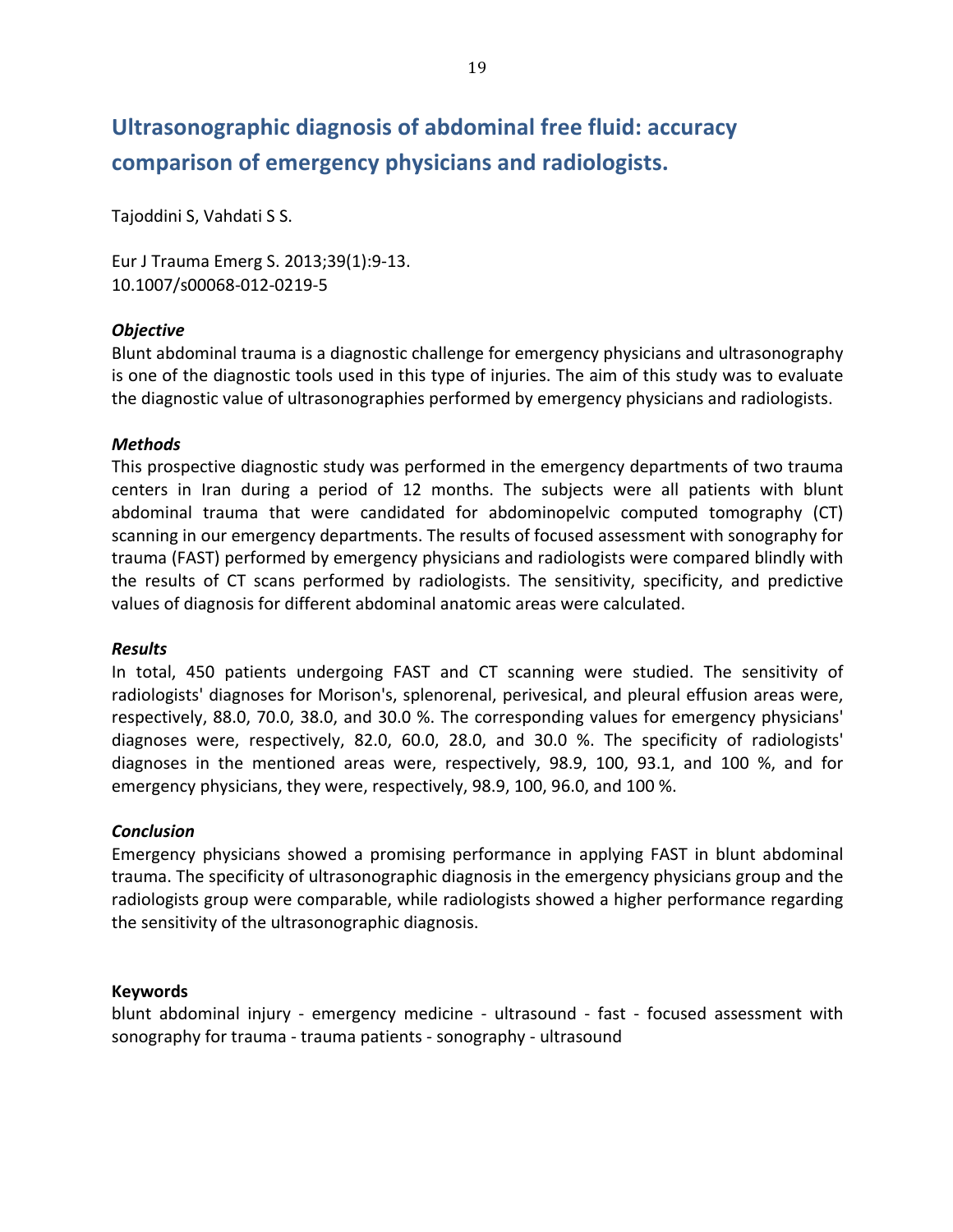# The European trauma course: trauma teaching goes European.

Thies K C, Deakin C D, Rommens P M, Voiglio E J, Sabbe M B, Arafat R, Brattebo G, Lippert F K, Lott C, Robinson D.

Eur J Trauma Emerg S. 2013;39(5):441-442. 10.1007/s00068-013-0317-z, team,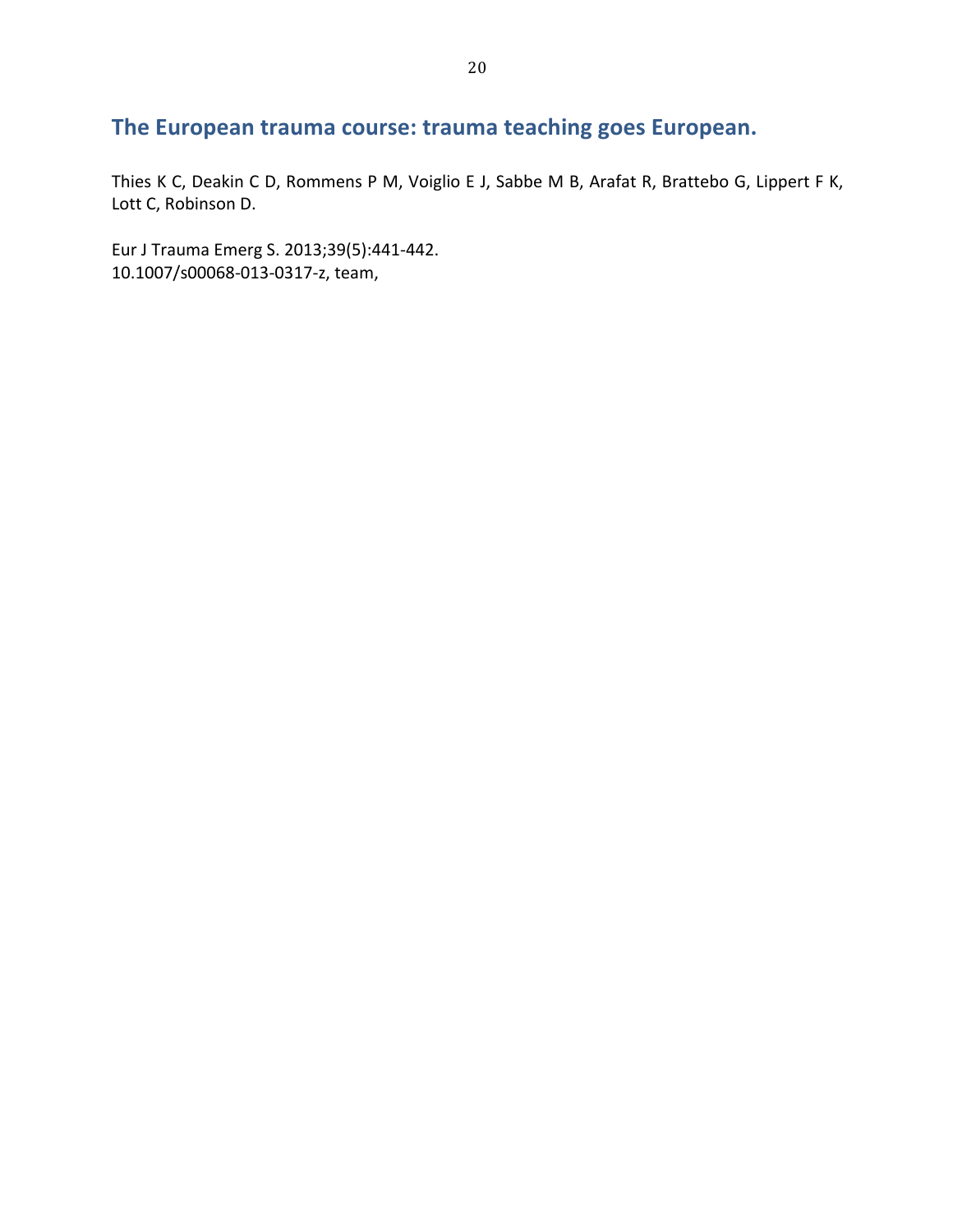### Influence of vagal injury on acute traumatic reaction after blast injury.

Wang Y, Pan L, Fan W, Zhou Z, Zhu L, Wang Y, Hu R.

Eur J Trauma Emerg S. 2013;39(4):385-392. 10.1007/s00068-013-0277-3

A prospectively randomised, controlled animal study was conducted to analyse the influence of vagal injury on acute cardio-respiratory responses to blast injury.

We used a previously described model of blast-fragment combined injuries to divide dogs randomly into three groups: normal control, blast injury with fragment shot at the masseter and blast injury with fragment shot at the neck. The vagal histomorphologic changes were investigated by haematoxylin-eosin staining and immunocytochemical analysis of neuronspecific enolase and glial fibrillary acidic protein. The indices of respiration, heart rate, blood pressure and body temperature were recorded continuously before and after blast exposure.

The vagal injury was more severe in the neck-injured than in the face-injured group. However, bradycardia, hypotension and absence of compensatory peripheral vasoconstriction, which are typically seen in animals subjected to blast injury without vagal nerve injuries, were partly inhibited when the vagal nerve was injured.

A vagally mediated reflex, such as a cardio-respiratory system defensive reflex that caused shock, was observed immediately after blast pressure wave injury. These observations may have important implications for the emergency management of blast injury cases.

#### **Keywords**

vagal injury - vagal reflex - blast injury - breathing rate - heart rate - blood pressure and body temperature - traumatic shock nse - gfap - brain-injury - nerve-stimulation - anesthetized rat shock - hemorrhage - model - wave - war - resuscitation - morbidity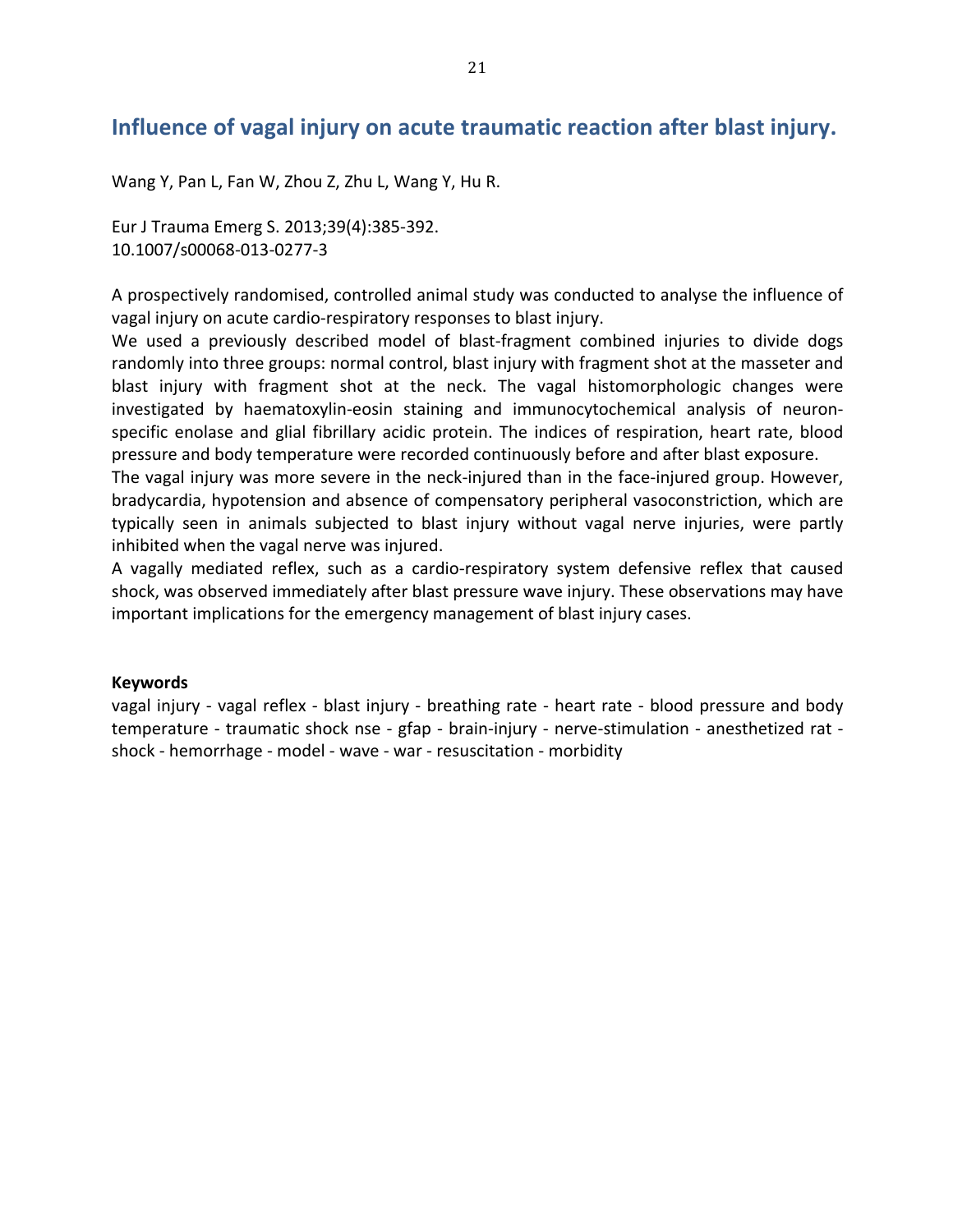# **Management of chronic traumatic arteriovenous fistula of the lower extremities.**

Yousuf K M, Bhagwani A R, Bilal N.

Eur J Trauma Emerg S. 2013;39(4):393-396. 10.1007/s00068-013-0284-4

#### *Introduction*

Vascular injuries secondary to blunt or penetrating trauma are a significant cause of morbidity and mortality, especially in war-afflicted areas. Due to the violent situations of Pakistan and the unavailability of vascular services in remote areas, we are witnessing an increase in the number of delayed/chronic post-traumatic arteriovenous fistulas (AVFs) of the extremities in our institution. The purpose of this study is to share our experience of post-traumatic AVF and the incidence, presentation, and outcomes of these patients.

#### *Methods*

A 10-year retrospective study between January 2002 and May 2012 was conducted. We studied 30 patients with post-traumatic AVF of the lower limbs.

#### *Results*

All 30 cases were due to penetrating injuries, either by gun shots or bomb blasts. All of the patients were treated surgically, except for one patient who was treated with a covered stent. The interval between surgery and presentation ranged from 6 months to 20 years. All patients had complete obliteration of the fistulous tract and there was no recurrence and no postoperative mortality.

#### *Conclusion*

Long-standing traumatic AVF is becoming common in Pakistan. Surgery remains the standard treatment.

#### **Keywords**

trauma - arteriovenous fistula - chronic – injuries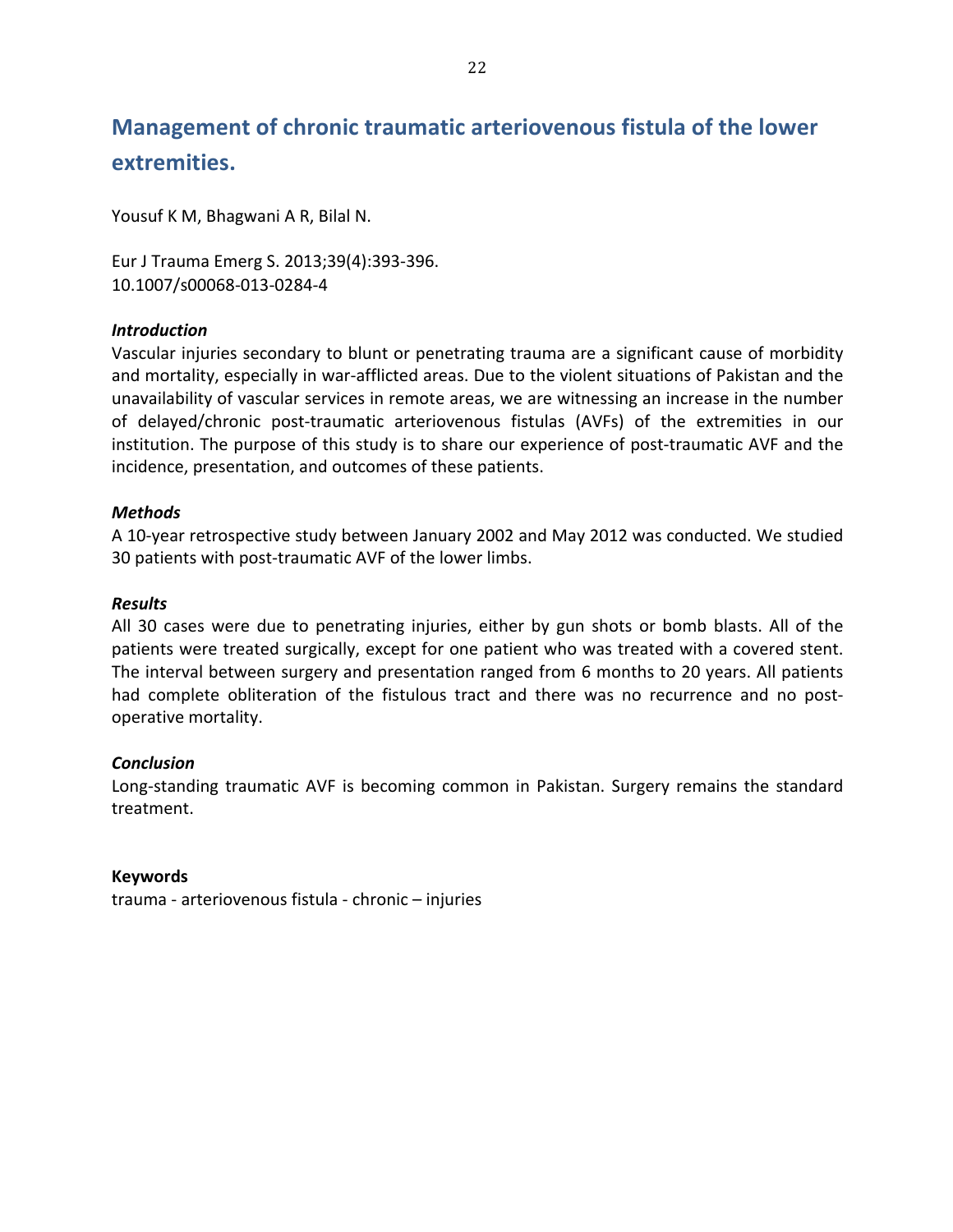## The falling bullets: post-Libyan revolution celebratory stray bullet **injuries.**

Al-Tarshihi M, Al-Basheer M.

Eur J Trauma Emerg S. 2014;40(1):83-85. 10.1007/s00068-013-0323-1

To report our experience with the post-Libyan revolution celebratory stray bullet injuries by falling bullets.

This descriptive study was carried out during the period from November 2011 to February 2012 at the military Jordanian field hospital in Benghazi-Libya. Twenty-three patients who were injured by falling bullets were enrolled in this study. Intentional and direct bullet injuries due to conflicts were excluded. Demographic data, injured body part, place of injury, timing of intervention, hospital stay, and fatality were described and analyzed.

Children less than 14 years of age constituted 65.2 % (n = 15) of the falling bullets victims. Injured body parts were upper and lower limbs (12, 52.2 %), chest (8, 34.8 %), head and neck (2, 8.7 %), and abdomen (1, 4.3 %). Three (13.0 %) patients were diagnosed to have stray bullet injury by radiological investigations without a clinical suspicion. Two (8.7 %) fatalities were reported.

Celebratory stray bullet injuries are an unusual form of injury not infrequently seen in some parts of the world. Lower limb and chest injuries especially among children are most commonly reported. Focus on prevention through education and weapon use regulations carries the best chance of reducing these injuries.

#### **Keywords**

stray - bullet - injuries - libya - shootings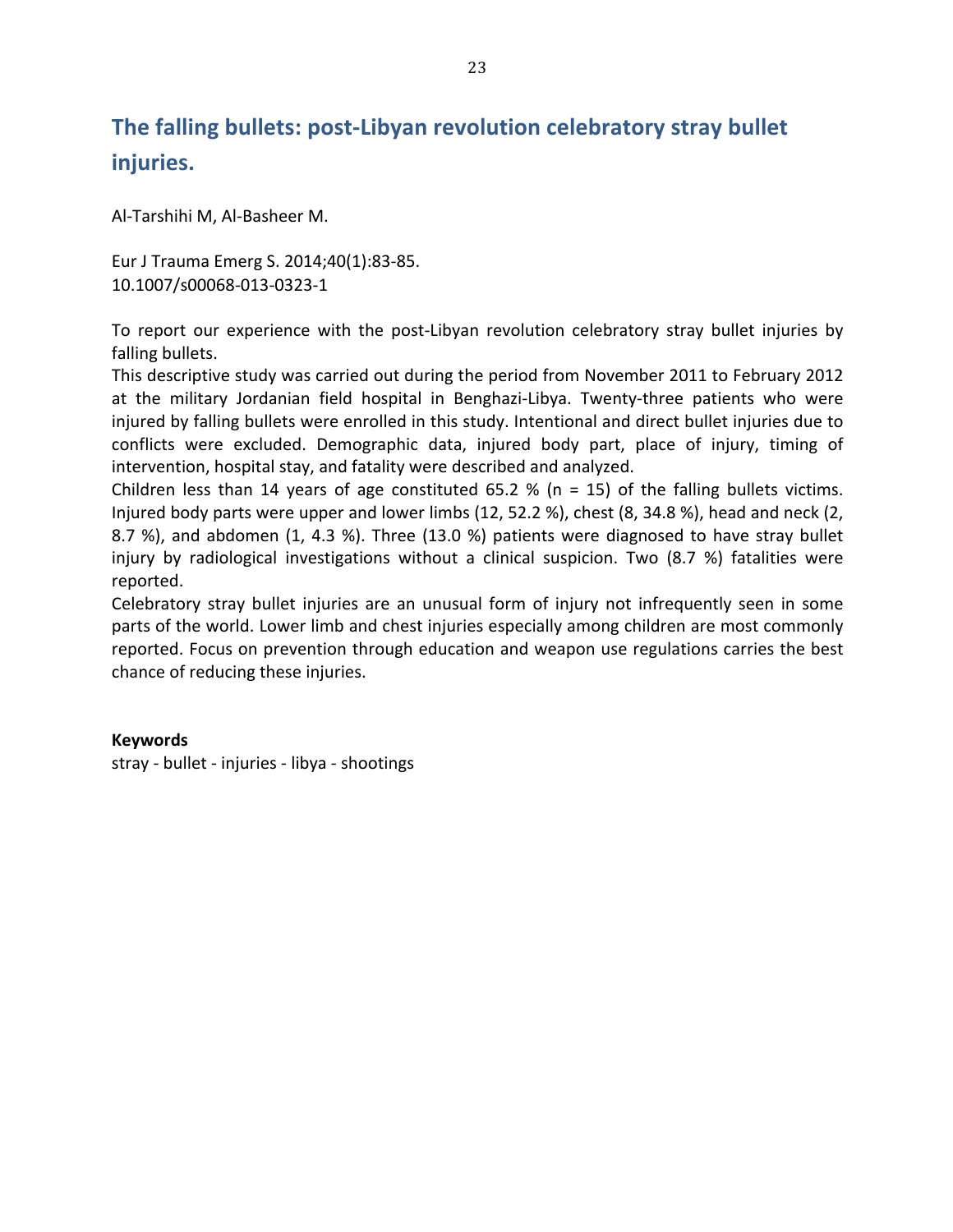# **33rd Meeting of the Pediatric Section of the German Society of Trauma Surgeons (DGU) Abstracts.**

Anonymous.!

Eur J Trauma Emerg S. 2014;40(3):406-417. 10.1007/s00068-014-0410-y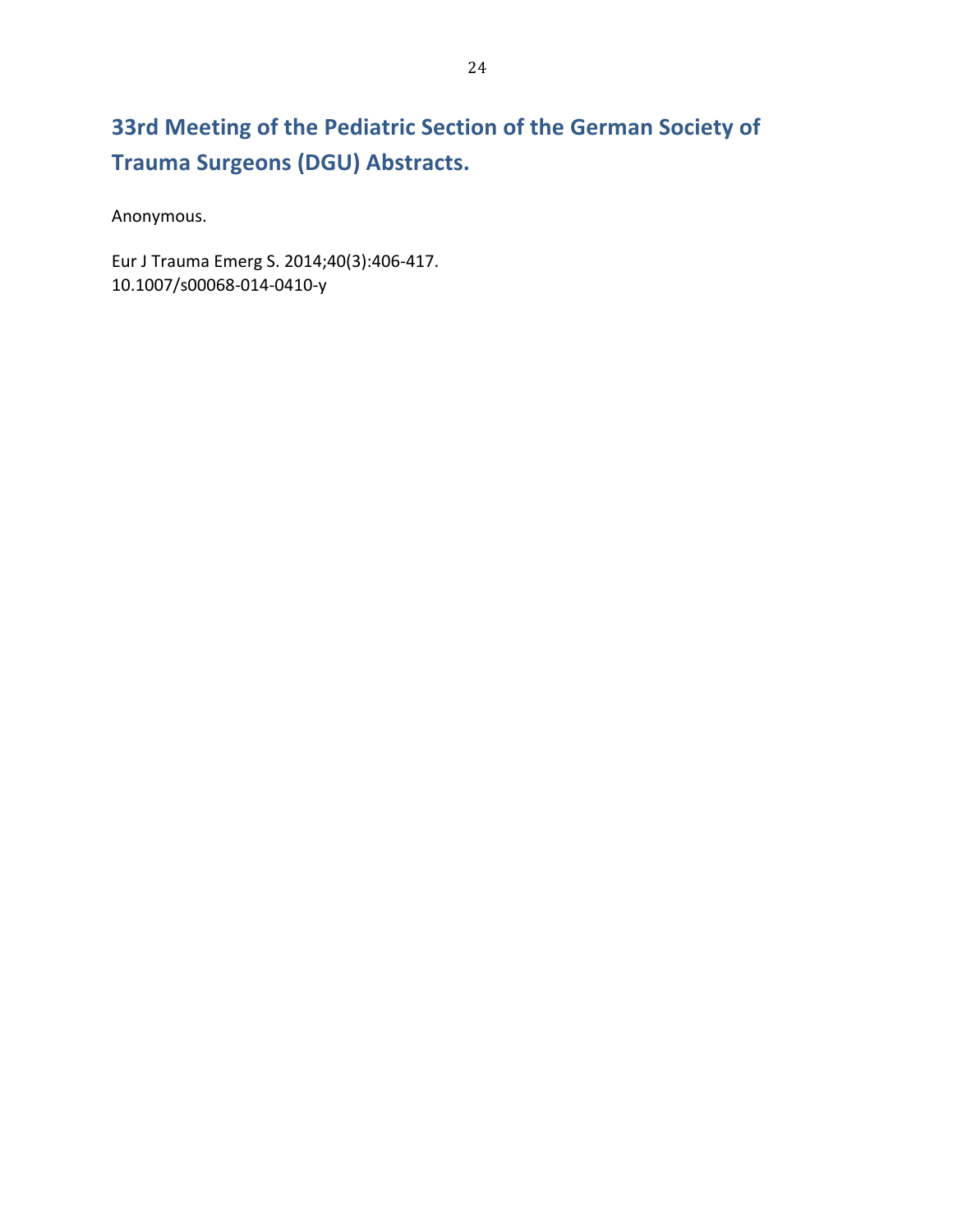## Pitfalls to avoid in the medical management of mass casualty incidents following terrorist bombings: the hospital perspective.

Ashkenazi I, Turegano-Fuentes F, Einav S, Kessel B, Alfici R, Olsha O.

Eur J Trauma Emerg S. 2014;40(4):445-450. 10.1007/s00068-014-0403-x

The unique patterns of injury following explosions together with the involvement of numerous physicians, most of whom are not experienced in trauma, may create problems in the medical management of mass casualty incidents.

Four hundred patient files admitted in 19 mass casualty events following bombing incidents were reviewed and possible areas which could impact survival were defined.

Forty-nine (9.3 %) patients had an Injury Severity Score a parts per thousand yen16. Of 205 patients in whom triage decisions were available, 5 of 25 severely injured patients were undertriaged by the triage officers at the door of the hospital. Following primary evaluation inside the emergency department critical injuries in two patients were missed due to distracting, less serious injuries. Of 68 (16.1 %) patients who were operated, 28 were in need of either immediate, urgent or high-priority operations. Except for neurosurgical cases which needed to be transferred to other hospitals, there was no delay in surgery. One patient underwent negative laparotomy. There were 15 in-hospital deaths, 6 of which were deemed as either anticipated or unanticipated mortality with possibility for improvement.

Medical management should be evaluated following MCIs as this may illustrate possible problems which many need to be addressed in contingency planning.

#### **Keywords**

mass casualty incidents - terror bombings - attacks - london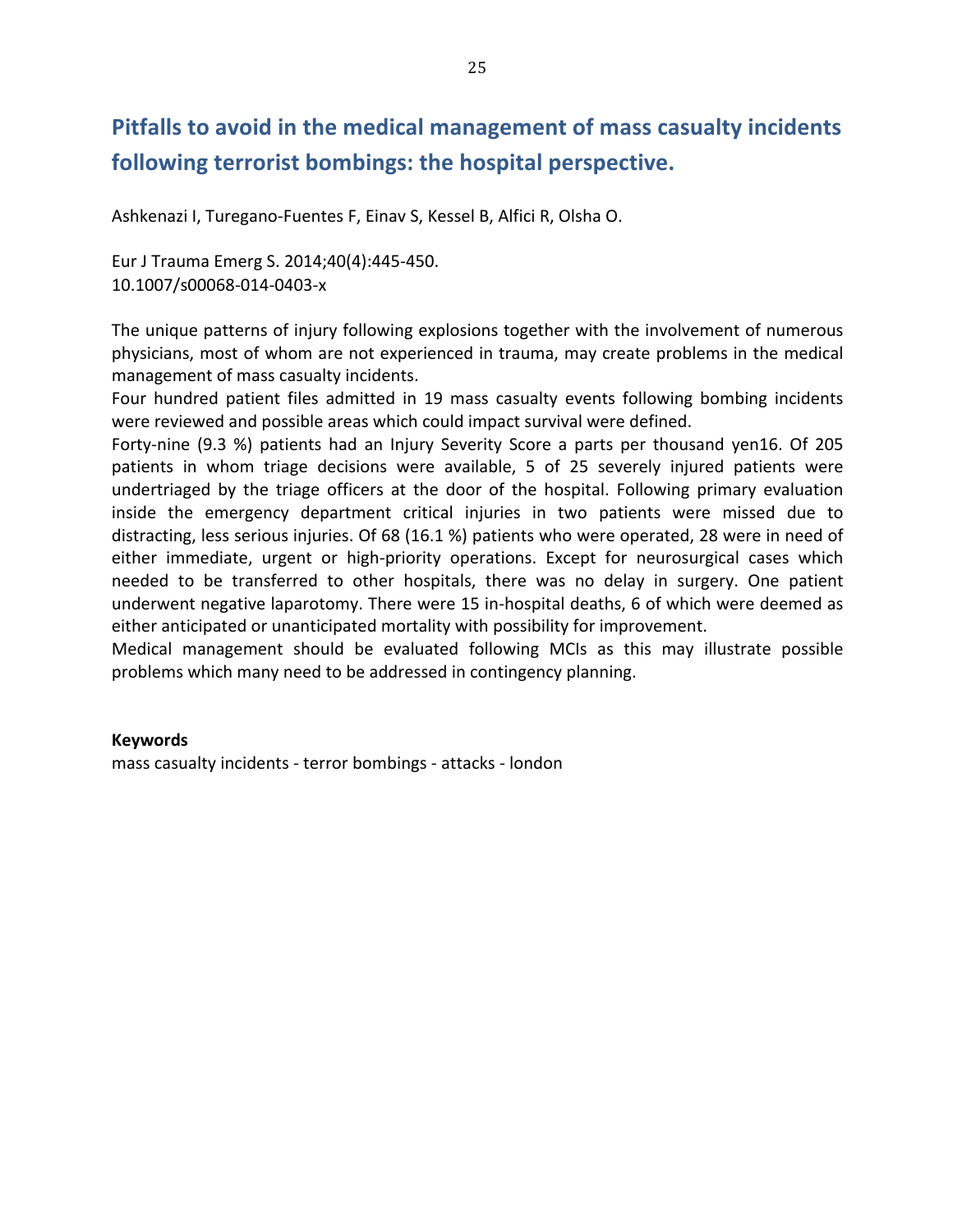### Endovascular therapy in trauma.

Brenner M, Hoehn M, Rasmussen T E.

Eur J Trauma Emerg S. 2014;40(6):671-678. 10.1007/s00068-014-0474-8

The practice of medicine has experienced a revolution in the use of catheter-based or endovascular techniques to manage age-related vascular disease over the past 15 years. In many scenarios the less invasive, endovascular method is associated with reduced morbidity and mortality than the traditional open surgical approach. Although somewhat delayed, the use of endovascular approaches in the management of certain trauma scenarios has also increased dramatically. With improvements in catheter-based and imaging technologies and a broader acceptance of the value of the endovascular approach, this trend is likely to continue to the benefit of patients. The use of endovascular techniques in trauma can be considered in three broad categories: (1) large-vessel repair (e.g. covered stent repair), (2) mid- to small-vessel hemostasis (e.g. coils, plugs, and hemostatic agents), and (3) large-vessel balloon occlusion for resuscitation (e.g. resuscitative endovascular balloon occlusion of the aorta). While not exclusive, these categories provide a framework from which to consider establishing a traumaspecific endovascular inventory and performance of these techniques in the setting of severe injury. The aim of this review is to use this framework to provide a current appraisal of endovascular techniques to manage various forms: vascular injury, bleeding, and shock; including injury patterns in which an endovascular approach is established and scenarios in which it is nascent and evolving.

#### **Keywords**

vascular trauma - endovascular repair - catheter-based approach - endovascular balloon occlusion - resuscitation - thoracic aortic injuries - occlusion balloon catheter - surgery-oftrauma - hemorrhagic-shock - prospective trial - abdominal-trauma - liver-injuries - data-bank repair - embolization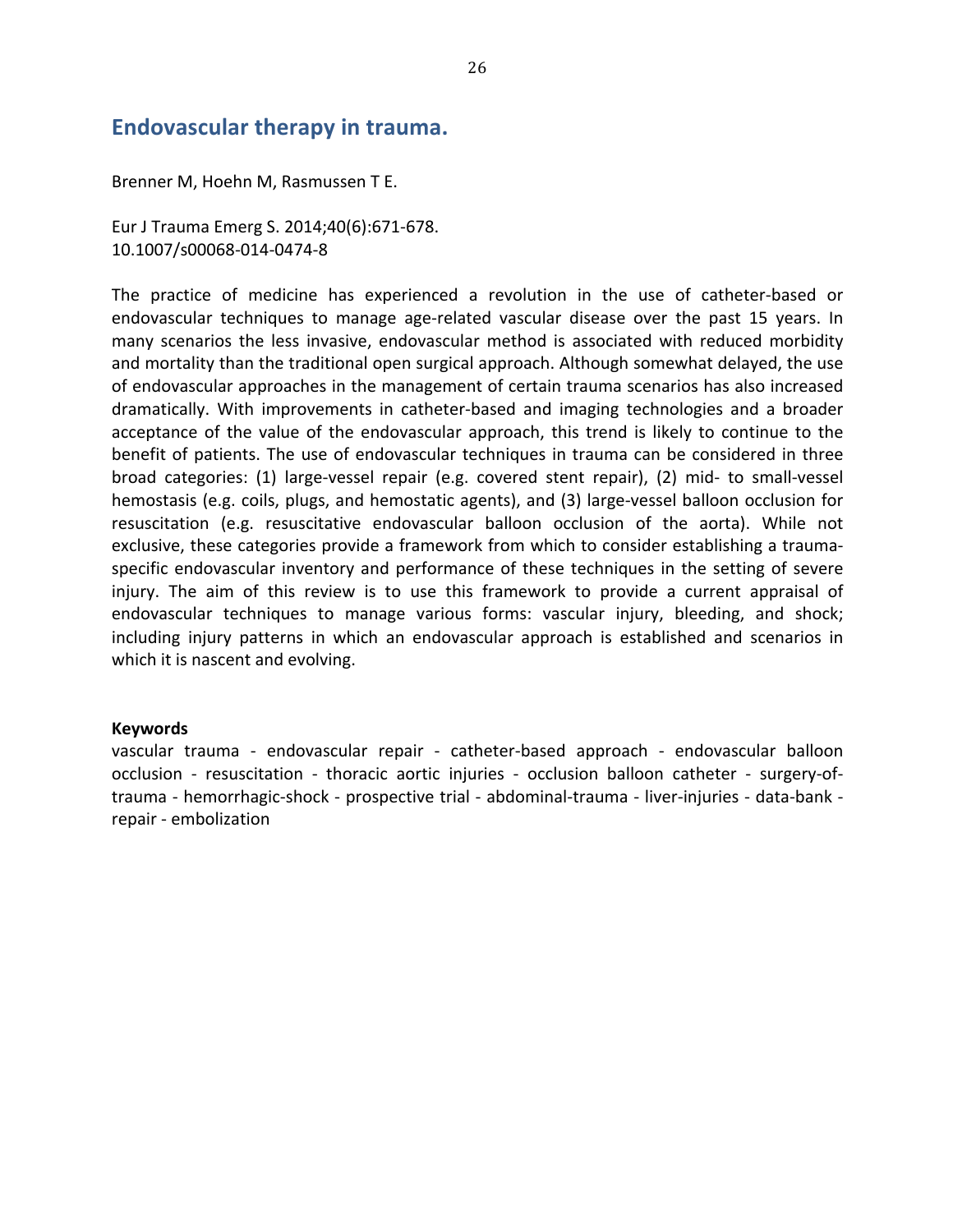### **Proper coding of the Abbreviated Injury Scale: can clinical parameters** help as surrogates in estimating blood loss?

Burkhardt M, Holstein J H, Moersdorf P, Kristen A, Lefering R, Pohlemann T, Pizanis A, DGU T.

Eur J Trauma Emerg S. 2014;40(4):473-479. 10.1007/s00068-013-0335-x

The Abbreviated Injury Scale (AIS) requires the estimation of the lost blood volume for some severity assignments. This study aimed to develop a rule of thumb for facilitating AIS coding by using objective clinical parameters as surrogate markers of blood loss.

Using the example of pelvic ring fractures, a retrospective analysis of TraumaRegister DGU(A (R)) data from 2002 to 2011 was performed. As potential surrogate markers of blood loss, we recorded the hemoglobin (Hb) level, systolic blood pressure (SBP), base excess (BE), Quick's value, units of packed red blood cells (PRBCs) transfused before intensive care unit (ICU) admission, and mortality within 24 h.

We identified 11,574 patients with pelvic ring fractures (Tile/OTA classification: 39 % type A, 40 % type B, 21 % type C). Type C fractures were 73.1 % AIS(pelvis) 4 and 26.9 % AIS(pelvis) 5. Type B fractures were 47 % AIS(pelvis) 3, 47 % AIS(pelvis) 4, and 6 % AIS(pelvis) 5. In type C fractures, cut-off values of < 7 g/dL Hb, < 90 mmHg SBP, <-9 mmol/L BE, < 35 % Quick's value, > 15 units PRBCs, and death within 24 h had a positive predictive value of 47 % and a sensitivity of 62 % for AIS(pelvis) 5. In type B fractures, these cut-off values had poor sensitivity (48 %) and positive predictive value (11 %) for AIS(pelvis) 5.

We failed to develop a rule of thumb for facilitating a proper future AIS coding using the example of pelvic ring fractures. The estimation of blood loss for severity assignment still remains a noteworthy weakness in the AIS coding of traumatic injuries.

#### **Keywords**

abbreviated injury scale (ais) - coding - pelvic ring fracture - estimated blood loss - rule of thumb - life-threatening hemorrhage - multiple trauma - probability - transfusion - predictors mortality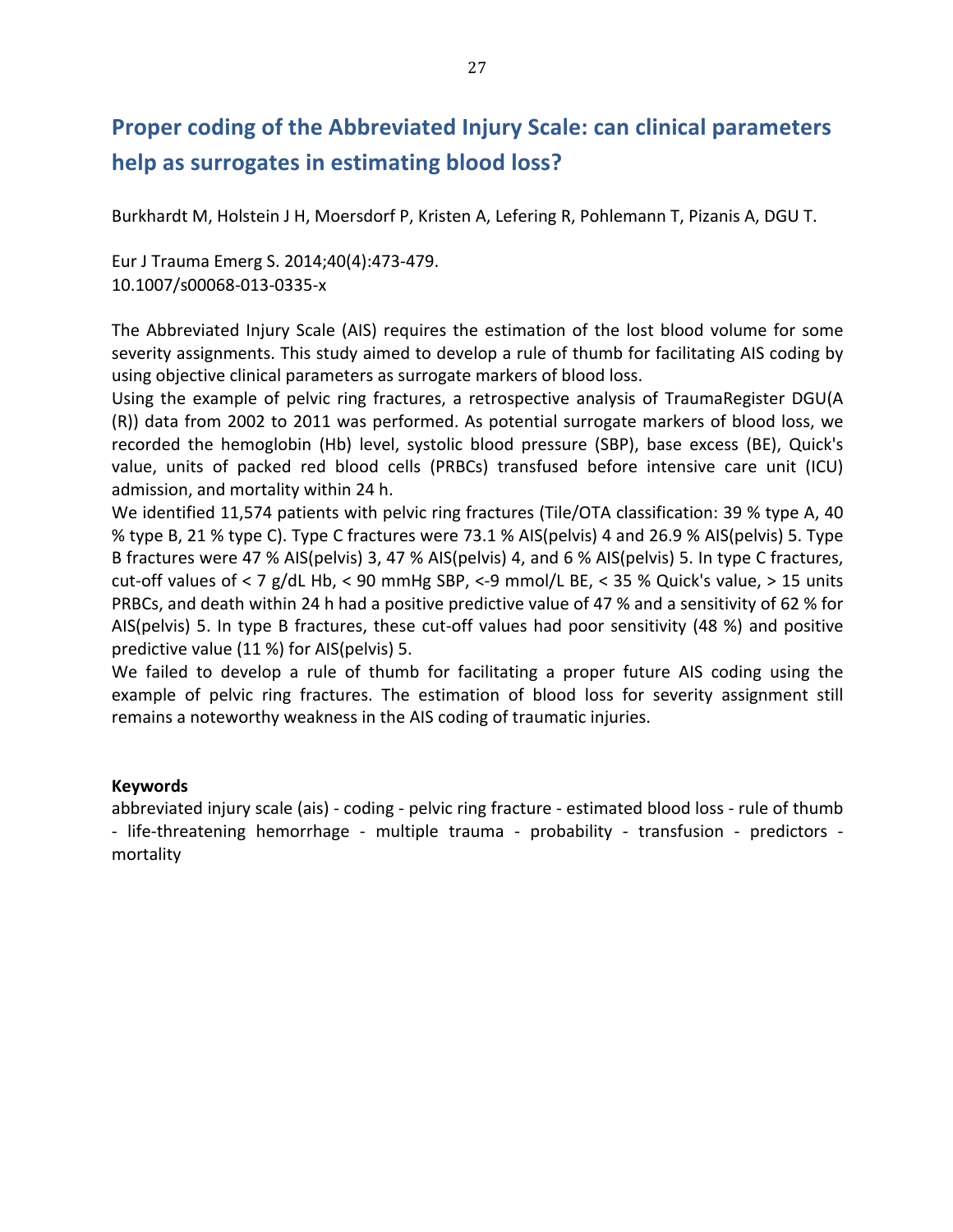### Update on the definition of polytrauma.

Butcher N E, Balogh Z J.

Eur J Trauma Emerg S. 2014;40(2):107-111. 10.1007/s00068-014-0391-x

#### *Purpose*

The definition and use of the term "polytrauma" is inconsistent and lacks validation. This article describes the historical evolution of the term and geographical differences in its meaning, examines the challenges faced in defining it adequately in the current context, and summarizes where the international consensus process is heading, in order to provide the trauma community with a validated and universally agreed upon definition of polytrauma.

#### *Conclusion*

A lack of consensus in the definition of "polytrauma" was apparent. According to the international consensus opinion, both anatomical and physiological parameters should be included in the definition of polytrauma. An Abbreviated Injury Scale (AIS) based anatomical definition is the most practical and feasible given the ubiquitous use of the system. Convincing preliminary data show that two body regions with AIS >2 is a good marker of polytrauma-better than other ISS cutoffs, which could also indicate monotrauma. The selection of the most accurate physiological parameters is still under-way, but they will most likely be descriptors of tissue hypoxia and coagulopathy.

#### **Keywords**

polytrauma - definition - inflammatory response syndrome - nosocomial infection - multiple injuries - trauma patients - pathophysiology - patient - care - severity - system - level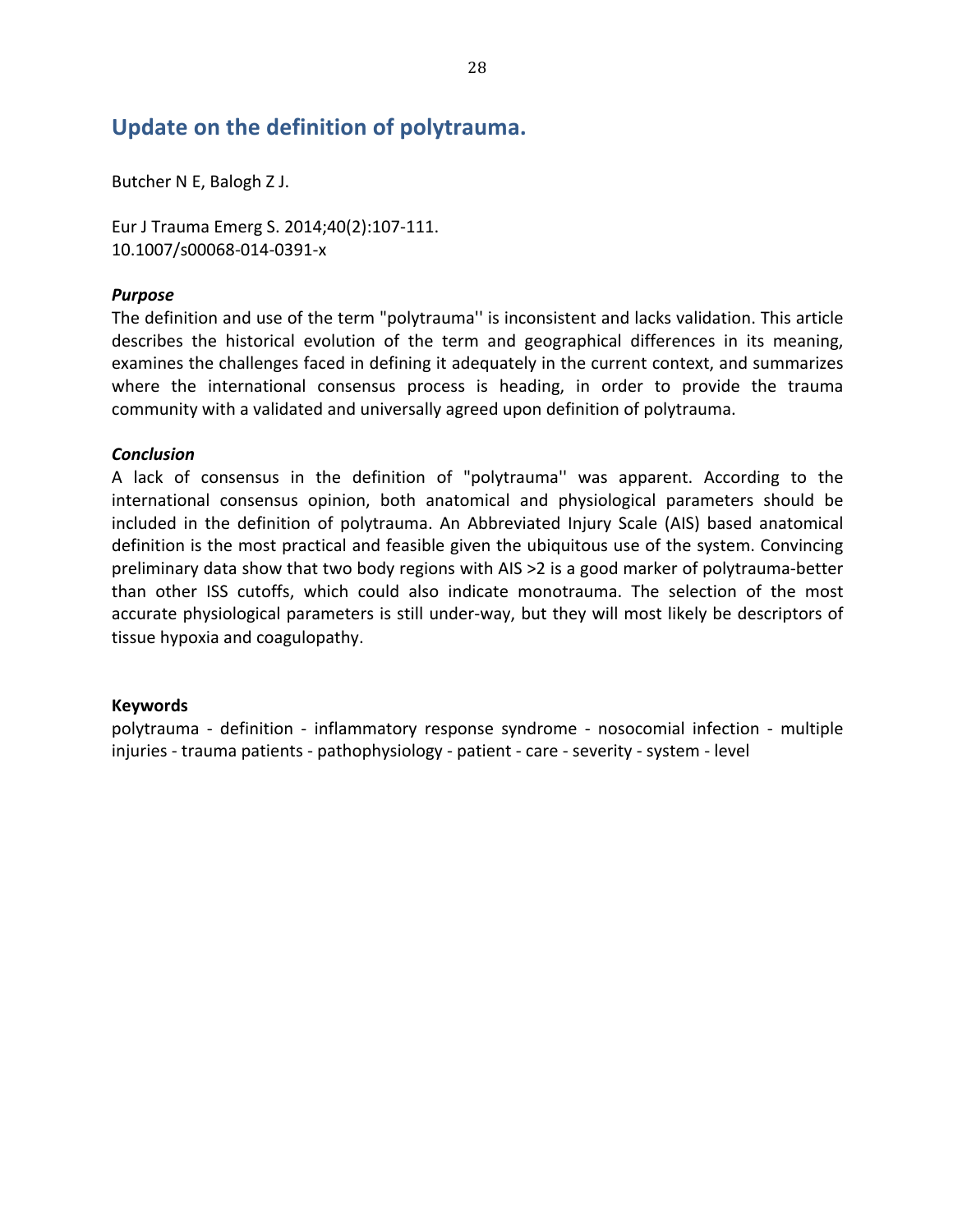## Should prehospital resuscitative thoracotomy be incorporated in advanced life support after traumatic cardiac arrest?

Chalkias A, Xanthos T.

Eur J Trauma Emerg S. 2014;40(3):395-397. 10.1007/s00068-013-0356-5

The survival of traumatic cardiac arrest patients poses a challenge for Emergency Medical Services initiating advanced life support on-scene, especially with regard to having to decide immediately whether to initiate prehospital emergency thoracotomy. Although the necessity for carrying out the procedure remains a cause for debate, it can be life-saving when performed with the correct indications and approaches.

#### **Keywords**

traumatic cardiac arrest - prehospital - thoracotomy - algorithm - on-scene thoracotomy emergency thoracotomy - guidelines - survival - injuries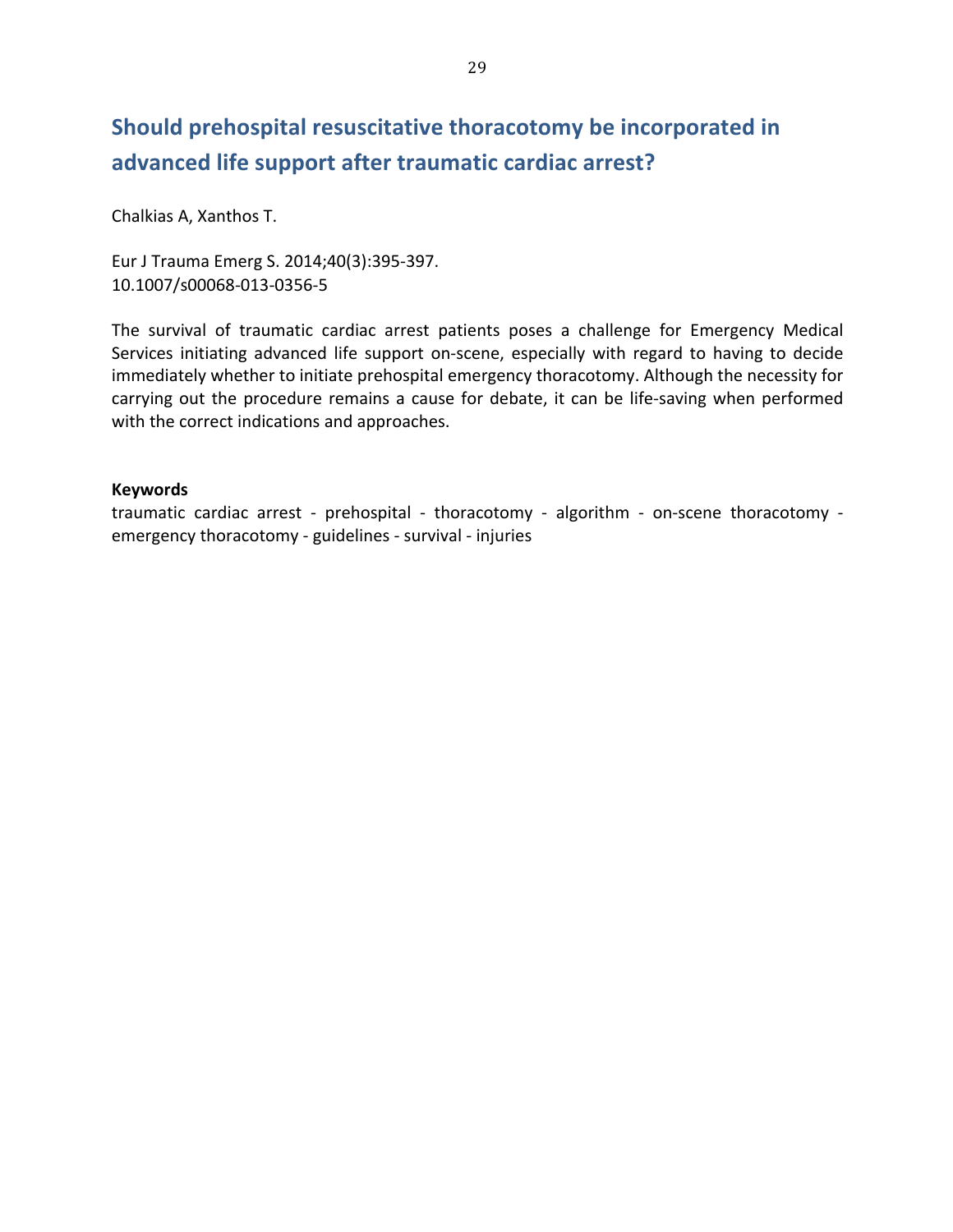# **Innovation in trauma care: 2nd World Trauma Congress and 15th European Congress of Trauma and Emergency Surgery.**

Coimbra R, Leenen L P H, Marzi I.

Eur J Trauma Emerg S. 2014;40(2):105-106. 10.1007/s00068-014-0393-8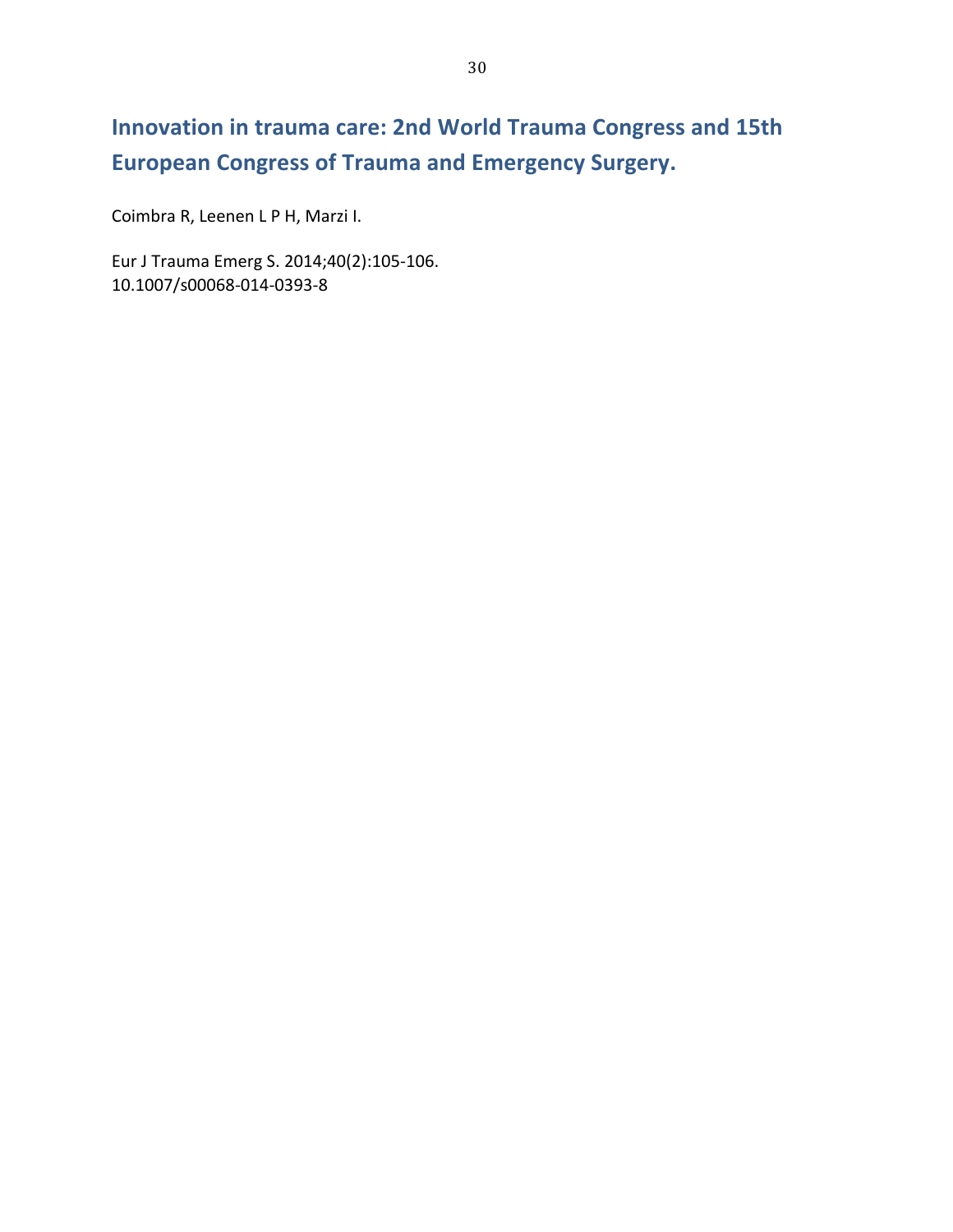## New solutions for complex bleeding in trauma.

Coimbra R, Leppaniemi A.

Eur J Trauma Emerg S. 2014;40(6):639-639. 10.1007/s00068-014-0475-7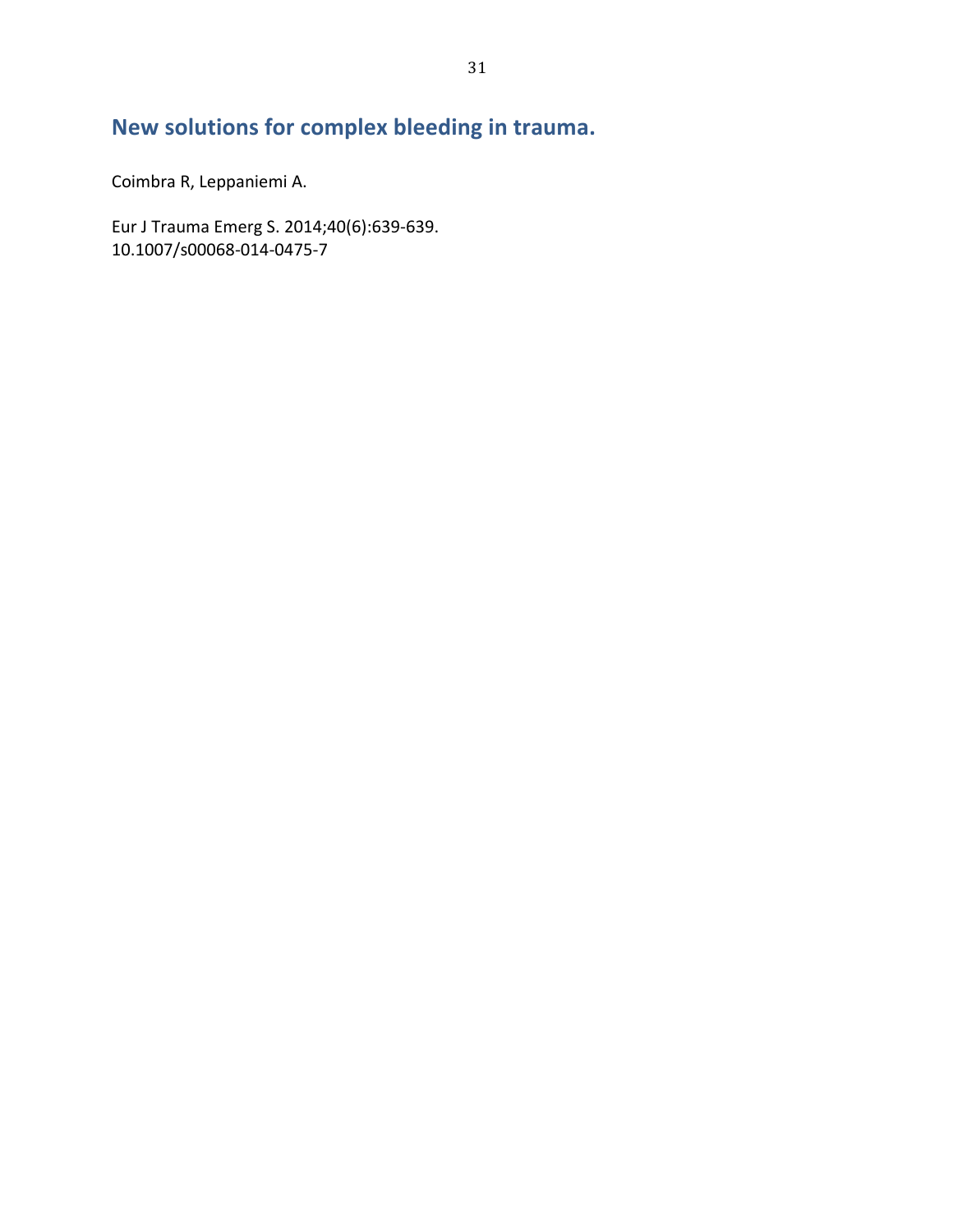**A'randomized'trial'comparing'two'intraosseous'access'devices'in'** intrahospital healthcare providers with a focus on retention of knowledge, skill, and self-efficacy.

Derikx H J G M, Gerritse B M, Gans R, van der Meer N J M.

Eur J Trauma Emerg S. 2014;40(5):581-586. 10.1007/s00068-014-0385-8

#### *Introduction*

Intraosseous access is recommended in vitally compromised patients if an intravenous access cannot be easily obtained. Intraosseous infusion can be initiated by various healthcare providers. Currently, there are two mechanical intraosseous devices approved by the U. S. Food and Drug Administration (FDA) for use in adults and children. A comparison is made in this study of the theoretical and practical performance by anesthesiologists and registered nurses of anesthesia (RNAs) in the use of the battery-powered device (device A) versus the spring-loaded needle device (device B). This study entailed a 12-month follow-up of knowledge, skill retention, and self-efficacy measured by standardized testing.

#### *Methods*

A prospective randomized trial was performed, initially comparing 15 anesthesiologists and 15 RNAs, both on using the two types of intraosseous devices. A structured lecture and skill station was given with the educational aids provided by the respective manufacturers. Individual knowledge and practical skills were tested at 0, 3, and 12 months after the initial course.

#### *Results*

There was no statistical significant difference in the retention of theoretical knowledge between RNAs and anesthesiologists on all testing occasions. However, the self-efficacy of the anesthesiologists is significantly higher ( $p < 0.01$ ) than the self-efficacy of the RNAs for both devices, on any testing occasion. Insufficient skills were local disinfection (both groups, both devices) and attachment of the needle to the intravenous line (RNAs with both devices). In 33 % of all device B handlings, unsafe practice occurred.

#### *Conclusion*

The use of device A is safer in handling in comparison to device B at 12 months follow-up. The hypothesis that doctors are more qualified in obtaining intraosseous access has been disproven, as anesthesiologists were as successful as RNAs. However, the low self-efficacy of RNAs in the use of intraosseous devices could diminish the chance of them actually using one.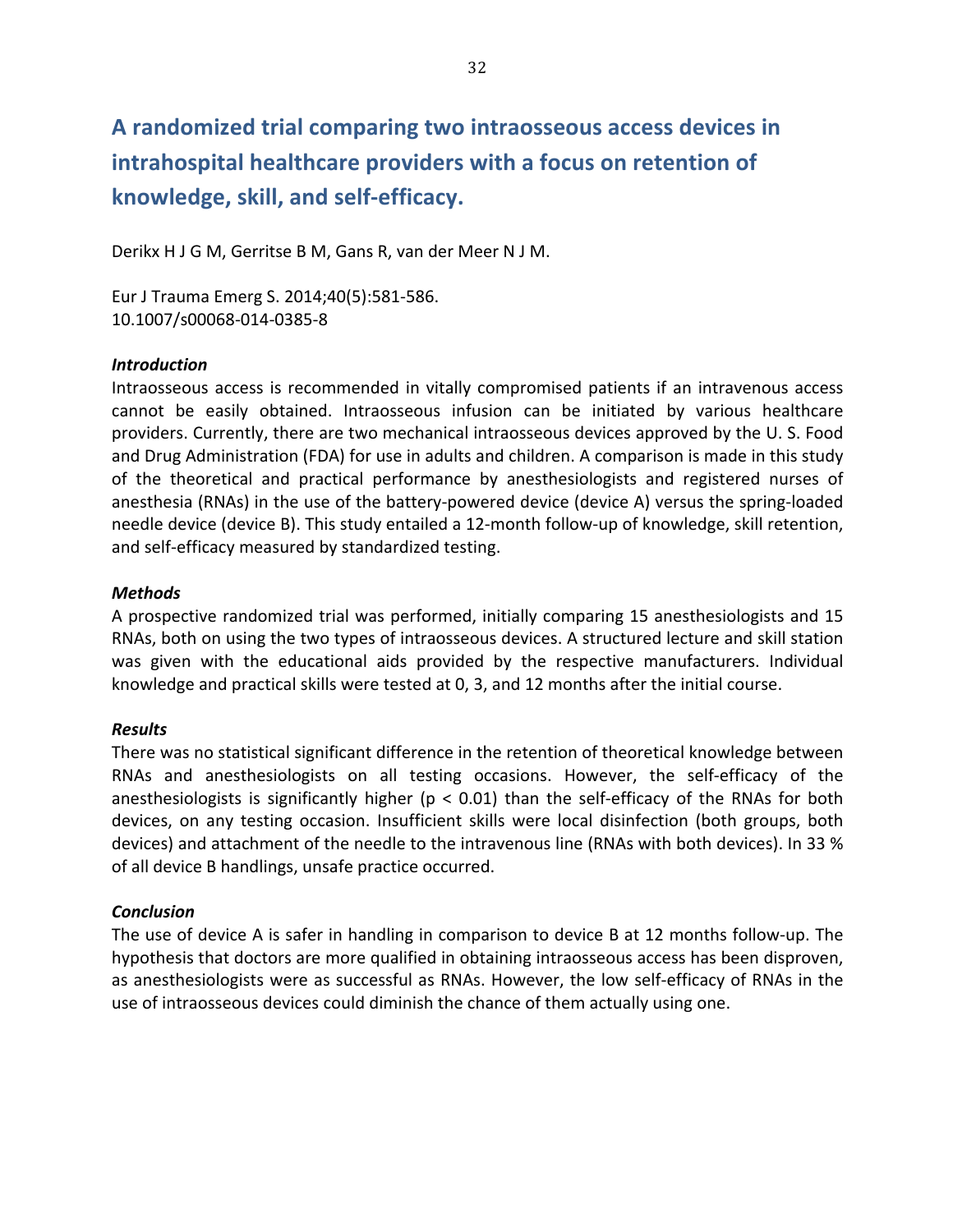#### **Keywords**

intraosseous access - cardiopulmonary resuscitation - in-hospital resuscitation - self-efficacy hospital staff training - resuscitation-council guidelines - emergency cardiovascular care - boneinjection-gun - life-support - cardiopulmonary-resuscitation - vascular access - infusion experience - children - adults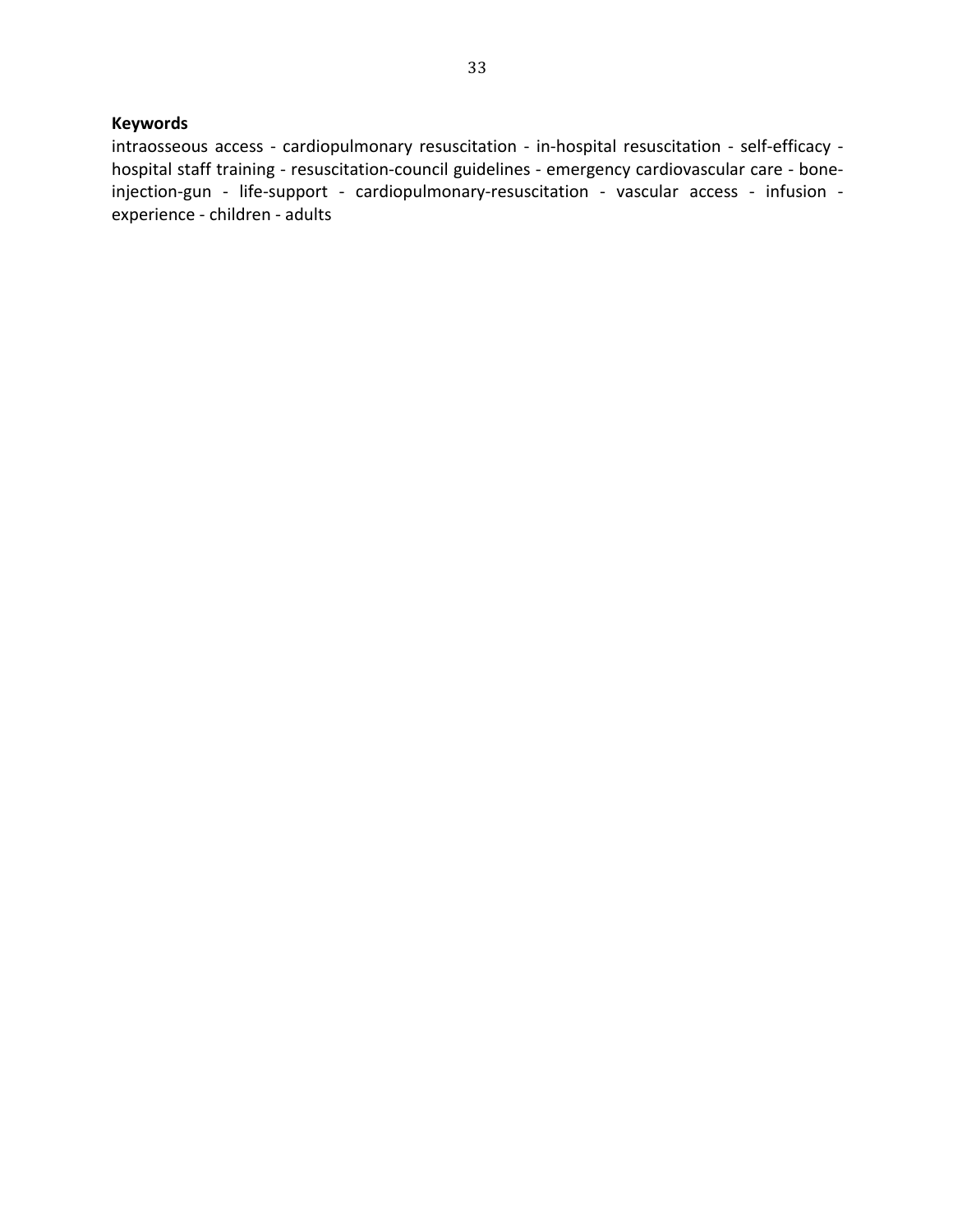### **Refining'the'trauma'triage'algorithm'at'an'Australian'major trauma'** centre: derivation and internal validation of a triage risk score.

Dinh M M, Bein K J, Oliver M, Veillard A S, Ivers R.

Eur J Trauma Emerg S. 2014;40(1):67-74. 10.1007/s00068-013-0315-1

To derive and internally validate a clinical prediction rule for trauma triage.

Ambulance presentations requiring trauma team activation between 2007 and 2011 at a single inner city major trauma centre were analysed. The primary outcome was major trauma, defined as Injury Severity Score > 15, intensive care unit admission or in-hospital death. Demographic details, vital signs on arrival at hospital, mechanism of injury and injured body regions were used in the modelling process. Multivariable logistic regression was used on a randomly selected derivation sample. Receiver operating characteristic (ROC) analysis and Hosmer-Lemeshow tests were used to assess the discrimination and calibration of the derived model. The model was further tested using bootstrapping cross-validation.

A total of 3027 patients were identified. Predictors selected for the prediction model were age a parts per thousand yen65 years (OR 1.58, 95 %CI 1.08-2.32,  $p = 0.02$ ), abnormal vital signs (OR 3.72, 95 %CI 2.64-5.25), Glasgow Coma Scale score a parts per thousand currency sign13 (OR 14, 95 %CI 9.23-23.34 p < 0.001), penetrating injury (OR 5.13, 95 %CI 2.76-9.54, p < 0.001), multiregion injury (OR 4.72 95 %Cl 3.45-6.46,  $p < 0.001$ ), falls (OR 1.51 95 %Cl 1.06-2.15,  $p =$ 0.02) and motor vehicle crashes (OR 0.56, 95 %CI 0.35-0.90,  $p = 0.02$ ). The ROC area under the curve (AUC) for the final model was 0.85 (95 %CI 0.83-0.87) with a Hosmer-Lemeshow test statistic  $p = 0.83$ . Bootstrapping cross-validation demonstrated an identical AUC.

We have derived and internally validated a trauma risk prediction rule using trauma registry data. This may assist with the formulation of revised local and regional trauma triage protocols. External validation is required before implementation.

#### **Keywords**

major trauma - triage - risk score - new-south-wales - field triage - prehospital index - americancollege - mortality - victims - injury - care - prediction - protocol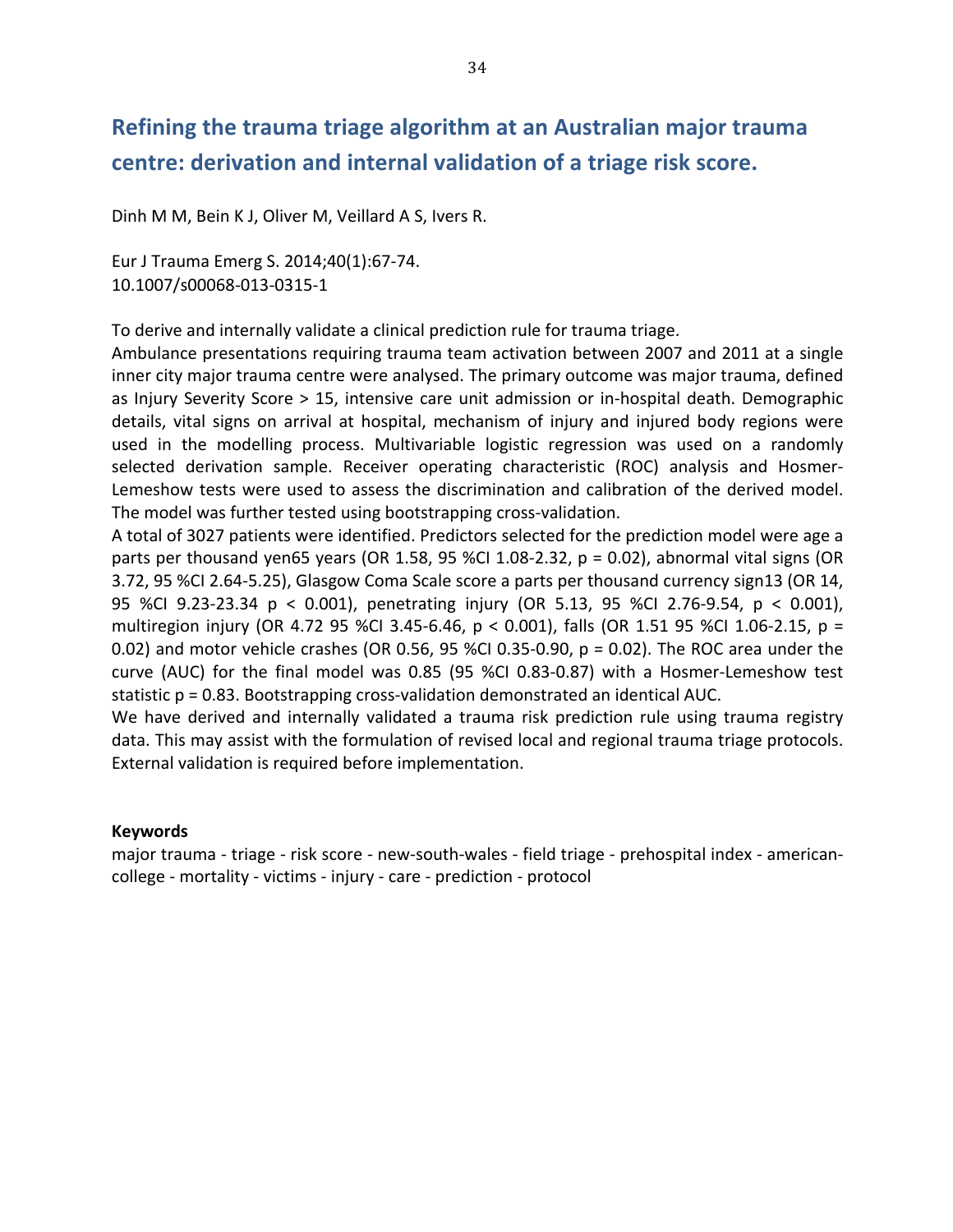# Polytrauma at the Emergency Department; can we relate arterial blood gas analysis to a shock classification?

Evers M J, Vaneker M, Biert J.

Eur J Trauma Emerg S. 2014;40(2):169-173. 10.1007/s00068-013-0325-z

#### **Objective'**

Shock is defined as a change of circulation which results in hypoxia at the tissue level. Lactate and base deficit (BD) are associated with a high risk of multiple organ dysfunction in trauma patients. In this study we evaluated the influence of early recognition of shock in trauma patients.

#### *Methods*

In a retrospective study, relevant data were collected from the Radboud University Nijmegen Medical Centre (RUNMC) database between January 2009 and December 2010. Vital parameters were taken at the accident scene, and patients were divided into four shock classes. Arterial blood gas analysis was performed on arrival in the emergency department. Statistical analysis was performed with SPSS version 17.0. Statistical significance was assumed at  $p \le$ 0.05.

#### *Results*

A total of 255 patients were included. Patients who suffered from prehospital shock, and those who were intubated prior to hospital admittance showed a bad outcome, presenting with a more severe metabolic acidosis, higher ISS and higher mortality. There was a significant difference for bicarbonate and BD between shockclass  $I + II$  and shockclass  $III + IV$ , respectively 22.7 vs. 19.7 and -3.4 vs. -6.9. Intubated patients had a decreased bicarbonate and BD compared to not intubated patients, respectively 21.81 vs. 23.24 and -5.08 vs. -2.38. Mortality and ISS were higher in patients in shock class III and IV. Significant differences in serum lactate levels were not found.

#### *Conclusions*

Prehospital shock influences patient outcome; outcome of patients is related to initial shock classification. Further validation of our shock classification, however, is necessary.

#### **Keywords**

trauma patients - early arterial blood gas analysis - intubation - metabolic acidosis - shock classification - trauma patients - base deficit - prehospital hypotension - mm hg - injury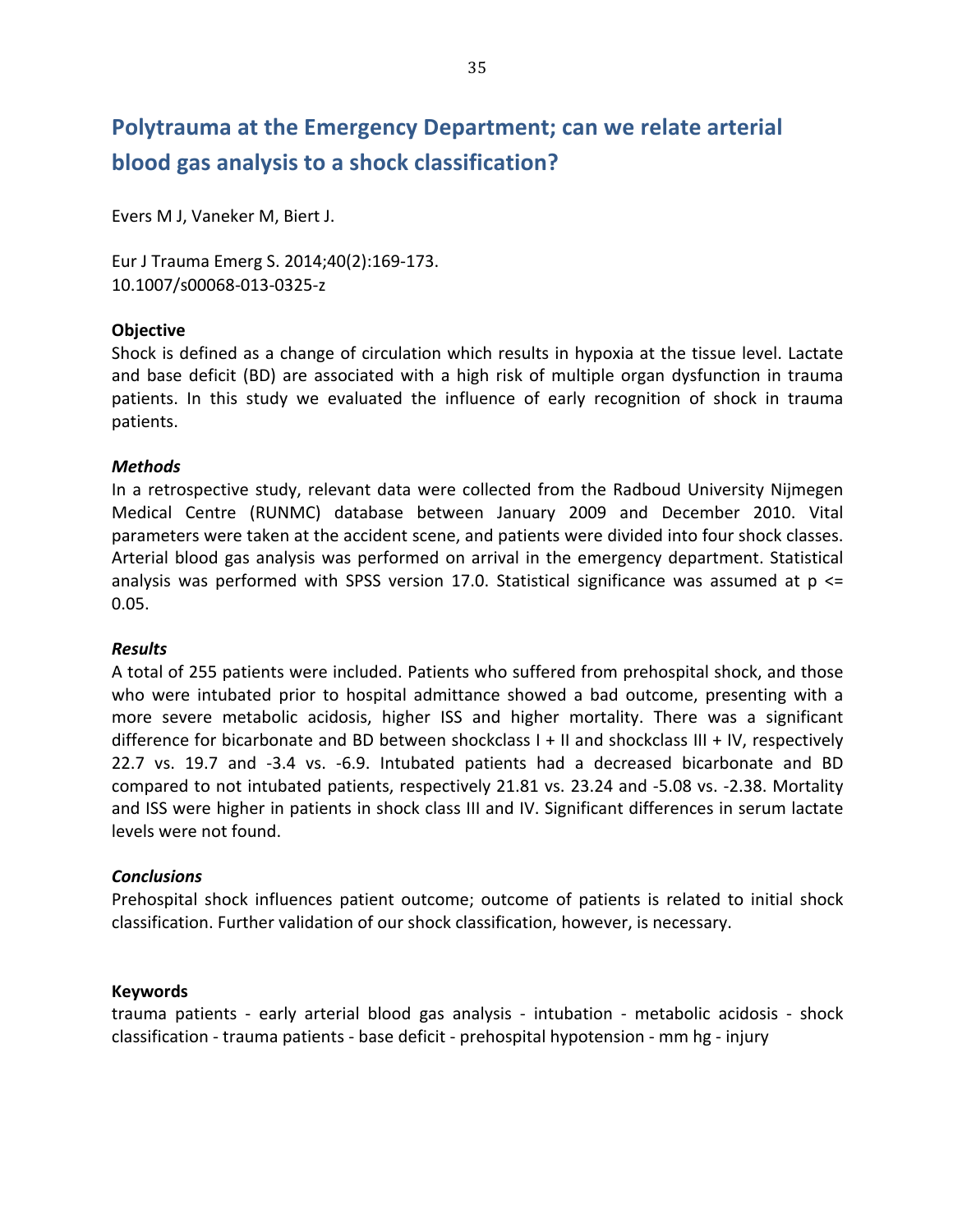### Autotransfusion in emergent operative trauma resuscitation.

Caliste X A, McArthur K A, Sava J A.

Eur J Trauma Emerg S. 2014;40(5):541-545. 10.1007/s00068-013-0328-9

#### *Purpose*

Autotransfusion of red cells is common in many surgical specialties. However, this technique is not uniformly used in abdominal trauma. The purpose of this paper is to study the outcomes of patients who were autotransfused during emergency trauma operations in which they sustained full-thickness hollow viscus injury (HVI).

#### *Methods*

A total of 179 patients in period 1999-2008 with penetrating and blunt abdominal trauma requiring intraoperative blood transfusion were evaluated. Recipients of autotransfusion and banked blood (autotransfused group) were compared with recipients of banked blood products only (control group). The t-test, Chi-squared, and Fisher's exact test were used to evaluate the data. Multivariate regression analysis evaluated the primary outcomes, survival and bloodstream infection (BSI).

#### *Results*

Of the 179 patients, 108 controls and 71 autotransfused patients were evaluated. The results showed no statistically significant difference between the control and autotransfusion groups regarding age, injury pattern/severity [Injury Severity Score (ISS)], length of stay, postoperative international normalized ratio (INR), and volume of banked blood products. Both groups were also proportional with colon injury. The estimated operative blood loss (EBL) was 2,472 +/-3,261 for controls and 4,056 +/- 3,825 for the autotransfused group ( $p = 0.0001$ ). The total volume of blood transfused was 2,792 and 5,513 for controls and patients in the autotransfusion group, respectively (p = 0.002). Ninety controls (84 %) and 53 autotransfused patients (76 %) survived to discharge (p = 0.21). Twenty controls (49 %) and 17 autotransfused patients (45 %) developed BSI (p = 0.72). Logistic regression analysis revealed that an ISS > 25, systolic blood pressure <90, and EBL >2 L predicted mortality. There was also a trend towards decreased survival with age >50 years.

#### *Conclusion*

We found no evidence that emergent autotransfusion worsens clinical outcomes in the setting of concomitant HVI.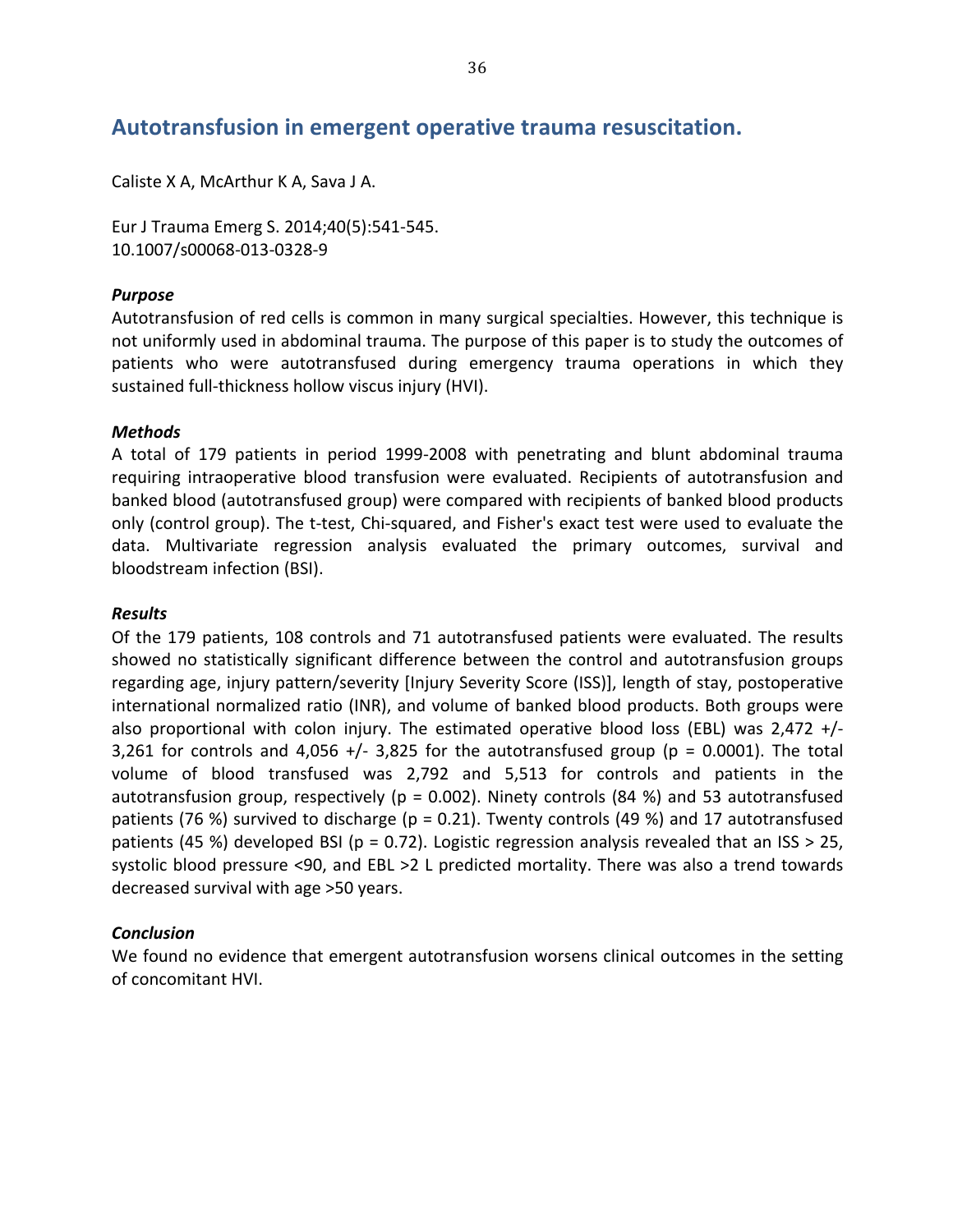### **Keywords**

abdominal trauma - emergency surgery - shock - trauma systems - infection - autotransfusion intraoperative blood salvage - auto-transfusion - abdominal-trauma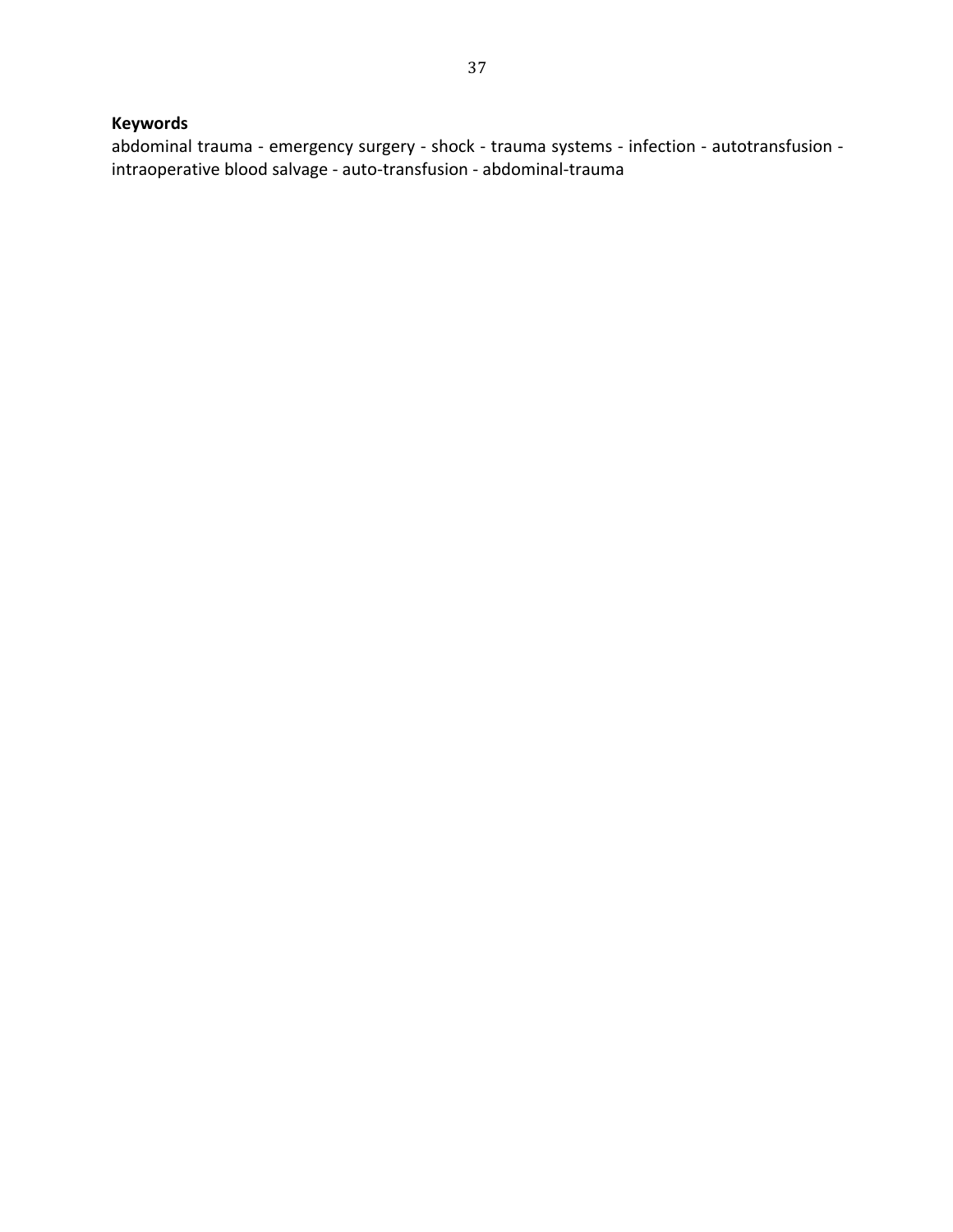## **Challenges in the training of military surgeons: experiences from** Dutch combat operations in southern Afghanistan.

Hoencamp R, Tan E C T H, Idenburg F, Ramasamy A, van Egmond T, Leenen L P H, Hamming J F.

Eur J Trauma Emerg S. 2014;40(4):421-428. 10.1007/s00068-014-0401-z

To improve care for battle casualties, we analyzed the surgical workload during the Dutch deployment to Uruzgan, Afghanistan. This surgical workload was compared with the resident surgical training and the pre-deployment medical specialist program.

Patient data from the trauma registry (2006-2010) at the Dutch Role 2 Medical Treatment Facility (MTF) were analyzed. The case logs of chief residents (n = 15) from the general surgery training program in the Netherlands were used for comparison.

The trauma registry query yielded 2,736 casualties, among whom  $60$  % (1,635/2,736) were classified as disease non-battle casualties and 40 % (1,101/2,736) as battle casualties. During the study period, 1,427 casualties (336 pediatric cases) required 2,319 surgical procedures. Each graduating chief resident handled an average of 1,444 cases, including 165 laparotomies, 19 major vessel repairs, 28 amputations, and 153 fracture stabilizations, during their residency. Residents had limited exposure to injuries requiring a thoracotomy, craniotomy, nephrectomy, IVC repair, or external genital trauma.

The injuries treated at the Dutch Role 2 MTF were often severe, and exposure to pediatric cases was much higher than reported for other combat hospitals in Iraq and in Afghanistan. The current civilian resident training does not equip the trainees with the minimally required competences of a fully trained military surgeon. The recognition in the Netherlands of military surgery as a subspecialty within general (trauma) surgery, with a formal training curriculum, should be considered. The introduction of a North Atlantic Treaty Organization Military (and Disaster) Surgery standard may facilitate the achievement of this aim.

#### **Keywords**

military - disaster - surgery - dutch armed forces - medical-treatment facility - lessons competences - casualties - iraq - care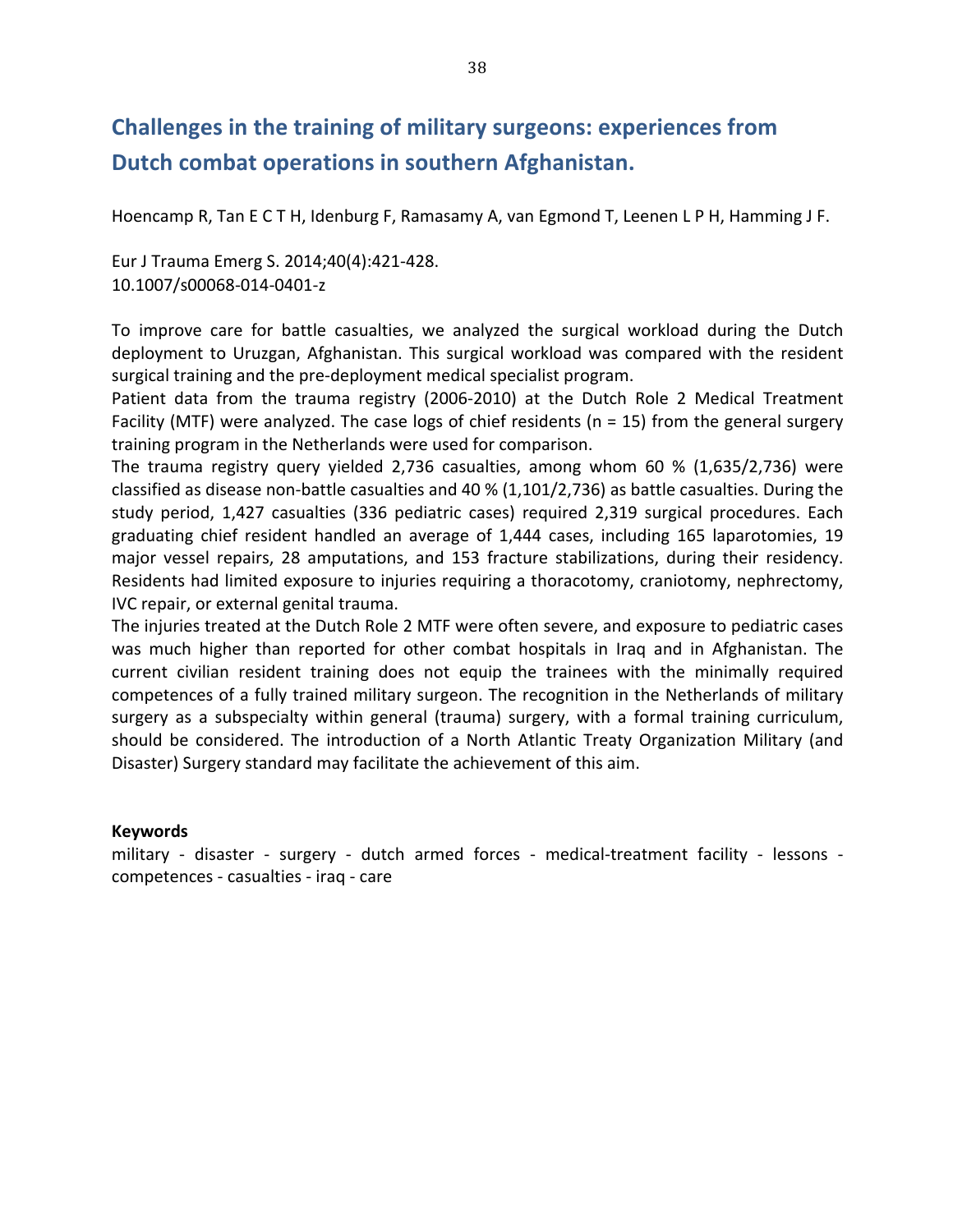### Pooled preventable death rates in trauma patients.

Kwon A M, Garbett N C, Kloecker G H.

Eur J Trauma Emerg S. 2014;40(3):279-285. 10.1007/s00068-013-0364-5

To estimate the pooled PDRs (preventable death rates) with articles being published since 1990, and compare the differences of PDRs over time and according to the evaluation approaches to determine preventable deaths.

Articles concerning preventable deaths of trauma patients published between 1990 and 2013 were systematically reviewed, and the pooled PDRs with 95 % confidence intervals were estimated using meta-analysis. It was also observed whether the PDRs differed over time and according to the evaluation approaches employed for determining preventable deaths.

Twenty seven articles were identified through bibliographic searches using PUBMED with the keywords of 'preventable deaths', 'the cause of deaths' and 'trauma'. Mean ages of the trauma patients in the selected articles ranged from 32.9 to 58 years old and 72 % were male on average. The pooled PDR was estimated as 0.20 with 95 % CI (0.16, 0.25) with a p-value of 0.0001, and the differences of PDRs over time and according to the employed approaches were not statistically significant with p-values of 0.06 and 0.99, respectively. However, PDRs determined by statistical approaches alone showed greater dispersion in comparison with the 'panel review approach'.

This article provided some insights about the trauma care system by computing the pooled estimate of PDRs over the past 23 years as an indicator. The pooled PDR was estimated as approximately 20 %, with no statistical significance of differences in PDRs over time or by the evaluation methods employed. That left us still room for improvement in trauma care system despite our efforts to reduce PDRs. In addition, when 'statistical approaches' are applied alone to estimate PDRs, we recommend that statistical methods should be applied with caution when the characteristics of trauma patients are heterogeneous. The optimal approach might be to combine both statistical and panel review approaches instead of employing a single approach.

#### **Keywords**

preventable - deaths - trauma - causes of deaths - injury severity - care - score - audit probability - mortality - survival - outcomes - system - region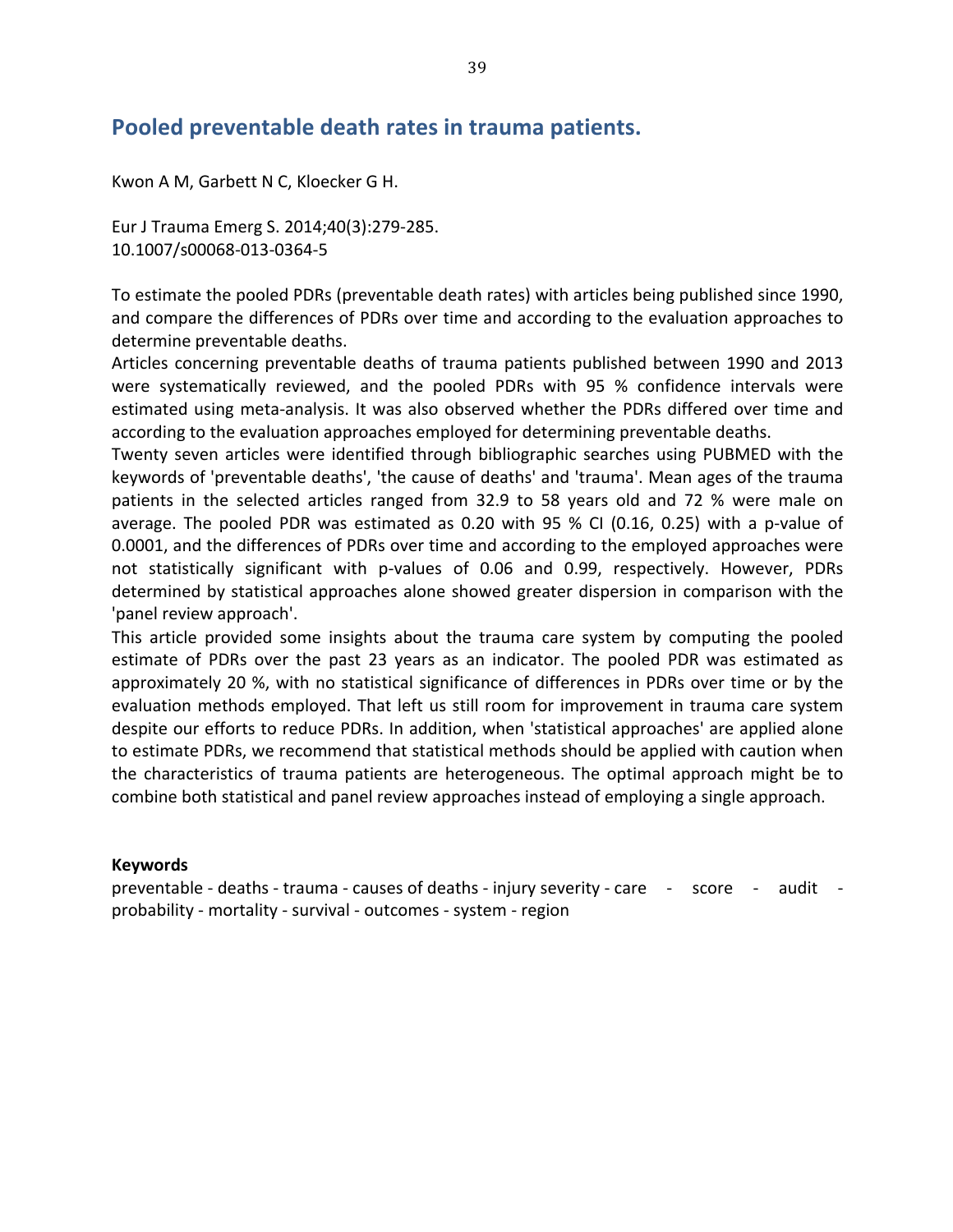### The coagulopathy of trauma.

Maegele M.

Eur J Trauma Emerg S. 2014;40(2):113-126. 10.1007/s00068-014-0389-4

Trauma is a leading cause of death, with uncontrolled hemorrhage and exsanguination being the primary causes of preventable deaths during the first 24 h following trauma. Death usually occurs quickly, typically within the first 6 h after injury. One out of four patients arriving at the Emergency Department after trauma is already in hemodynamic and hemostatic depletion. This early manifestation of hemostatic depletion is referred to as the coagulopathy of trauma, which may distinguished as: (i) acute traumatic coagulopathy (ATC) and (ii) iatrogenic coagulopathy (IC). The principle drivers of ATC have been characterized by tissue trauma, inflammation, hypoperfusion/shock, and the acute activation of the neurohumoral system. Hypoperfusion leads to an activation of protein C with cleavage of activated factors V and VIII and the inhibition of plasminogen activator inhibitor-1 (PAI-1), with subsequent fibrinolysis. Endothelial damage and activation results in Weibel-Palade body degradation and glycocalyx shedding associated with autoheparinization. In contrast, there is an IC which occurs secondary to uncritical volume therapy, leading to acidosis, hypothermia, and hemodilution. This coagulopathy may, then, be an integral part of the "vicious cycle" when combined with acidosis and hypothermia. The awareness of the specific pathophysiology and of the principle drivers underlying the coagulopathy of trauma by the treating physician is paramount. It has been shown that early recognition prompted by appropriate and aggressive management can correct coagulopathy, control bleeding, reduce blood product use, and improve outcome in severely injured patients. This paper summarizes: (i) the current concepts of the pathogenesis of the coagulopathy of trauma, including ATC and IC, (ii) the current strategies available for the early identification of patients at risk for coagulopathy and ongoing life-threatening hemorrhage after trauma, and (iii) the current and updated European guidelines for the management of bleeding and coagulopathy following major trauma.

#### **Keywords**

trauma - hemorrhage - coagulopathy - mechanisms - diagnosis - predictors - treatment guideline - endothelial glycocalyx degradation - life-threatening hemorrhage - activated proteinc - massive transfusion - brain-injury - platelet dysfunction - atls classification - bloodtransfusion - hypovolemic shock - early prediction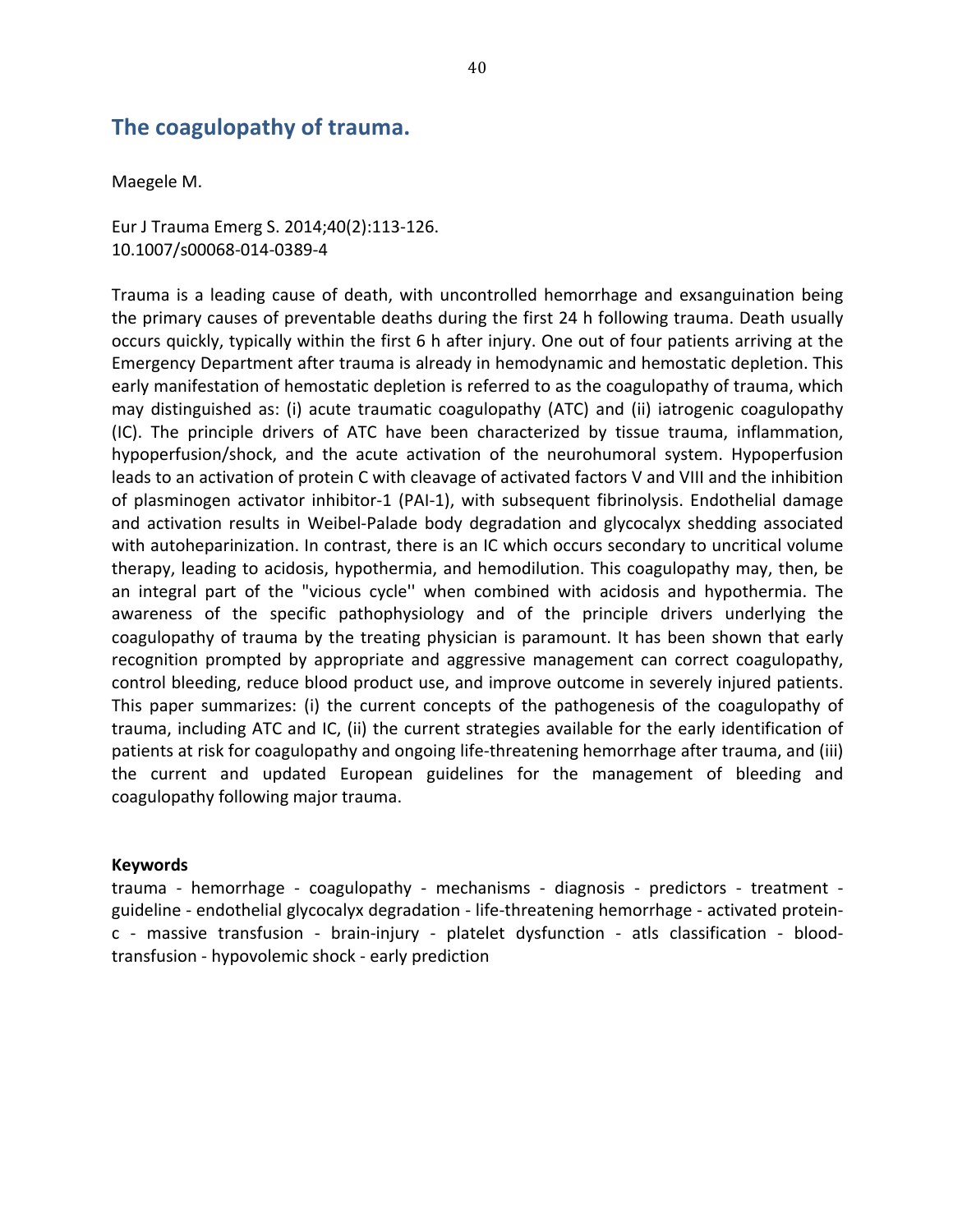### **Modern resuscitation of hemorrhagic shock: what is on the horizon?**

Martin D T, Schreiber M A.

Eur J Trauma Emerg S. 2014;40(6):641-656. 10.1007/s00068-014-0416-5

Mortality rates among the severely injured remain high. The successful treatment of hemorrhagic shock relies on expeditious control of bleeding through surgical ligation, packing, or endovascular techniques. An important secondary concern in hemorrhaging patients is how to respond to the lost blood volume. A single method that is able to adequately address all needs of the exsanguinating patient has not yet been agreed upon, despite a large growth of knowledge regarding the causative factors of traumatic shock.

A review of relevent literature was performed.

Many different trials are currently underway to discriminate ways to improve outcomes in the severely injured and bleeding patient. This paper will review: (1) recent advances in our understanding of the effects hemorrhagic shock has on the coagulation cascade and vascular endothelium, (2) recent research findings that have changed resuscitation, and (3) resuscitation strategies that are not widely used but under active investigation.

#### **Keywords**

trauma - resuscitation - hemorrhagic shock - glycocalyx - trauma-induced coagulopathy - ffp traumatic brain-injury - fresh-frozen plasma - histone deacetylase inhibition - randomized controlled-trial - disseminated intravascular coagulation - endothelial glycocalyx degradation receiving massive transfusions - ischemia-reperfusion injury - activated factor-vii - freeze-dried plasma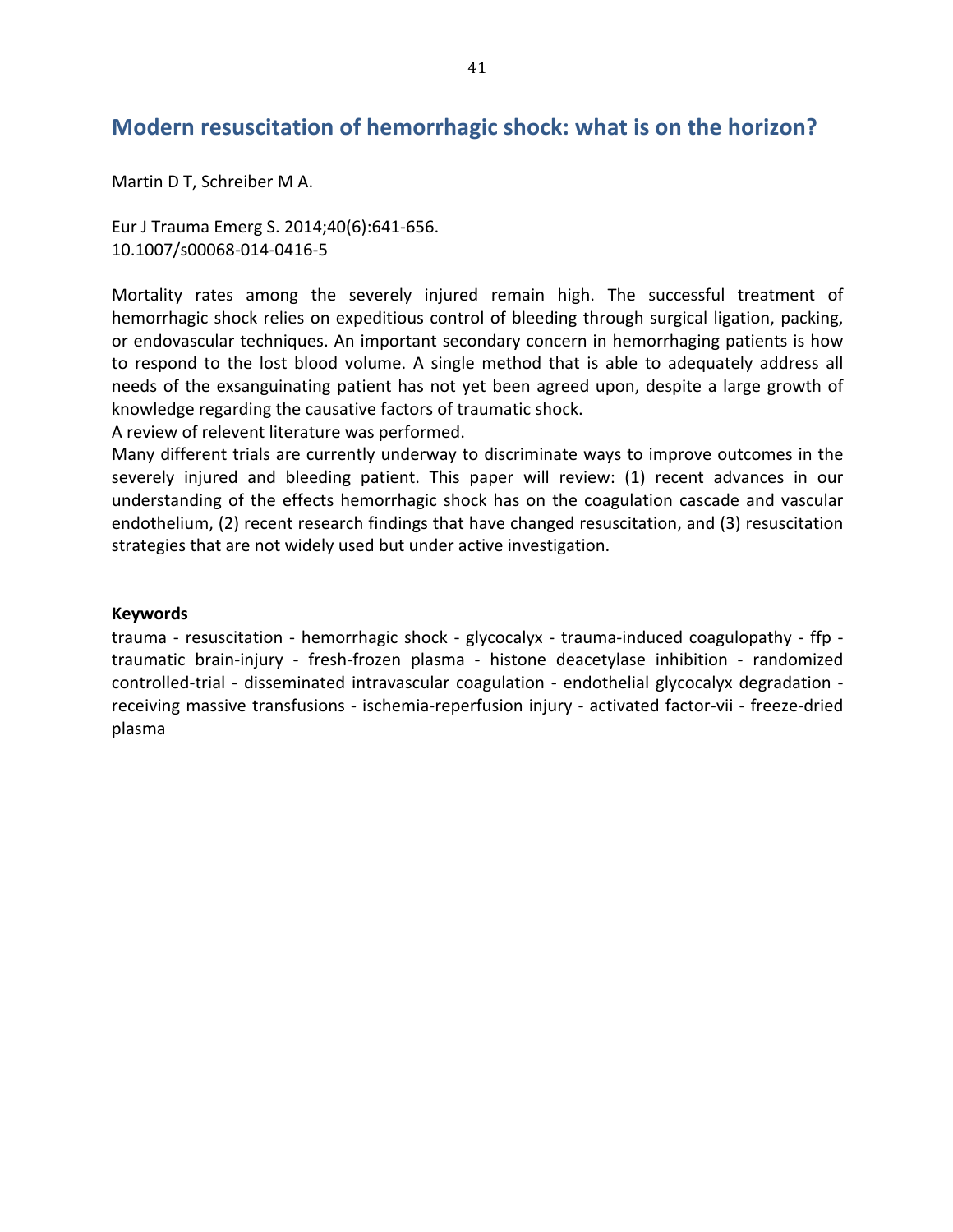# The impact of body mass index and gender on the development of **infectious'complications'in'polytrauma'patients.**

Mica L, Keller C, Vomela J, Trentz O, Plecko M, Keel M J.

Eur J Trauma Emerg S. 2014;40(5):573-579. 10.1007/s00068-013-0300-8

#### *Purpose*

The aim was to test the impact of body mass index (BMI) and gender on infectious complications after polytrauma.

#### *Methods*

A total of 651 patients were included in this retrospective study, with an Injury Severity Score (ISS) >= 16 and age >= 16 years. The sample was subdivided into three groups: BMI <25 kg/m(2), BMI 25-30  $kg/m(2)$ , and BMI >30  $kg/m(2)$ , and a female and a male group. Infectious complications were observed for 31 days after admission. Data are given as mean  $+/-$  standard errors of the means. Analysis of variance, Kruskal-Wallis test, chi(2) tests, and Pearson's correlation were used for the analyses and the significance level was set at  $P < 0.05$ .

#### *Results*

The overall infection rates were 31.0 % in the BMI < 25 kg/m(2) group, 29.0 % in the BMI 25-30 kg/m(2) group, and 24.5 % in the BMI > 30 kg/m(2) group (P = 0.519). The female patients developed significantly fewer infectious complications than the male patients (26.8 vs. 73.2 %; P < 0.001). The incidence of death was significantly decreased according to the BMI group (8.8 vs. 7.2 vs. 1.5 %; P < 0.0001) and the female population had a significantly lower mortality rate (4.1 vs. 13.4 %; P < 0.0001). Pearson's correlations between the Abbreviated Injury Scale (AIS) score and the corresponding infectious foci were not significant.

#### *Conclusion*

Higher BMI seems to be protective against polytrauma-associated death but not polytraumaassociated infections, and female gender protects against both polytrauma-associated infections and death. Understanding gender-specific immunomodulation could improve the outcome of polytrauma patients.

#### **Keywords**

body mass index - gender - polytrauma - infection - iss - injury severity score - blunt trauma patients - immune-response - obesity - mortality - outcomes - care - disease - system - risk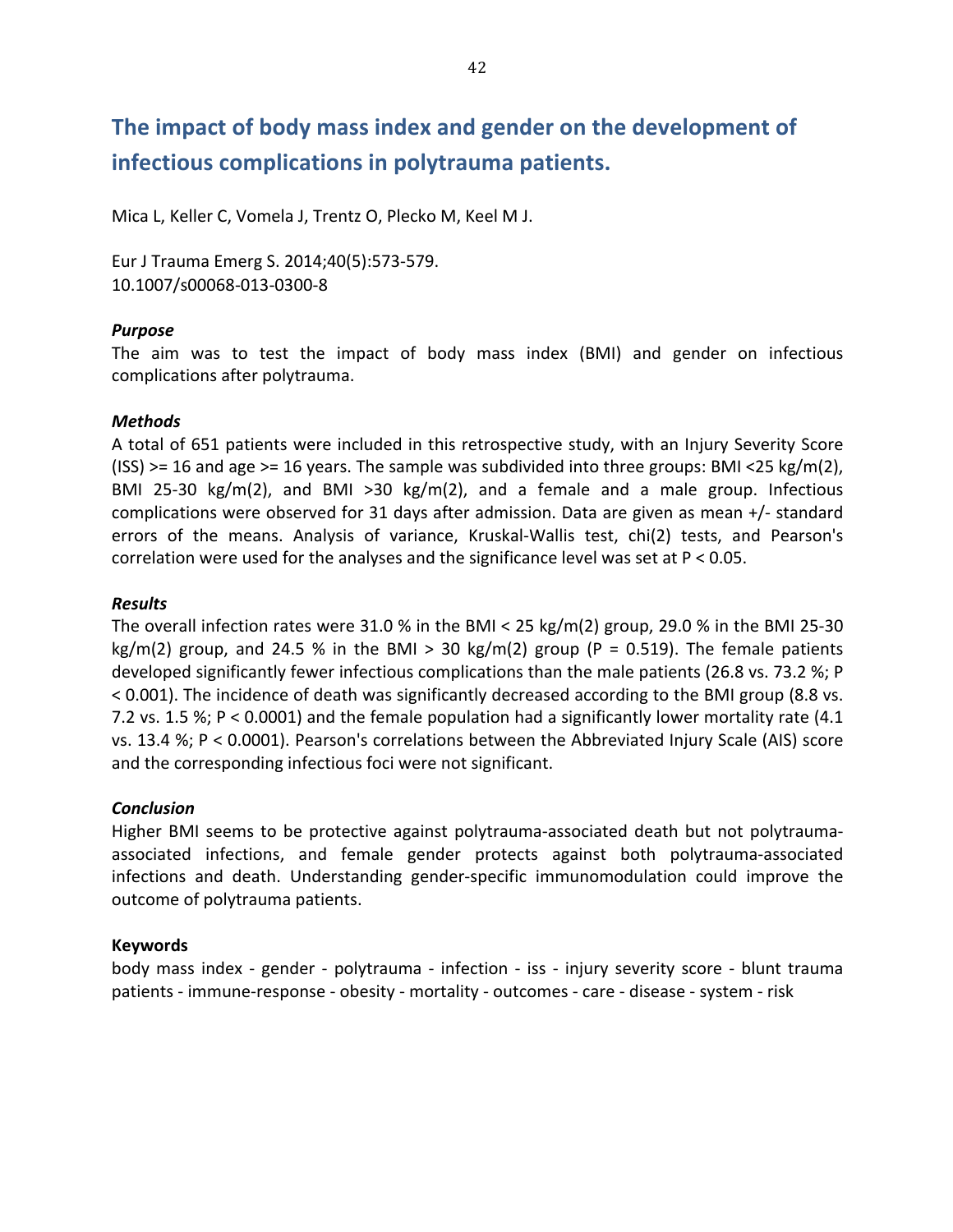# **Development'and'evaluation'of'a'new'simulation'model'for' interactive training of the medical response to major incidents and disasters.**

Montan K L, Hreckovski B, Dobson B, Ortenwall P, Montan C, Khorram-Manesh A, Lennquist S.

Eur J Trauma Emerg S. 2014;40(4):429-443. 10.1007/s00068-013-0350-y

The need for and benefit of simulation models for interactive training of the response to major incidents and disasters has been increasingly recognized during recent years. One of the advantages with such models is that all components of the chain of response can be trained simultaneously. This includes the important communication/coordination between different units, which has been reported as the most common cause of failure. Very few of the presently available simulation models have been suitable for the simultaneous training of decision-making on all levels of the response. In this study, a new simulation model, originally developed for the scientific evaluation of methodology, was adapted to and developed for the postgraduate courses in Medical Response to Major Incidents (MRMI) organized under the auspices of the European Society for Trauma and Emergency Surgery (ESTES). The aim of the present study was to describe this development process, the model it resulted in, and the evaluation of this model. The simulation model was based on casualty cards giving all information normally available for the triage and primary management of traumatized patients. The condition of the patients could be changed by the instructor according to the time passed since the time of injury and treatments performed. Priority of the casualties as well as given treatments could be indicated on the cards by movable markers, which also gave the time required for every treatment. The exercises were run with real consumption of time and resources for all measures performed. The magnetized cards were moved by the trainees through the scene, through the transport lines, and through the hospitals where all functions were trained. For every patient was given the definitive diagnosis and the times within certain treatments had to be done to avoid preventable mortality and complications, which could be related to trauma-scores.

The methodology was tested in nine MRMI courses with a total of 470 participants. Based on continuous evaluations and accumulated experience, the setup of the simulation was step-wise adjusted to the present model, including also collaborating agencies such as fire and rescue services as well as the police, both on-scene and on superior command levels. The accuracy of the simulation cards for this purpose was evaluated as "very good" by 63 % of the trainees and as "good" by 33 %, the highest two of the six given alternatives. The participants' ranking of the extent that the course increased their competencies related to the given objectives on a 1-5 scale for prehospital staff had an average value of 4.25  $+/-$  A 0.77 and that for hospital staff had an average value of 4.25  $+/-$  A 0.72. The accuracy of the course for the training of major incident response on a 1-5 scale by prehospital staff was evaluated as 4.35  $+/-$  A 0.73 and that by hospital staff as  $4.30 + / -$  A 0.74.

The simulation system tested in this study could, with adjustments based on accumulated experience and evaluations, be developed into a tool for the training of major incident response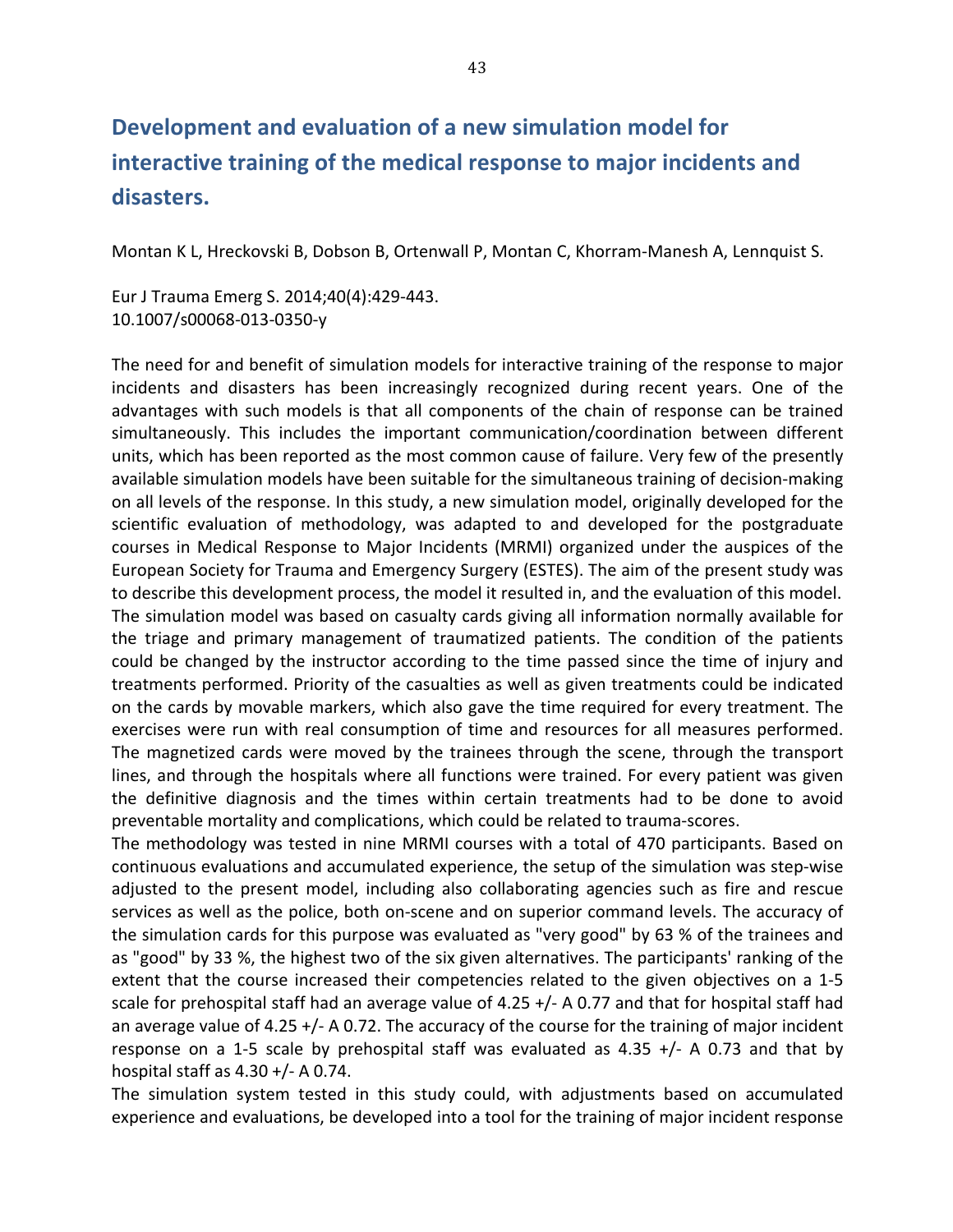meeting the specific demands on such training based on recent experiences from major incidents and disasters. Experienced trainees in several courses evaluated the methodology to be accurate for this training, markedly increasing their perceived knowledge and skills in fields of importance for a successful outcome of the response to a major incident.

#### **Keywords**

simulation - training - major incident - disaster - mass-casualty - mrmi - macsim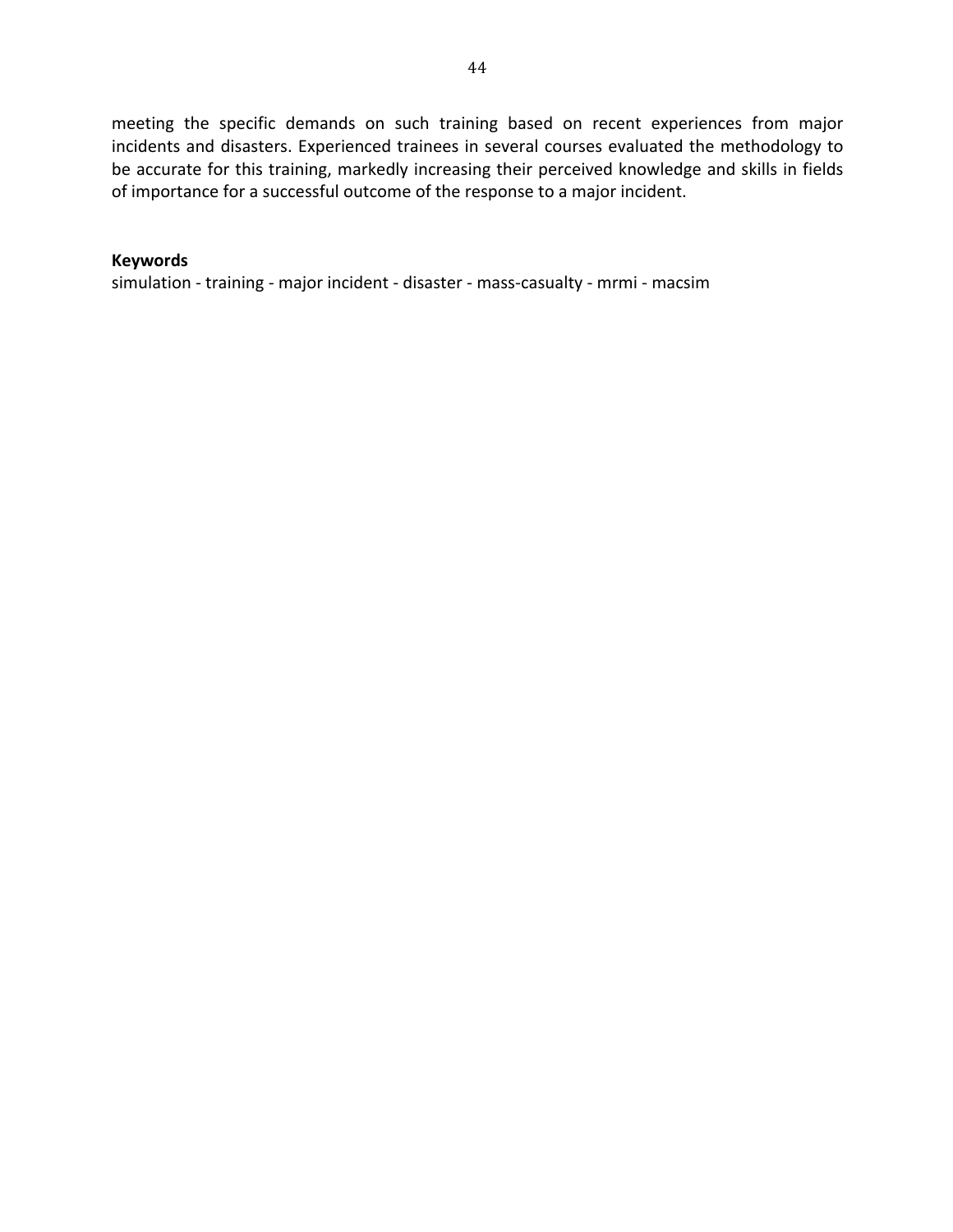### **Vascular'injuries'following'blunt'polytrauma.**

Muckart D J J, Pillay B, Hardcastle T C, Skinner D L.

Eur J Trauma Emerg S. 2014;40(3):315-322. 10.1007/s00068-014-0382-y

Motor vehicle collisions account for the majority of blunt vascular trauma. Much of the literature describes the management of these injuries in isolation, and there is little information concerning the incidence and outcome in patients suffering multiple trauma. This study was undertaken to describe the spectrum of blunt vascular injuries in polytrauma patients.

All patients who had sustained blunt vascular trauma over a 6-year period (April 2007-March 2013) were identified from a prospectively gathered database at the Level I Trauma Unit, Inkosi Albert Luthuli Central Hospital, Durban, South Africa. The retrieved data consisted of age, sex, mechanism of injury, referral source, Injury Severity Score (ISS), New Injury Severity Score (NISS), time from injury to admission, surgical intervention and outcome. The initial investigation of choice for patients sustaining multiple injuries was computed tomography (CT) angiography if they were physiologically stable, followed by directed angiography if there was doubt concerning any vascular lesion. If technically feasible, endovascular stenting was the preferred option for both aortic and peripheral vascular injuries.

Of 1,033 patients who suffered blunt polytrauma,  $61$  (5.9 %) sustained a total of 67 blunt vascular injuries. Motor vehicle collisions accounted for 92 % of the injuries. The median ISS was 34 [interquartile range (IQR) 24-43]. The distribution of blunt vascular injuries was extremity  $(21)$ , thorax  $(20)$ , abdomen and pelvis  $(19)$ , and head and neck  $(7)$ . Endovascular repair was employed in 12 patients (ten blunt aortic injury, one carotid-cavernous sinus fistula, one external iliac artery). Of the extremity injuries, primary amputation was undertaken in 8 (38.1) %) and secondary amputation in 2 (9.5 %). The total amputation rate was 48 %. There were 17 (28.3 %) deaths, of which 11 (64.7 %) were directly attributable to the vascular injury and 6  $(35.3 \%)$  of these occurred on the operating table from exsanguination, the majority from injuries to the abdominal vena cava.

Blunt vascular injury is uncommon in the patient with multiple trauma but confers substantial morbidity and mortality. In those cases with peripheral injuries, delays in referral to definitive care frequently exceed the ischaemic time, resulting in a high rate of amputations. Central injuries, especially those of the vena cava, account for the majority of directly attributable deaths.

#### **Keywords**

polytrauma - vascular injury - artery injuries - multidetector ct - trauma - management experience - fistulas - database - outcomes - repair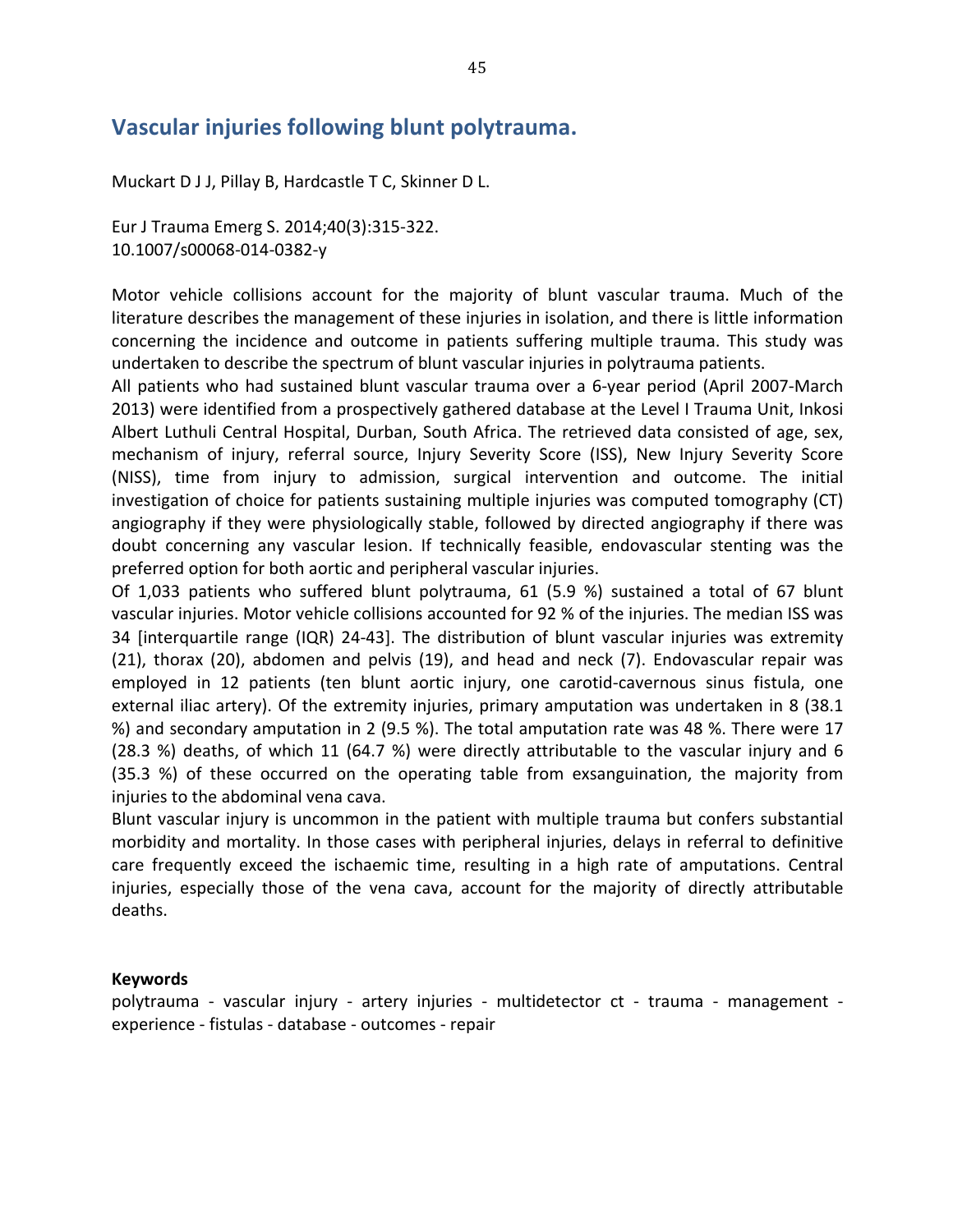## Wounds of war in the civilian sector: principles of treatment and pitfalls to avoid.

Riddez L.

Eur J Trauma Emerg S. 2014;40(4):461-468. 10.1007/s00068-014-0395-6

Terror attacks with explosive devices or mass shootings have introduced a new pattern of injuries into the civilian sector. The aim of this short review on the treatment principles for socalled penetrating war wounds is to remind surgeons who are not normally confronted with them of some basic rules to follow and pitfalls to avoid.

This review article is based on literature research of the National Library of Medicine and the National Institutes of Health MEDLINE database using PubMed, as well as updated books on war surgery and the author's own experience of war zones.

Principles of treatment of penetrating war injuries to the head, neck, and torso are all based on damage control surgery focusing on hemorrhage and contamination control and early restoration of the deranged physiology. For injuries to the extremities, differences in treatment principles between low- and high-energy wounds are more important, although initial treatment is also focused on hemorrhage control. The surgical treatment should be based on thorough wound examination and debridement as well as fracture stabilization when required.

Certain knowledge of the treatment of war wounds is necessary in all civilian hospitals that receive patients injured in terror attacks.

#### **Keywords**

war wounds - terror attacks - terror bombings - wound debridement - ballistics - terrorist bombing attacks - operation iraqi freedom - gunshot wounds - extremity injuries - colon injuries - management - experience - infections - trauma - anastomosis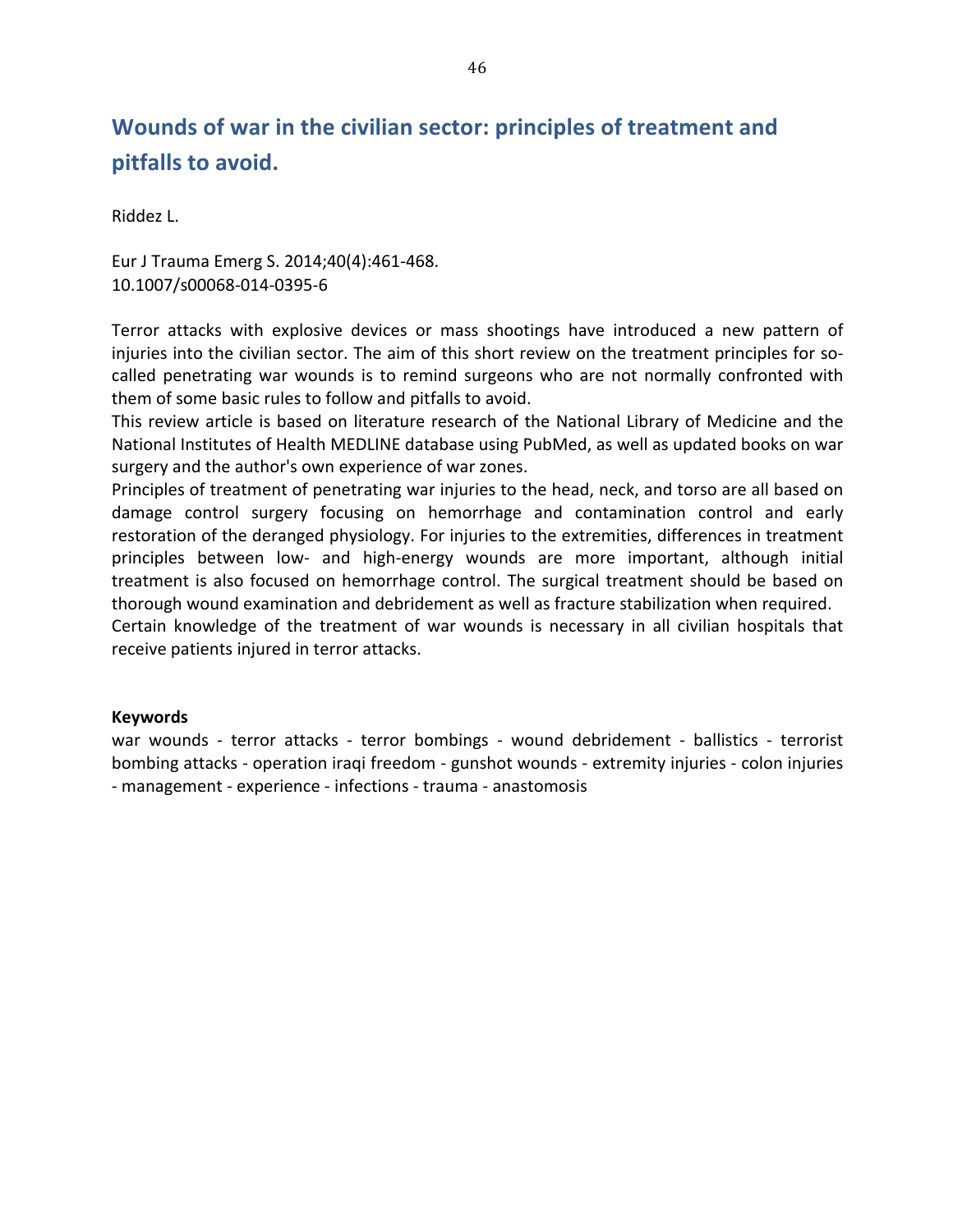### Damage control strategies in the management of acute injury.

Savage S A, Fabian T C.

Eur J Trauma Emerg S. 2014;40(2):143-150. 10.1007/s00068-014-0386-7

Traumatic injury is the leading cause of death worldwide. The rapid evaluation and correction of injuries in these patients is paramount to preventing uncontrolled decompensation and death. Damage control strategies are a compendium of techniques refined over decades of surgical care that focus on the rapid correction of deranged physiology, control of contamination and blood loss, and resuscitation of critical patients. Damage control resuscitation (DCR) focuses on the replacement of lost blood volume in a manner mimicking whole blood, control of crystalloid administration, and permissive hypotension. Damage control laparotomy controls gastrointestinal contamination and bleeding in the operative suite, allowing rapid egress to the intensive care unit for ongoing resuscitation. Pelvic packing, an adjunct to DCR, provides a means to control hemorrhage from severe pelvic fractures. Temporary vascular shunts restore perfusion, while resuscitation and reconstruction are ongoing. Taken together, these strategies provide the trauma surgeon with a powerful arsenal to preserve life in the transition from injury to the shock trauma room to the intensive care unit.

#### **Keywords**

damage control - hemorrhage - resuscitation - temporary vascular shunts - i trauma center endovascular balloon occlusion - unstable pelvic fractures - fresh-frozen plasma - hemorrhagicshock - control resuscitation - open abdomen - massive transfusion - follow-up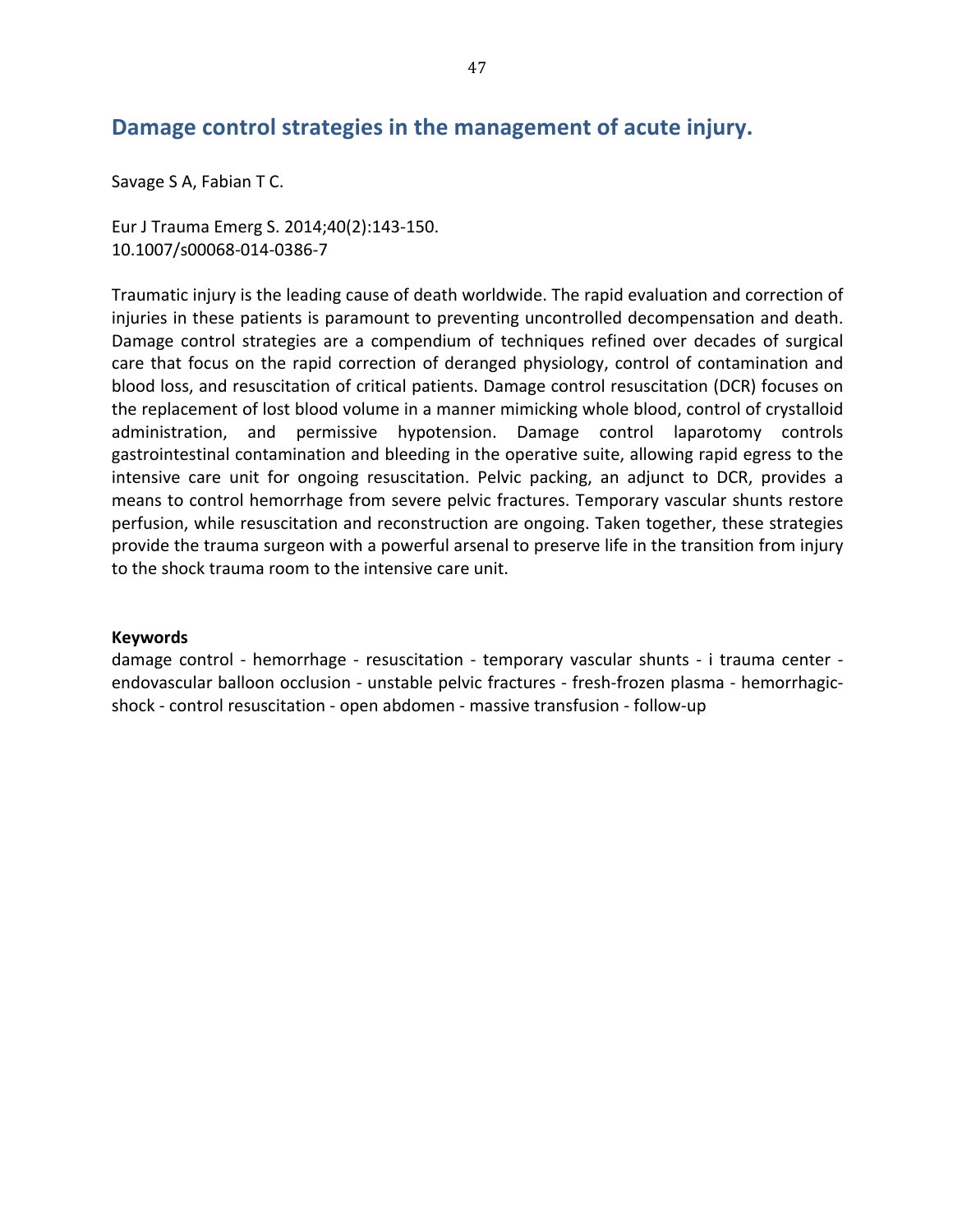# Introduction to the 5th focus-on issue devoted to disaster and military **surgery.**

Turegano F, Lennquist S.

Eur J Trauma Emerg S. 2014;40(4):419-420. 10.1007/s00068-014-0428-1